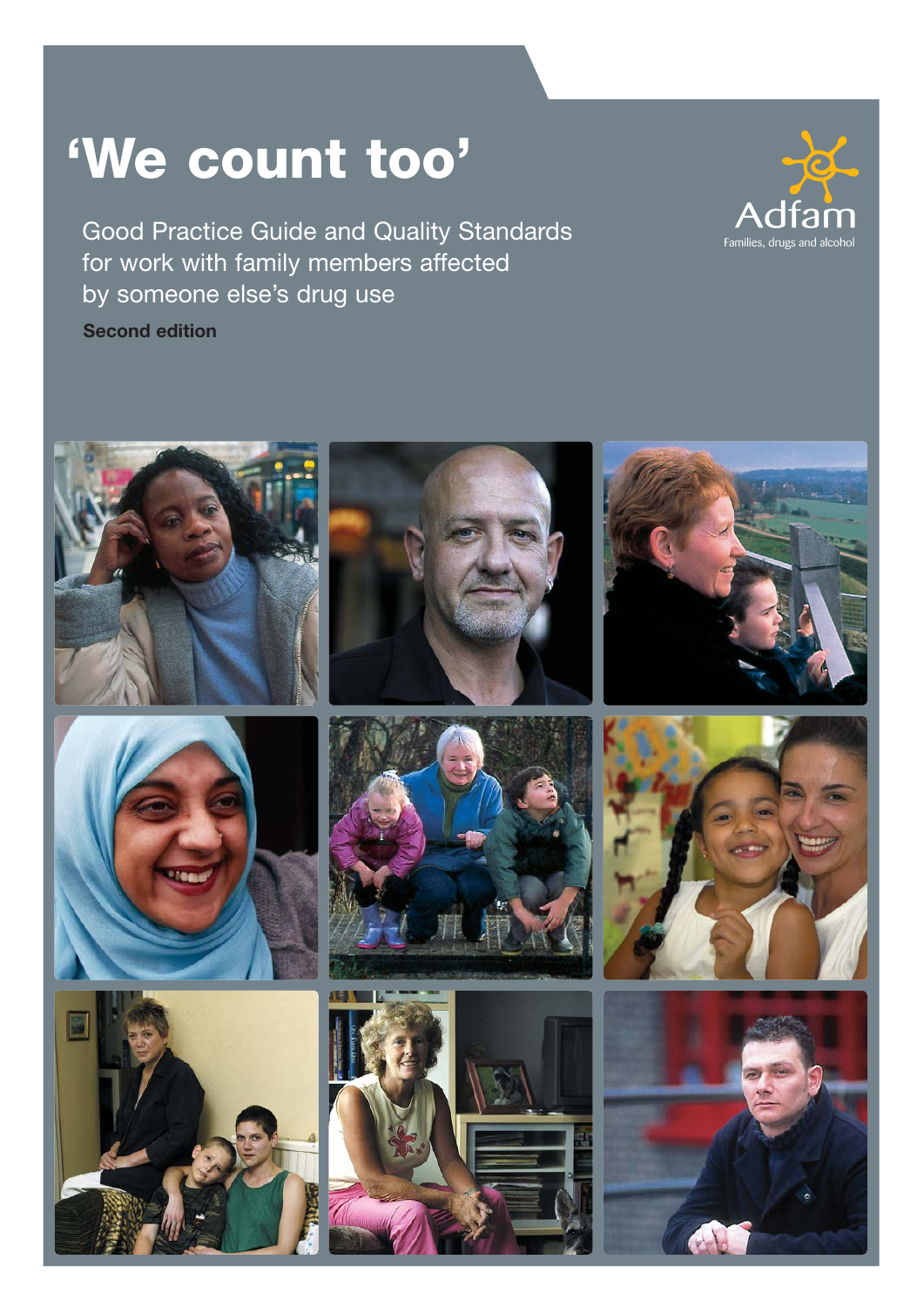#### **Definitions used in the Guide**

Throughout this Guide, the terms 'families' or 'family members' are used to refer to relatives or close friends affected by someone else's drug use. This includes: parents and carers; spouses and partners; children and siblings; grandparents; extended family members and close friends with respect to those supporting current drug users, recovering users and those who have been bereaved by drug use.

The definition of 'Quality Standards' used is: *"The essential requirements for all family support services, both in terms of how they operate and what outcomes they provide for family members."*

The definition of 'Good Practice' used is: *"More detailed guidance, which supports the achievement of the Quality Standards and is designed to provide a range of ideas and options for groups and services to explore and work towards."*

For the purpose of the Guide, 'DAT' is used to refer to Drug (and Alcohol) Action Team. In this context, the terms 'Drug Action Team' and 'DAT' should be taken to include integrated Drug (and Alcohol) Action Teams and Crime and Disorder Reduction Partnerships (CDRPs). See Glossary for a fuller definition.

Definitions of other terms used in the Guide can be found in the Glossary.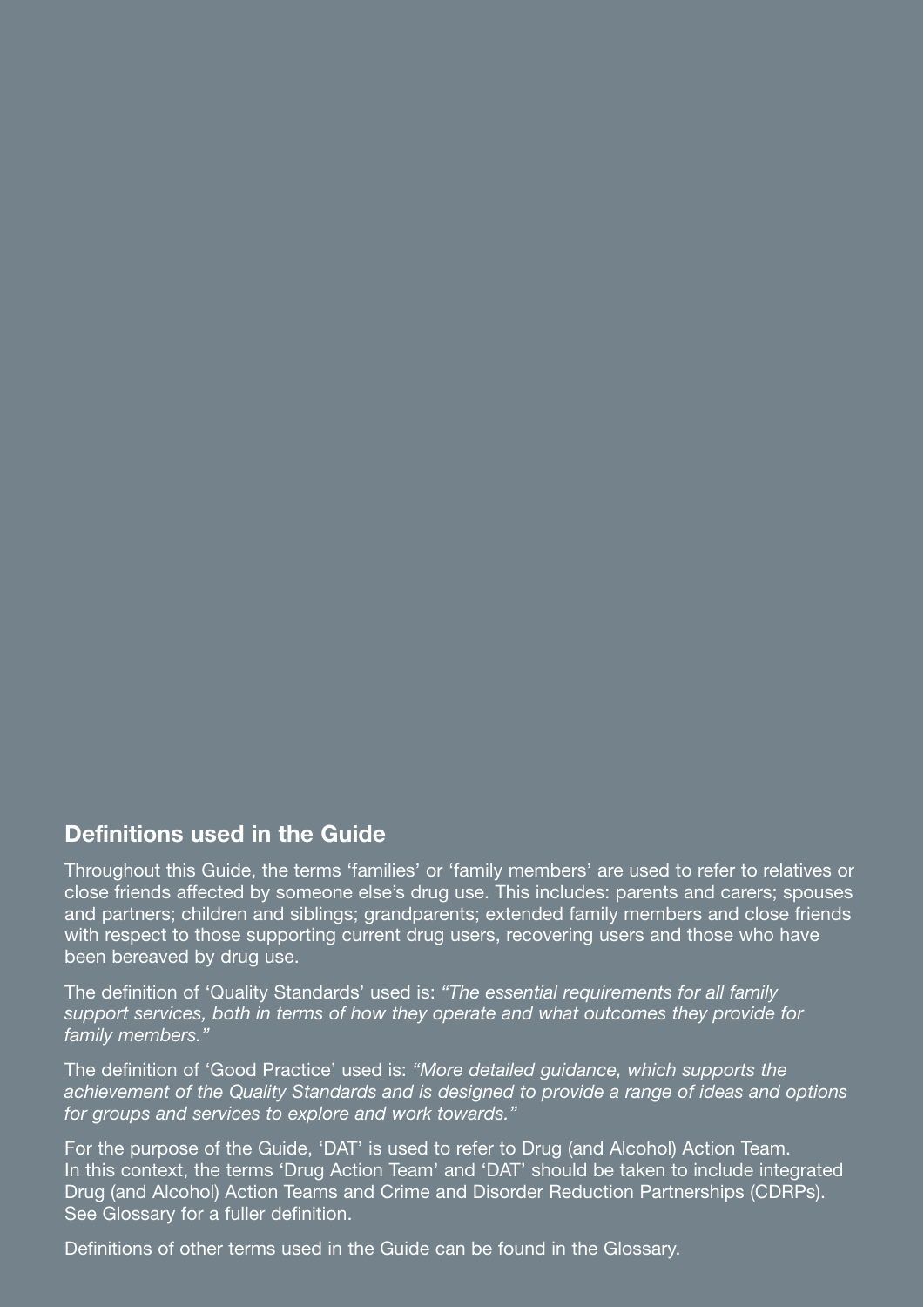## **Foreword**

I am delighted to provide the foreword to the revised edition of this Good Practice and Quality Standards Guide, which aims to increase support for families affected by substance misuse.

The Home Office funded the original version of this guide to enable exciting good practice to be shared and built upon, so that all families in need would be able to access the best possible support services. It has proved to be hugely popular and is an essential aid for anyone wanting to commission or deliver a service for families. Since the first edition was published, our policy direction has moved on and support for families is a key plank of our new drugs strategy, published in February 2008: *Drugs: protecting families and communities*. But there is still more to be done to ensure much broader provision of support, and I am pleased to endorse Adfam's efforts to achieve that goal.

I greatly admire and respect the commitment and energy of those family members and others, including treatment services, who have developed the responsive and imaginative range of services referred to in this guide. I am impressed by the wealth of helpful guidance gathered from service providers, commissioners, projects and family members themselves.

This guide contains the voices of families of drug users and I would like to thank all those who contributed their experiences and ideas. I commend the Guide to all who believe that we can overcome the damage caused by drugs and rebuild positive lives.

*Alan Campbell MP Parliamentary Under-Secretary of State for the Home Office*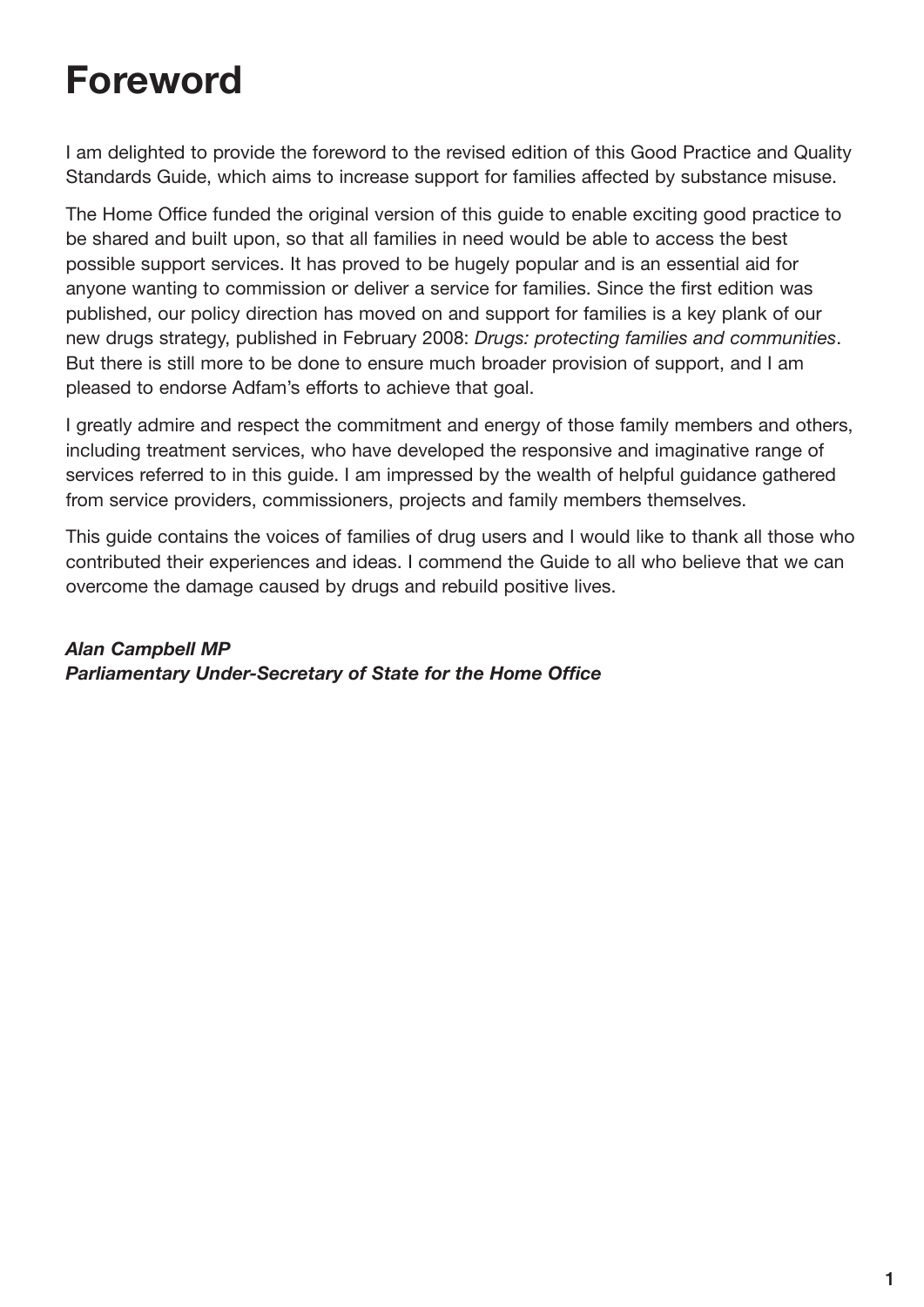# **About Adfam**

Adfam is the national umbrella body supporting families affected by drug and alcohol use. We work with partner organisations, local support services, professionals, Government and families themselves to drive forward policy and practice in this key area. Our vision is that any family requiring support in dealing with someone else's drug or alcohol use will receive help. For further information please visit www.adfam.org.uk

## **Acknowledgments**

This is the second edition of *We Count Too.* We would like to acknowledge:

- the authors of the original version, Emma Rattenbury and Val Linnett
- lead partners from PADA and FAMFED
- the Home Office, for funding the first edition
- the Big Lottery Fund for funding the second edition

We want to thank all of the staff, volunteers, committee members and service users of family support projects around the country who gave their time, energy and attention to the consultations for this Guide, often sharing difficult and painful experiences. Without their hard work and commitment this Guide would not exist.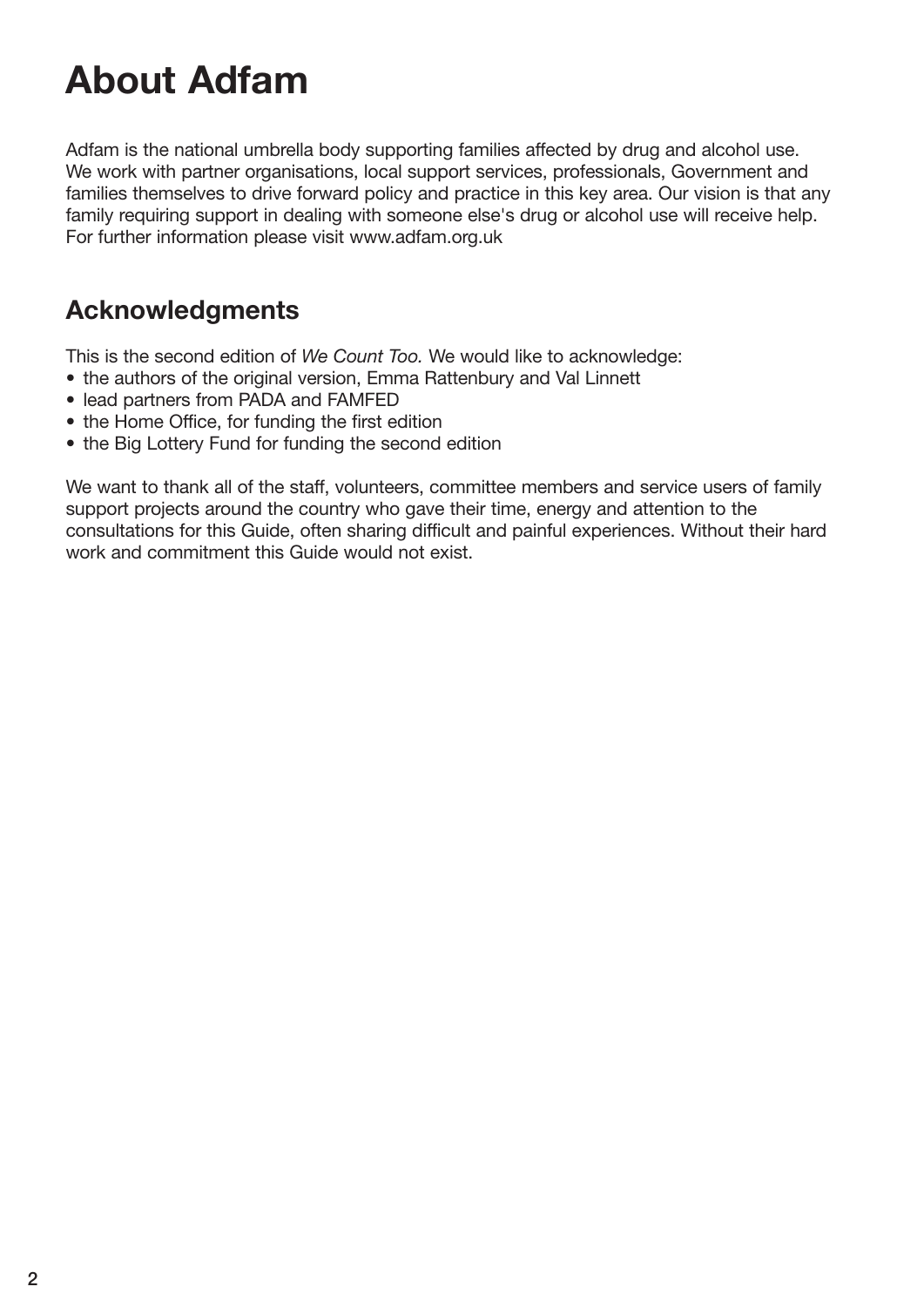## **Contents**

| <b>Background and Context</b><br>4<br>Background to the Families Good Practice Project, the key partners involved and the<br>national policy context surrounding work with family members affected by drug use.<br><b>Chapter 2</b><br>Common experiences of family members with a drug user in their family:<br>6<br>What happens, what helps. Experiences and potential coping strategies.<br><b>Chapter 3</b><br><b>Meeting Diverse Needs</b><br>10<br>Providing effective services to family members from diverse communities<br><b>Chapter 4</b><br><b>Good Practice Guidance for Commissioners</b><br>14<br>• The context<br>14<br>15<br>• Key areas for Commissioners<br><b>Chapter 5</b><br><b>Towards Quality Standards</b><br>23<br>Quality Standards for service providers:<br>• Five Essential Requirements for all family support groups and services<br>24<br>• Seven basic Quality Standards for family support groups and services to work towards<br>25<br><b>Chapter 6</b><br><b>The Good Practice Menu of Services</b><br>27<br>A menu of checklists for family support groups and service providers to help trigger<br>new ideas. Includes real-life examples and outlines of different types of service:<br>27<br>• Services for partners<br>43<br>• One-to-one support services<br>• Services for children and siblings<br>• Information<br>30<br>44<br>• Services for LGBT families<br>• Personal learning opportunities<br>32<br>46<br>• Telephone helplines<br>34<br>• Services for men<br>48<br>• Services for people with a family<br>• Support groups<br>36<br>50<br>• Support to help family members<br>38<br>member going through the court<br>work together<br>system or in prison<br>• Services that provide a break (respite)<br>• Services for family members<br>52<br>39<br>• Services for grandparents<br>bereaved by drug use<br>41<br><b>Chapter 7</b> | <b>Foreword</b><br><b>About Adfam</b> | 1<br>$\mathbf{2}$ |
|----------------------------------------------------------------------------------------------------------------------------------------------------------------------------------------------------------------------------------------------------------------------------------------------------------------------------------------------------------------------------------------------------------------------------------------------------------------------------------------------------------------------------------------------------------------------------------------------------------------------------------------------------------------------------------------------------------------------------------------------------------------------------------------------------------------------------------------------------------------------------------------------------------------------------------------------------------------------------------------------------------------------------------------------------------------------------------------------------------------------------------------------------------------------------------------------------------------------------------------------------------------------------------------------------------------------------------------------------------------------------------------------------------------------------------------------------------------------------------------------------------------------------------------------------------------------------------------------------------------------------------------------------------------------------------------------------------------------------------------------------------------------------------------------------------------------------------------------------------------------------------------------|---------------------------------------|-------------------|
|                                                                                                                                                                                                                                                                                                                                                                                                                                                                                                                                                                                                                                                                                                                                                                                                                                                                                                                                                                                                                                                                                                                                                                                                                                                                                                                                                                                                                                                                                                                                                                                                                                                                                                                                                                                                                                                                                              | <b>Chapter 1</b>                      |                   |
|                                                                                                                                                                                                                                                                                                                                                                                                                                                                                                                                                                                                                                                                                                                                                                                                                                                                                                                                                                                                                                                                                                                                                                                                                                                                                                                                                                                                                                                                                                                                                                                                                                                                                                                                                                                                                                                                                              |                                       |                   |
|                                                                                                                                                                                                                                                                                                                                                                                                                                                                                                                                                                                                                                                                                                                                                                                                                                                                                                                                                                                                                                                                                                                                                                                                                                                                                                                                                                                                                                                                                                                                                                                                                                                                                                                                                                                                                                                                                              |                                       |                   |
|                                                                                                                                                                                                                                                                                                                                                                                                                                                                                                                                                                                                                                                                                                                                                                                                                                                                                                                                                                                                                                                                                                                                                                                                                                                                                                                                                                                                                                                                                                                                                                                                                                                                                                                                                                                                                                                                                              |                                       |                   |
|                                                                                                                                                                                                                                                                                                                                                                                                                                                                                                                                                                                                                                                                                                                                                                                                                                                                                                                                                                                                                                                                                                                                                                                                                                                                                                                                                                                                                                                                                                                                                                                                                                                                                                                                                                                                                                                                                              |                                       |                   |
|                                                                                                                                                                                                                                                                                                                                                                                                                                                                                                                                                                                                                                                                                                                                                                                                                                                                                                                                                                                                                                                                                                                                                                                                                                                                                                                                                                                                                                                                                                                                                                                                                                                                                                                                                                                                                                                                                              |                                       |                   |
|                                                                                                                                                                                                                                                                                                                                                                                                                                                                                                                                                                                                                                                                                                                                                                                                                                                                                                                                                                                                                                                                                                                                                                                                                                                                                                                                                                                                                                                                                                                                                                                                                                                                                                                                                                                                                                                                                              |                                       |                   |
|                                                                                                                                                                                                                                                                                                                                                                                                                                                                                                                                                                                                                                                                                                                                                                                                                                                                                                                                                                                                                                                                                                                                                                                                                                                                                                                                                                                                                                                                                                                                                                                                                                                                                                                                                                                                                                                                                              |                                       |                   |
|                                                                                                                                                                                                                                                                                                                                                                                                                                                                                                                                                                                                                                                                                                                                                                                                                                                                                                                                                                                                                                                                                                                                                                                                                                                                                                                                                                                                                                                                                                                                                                                                                                                                                                                                                                                                                                                                                              |                                       |                   |
|                                                                                                                                                                                                                                                                                                                                                                                                                                                                                                                                                                                                                                                                                                                                                                                                                                                                                                                                                                                                                                                                                                                                                                                                                                                                                                                                                                                                                                                                                                                                                                                                                                                                                                                                                                                                                                                                                              |                                       |                   |
|                                                                                                                                                                                                                                                                                                                                                                                                                                                                                                                                                                                                                                                                                                                                                                                                                                                                                                                                                                                                                                                                                                                                                                                                                                                                                                                                                                                                                                                                                                                                                                                                                                                                                                                                                                                                                                                                                              |                                       |                   |
|                                                                                                                                                                                                                                                                                                                                                                                                                                                                                                                                                                                                                                                                                                                                                                                                                                                                                                                                                                                                                                                                                                                                                                                                                                                                                                                                                                                                                                                                                                                                                                                                                                                                                                                                                                                                                                                                                              |                                       |                   |
|                                                                                                                                                                                                                                                                                                                                                                                                                                                                                                                                                                                                                                                                                                                                                                                                                                                                                                                                                                                                                                                                                                                                                                                                                                                                                                                                                                                                                                                                                                                                                                                                                                                                                                                                                                                                                                                                                              |                                       |                   |
|                                                                                                                                                                                                                                                                                                                                                                                                                                                                                                                                                                                                                                                                                                                                                                                                                                                                                                                                                                                                                                                                                                                                                                                                                                                                                                                                                                                                                                                                                                                                                                                                                                                                                                                                                                                                                                                                                              |                                       |                   |
|                                                                                                                                                                                                                                                                                                                                                                                                                                                                                                                                                                                                                                                                                                                                                                                                                                                                                                                                                                                                                                                                                                                                                                                                                                                                                                                                                                                                                                                                                                                                                                                                                                                                                                                                                                                                                                                                                              | <b>Useful Resources</b>               | 54                |

Useful reading, organisations and publications. Includes a list of local services willing to share their policies and procedures with other family support groups and services.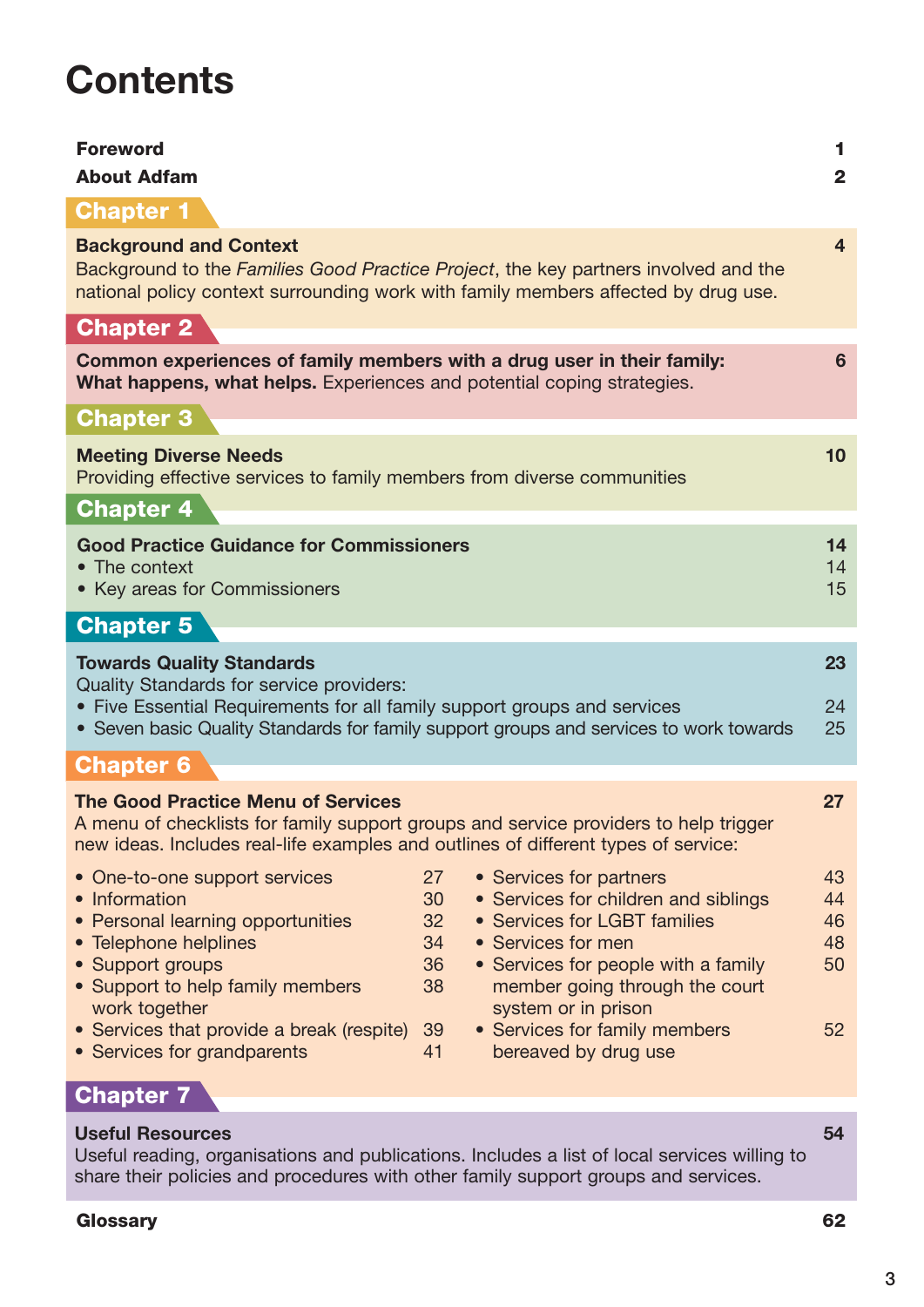## **Background and Context**

"The impact of substance misuse on children and families can be significant and long-lasting, but has previously been underestimated"

*Drugs: protecting Families and Communities, national drug strategy 2008*

**This Guide is intended for anyone who commissions or provides services for people affected by someone's drug use (particularly that of a family member). It has been produced to help ensure that family members receive the best support possible.** 

## **Who is this Guide for?**

This Guide is relevant for:

- Drug Action Teams (DATs) and other commissioners.
- Established family support services with paid staff.
- Volunteer-led family support services, including family support groups.
- Anyone setting up a family support service, including family members themselves.
- Other service providers who are working with family members affected by someone else's drug use as part of other family support work.

## **Background to the Guide**

This his Guide draws heavily on fieldwork undertaken by the project consultants for production of the original guide (2004) and involved widespread consultation with family support groups and services and DATs.

The aim of the Families Good Practice Project was to develop 'good practice' and 'quality standards' from the experiences of people who had used, developed or commissioned services. This included what family members themselves said had helped them and what service providers felt was important in developing services. Similarly, the good practice for commissioners is based on DAT members' own experience of what has worked.

The consultation was carried out exclusively with organisations in England. However, the guidance and standards will be useful and relevant across the UK.

Information gathered from projects and services working with families from Black and minority ethnic communities is incorporated into each chapter. In addition, a specific chapter has been included on diversity (Chapter 3), which covers BME groups and other audiences who have traditionally found services hard to access.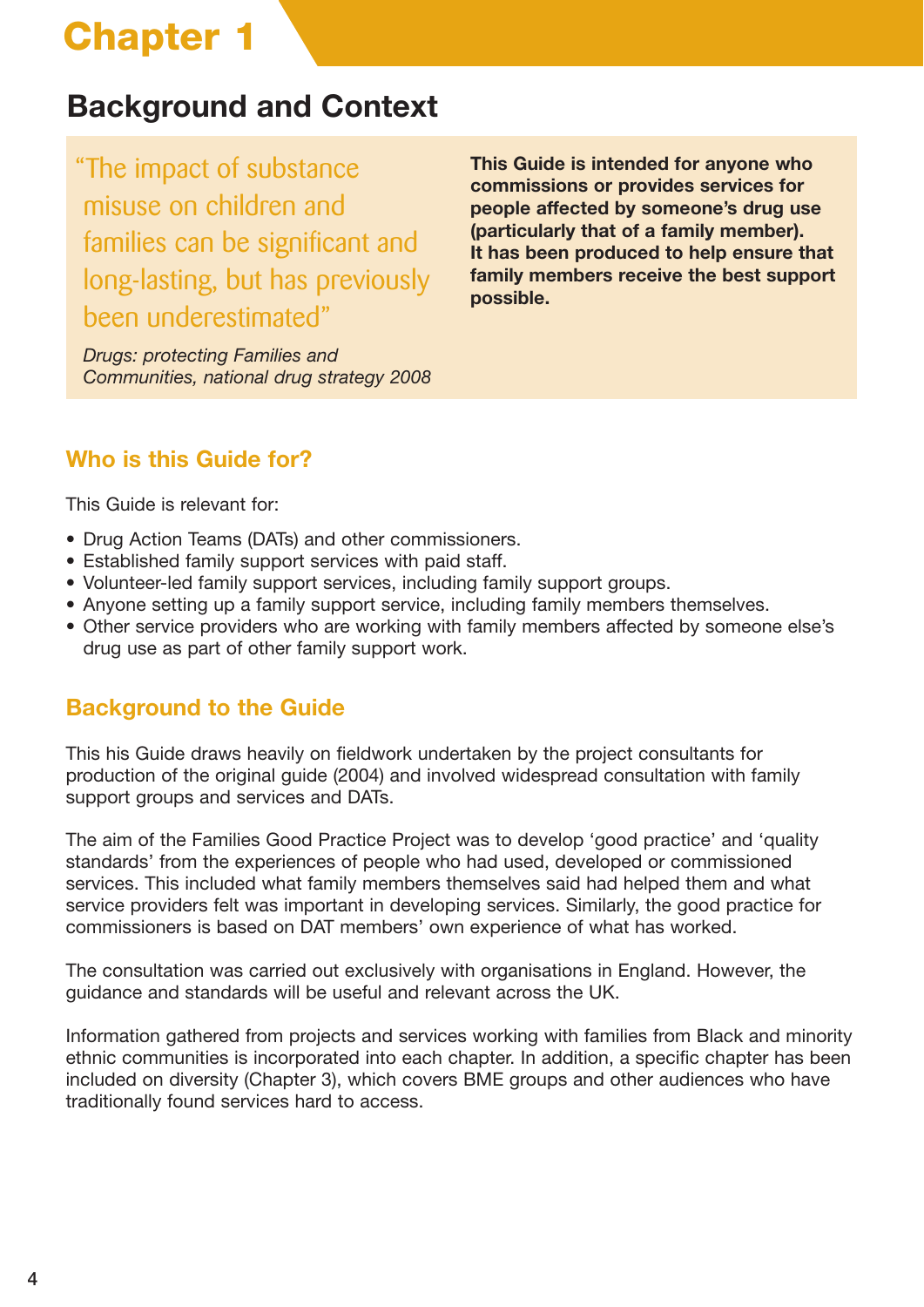### **What is covered in the Guide**

Much of the Guide is also relevant to those affected by someone else's misuse of alcohol, prescribed and over-the-counter medicines, and/or volatile substances. However, the focus is on family members affected by illegal drug use. There are important differences in the impact of different substance use on families, particularly in relation to the legal status of substances and the stigma attached to certain types of misuse.

The majority of points set out in the Guide were identified by the consultees. Wherever possible, the Guide attempts to give a true reflection of the language used and the opinions expressed by the interviewees. A long list of practice examples emerged during the project. Those included in the Guide have been selected on the basis of providing variety in terms of location, size and focus. The examples featured are either typical and/or innovative, and are willing to be contacted by other organisations.

This Guide also focuses on good practice for commissioners and providers in relation to specific family support services, as listed in The Good Practice Menu of Services (see Chapter 6). It does not provide quality standards or good practice on generic organisational matters. Nor does it provide specific occupational standards for staff within services. Instead, reference is made to general and specific quality standards already in existence (see Chapter 7). Many are relevant to – or can be adapted to suit – family support services.

### **Policy context – National Drug Strategy**

*Drugs: protecting families and communities* is the first drug strategy to openly and specifically mandate the wholesale expansion of family support work. The strategy promises to 'focus more on families, addressing the needs of parents and children as well as individuals'; the action plan also pledges to 'support family self-help groups through work with the third sector to provide improved advice and guidance' in order to secure 'improved support for families affected by someone else's substance misuse' (Home Office, 2008). Support for families is recognised not just as an integral part of education and prevention, but also as an objective in its own right to help the people whose lives are affected by a loved one's drug use, and who so often provide home help.

*Supporting and Involving Carers: a guide for commissioners and providers* (NTA, 2008) builds upon the dictates of the national strategy and sets out guidance for commissioning services specifically for family members, as well as how best to involve them in drug users' treatment.

Both of these documents reflect the growing consensus that engaging families is an integral part of work in the drug and alcohol field, and the movement towards a 'think family' doctrine. Other relevant reading is listed in chapter 7.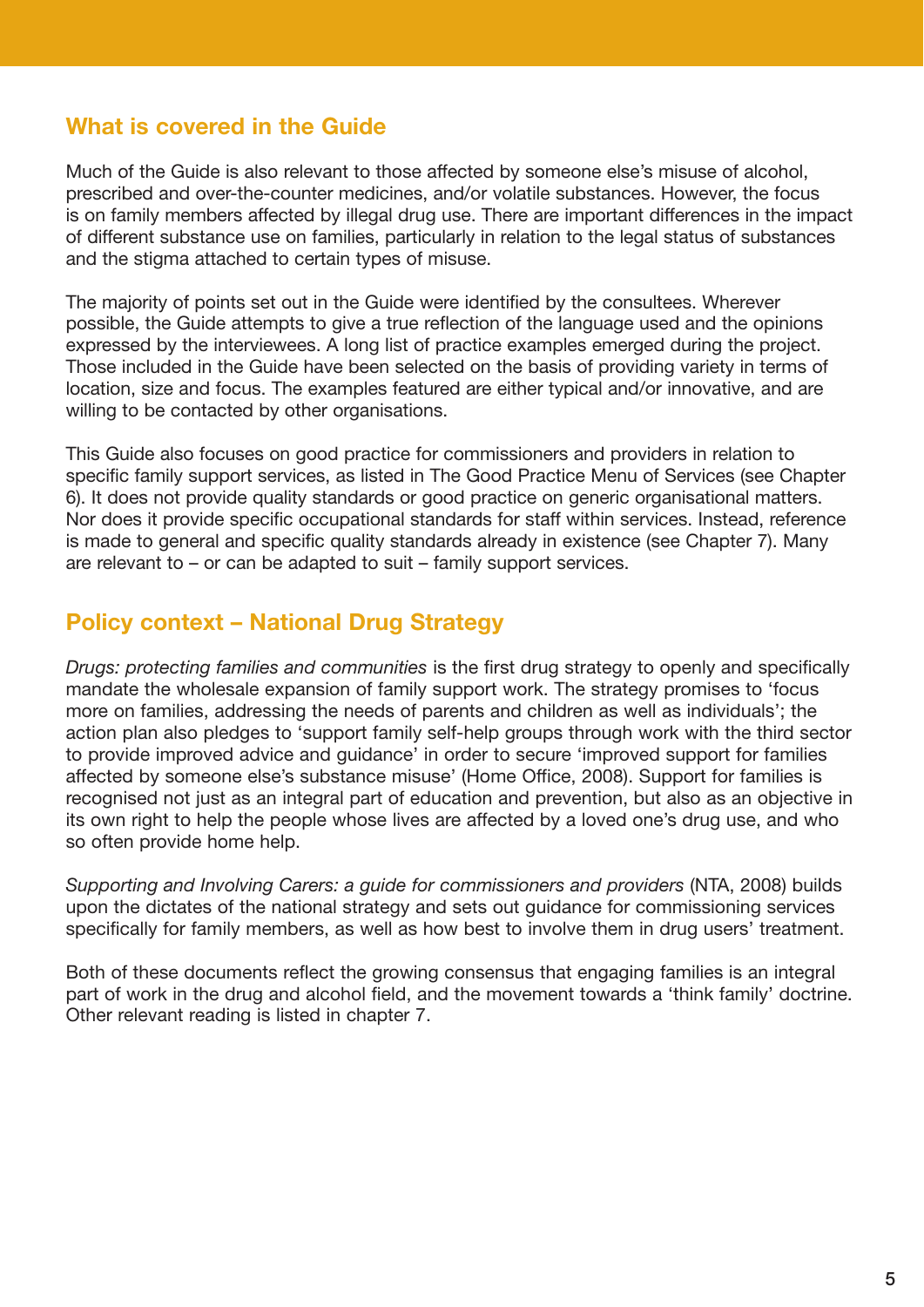## **Common experiences of family members with a drug user in their family: what happens, what helps**

Having a drug user in the family can have a devastating impact on family life, arousing complex emotions, dividing family members, and weakening the very foundations upon which family units are built.

**This chapter describes the impact on family members of having a drug user in their family, and what helps them cope with the situation.**

## **Family members' experiences**

Family members consulted for this Guide spoke openly about their feelings and experiences. These are summarised in four key areas along with details of what individuals said had helped them cope with their situation:

- Fear and loss of control.
- Anger and betrayal.
- Guilt and responsibility.
- Shame and isolation.

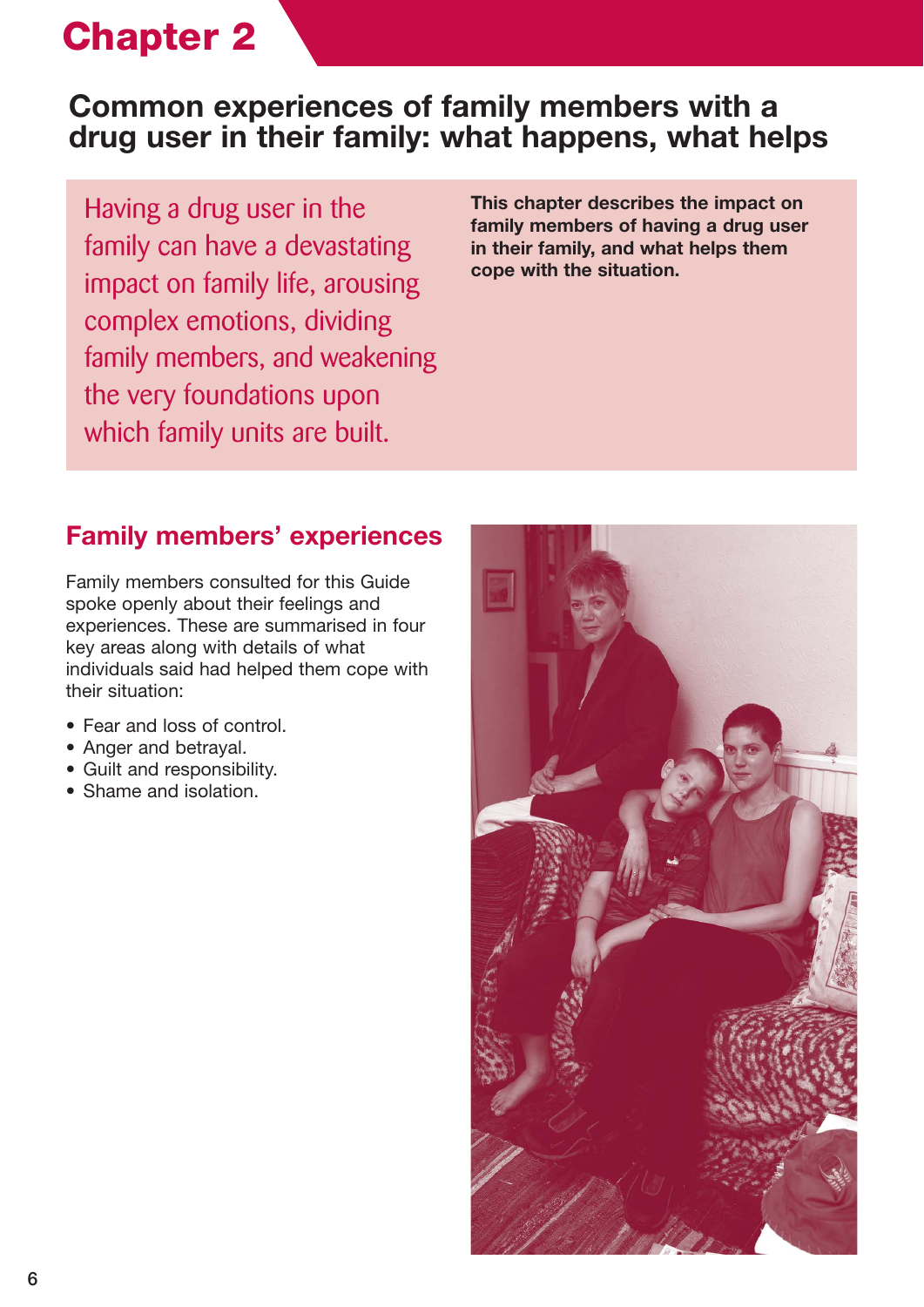### **Fear and Loss of Control**

Family members with a drug user in their family can often experience a wide range of fears and feel that they have little control over many of the situations arising from the effects of the drug use.

They may worry about the effects of the drug use on the user's health, education and job prospects. They may also be wary of their chaotic, irrational and unreasonable behaviour and fear harassment, threats, intimidation and violence, not only from the user but also from drug dealers.

Fears surrounding the user's (potential or actual) involvement in criminal activity or prostitution, or family members becoming involved in breaking the law, can be common. People may fear that they might have to deal with terrifying situations – such as finding the drug user dead, the house being raided by the police, the unexpected 'knock at the door' or the drug user being sent to prison or deported. Family members may no longer feel safe at home or be afraid to leave the home unoccupied. They may feel they have lost control over the family's finances as a result of the constant financial drain of supporting the user's habit, repaying his or her debts or replacing stolen or damaged possessions. Family members may even be afraid that they will lose their home due to financial difficulties or tenancy problems.

The effects on other aspects of family life, such as the ability to concentrate at work or the need to take time off to deal with crises, can be a concern. People can feel unable to enforce family norms about acceptable behaviour, values and standards and worry that the strain on the family will lead to conflict, arguments and breakdown of other family relationships. As the family's energy is expended on the drug user, some worry that this will mean that the needs of other family members will be ignored. They may also be fearful about the risks to the drug user's children or siblings, or the involvement of statutory services, e.g. police or social services.

On a personal level, self-doubt and anxiety about how to deal with the situation can be significant and family members may feel unable to seek support due to fear of emotional and/or physical violence. They may experience constant anxiety and stress leading to mental and physical exhaustion or stress-related illnesses. They can feel trapped, helpless and despairing as their attempts to manage the situation fail. For many, there may be initial denial or disbelief that a family member is a drug user.

#### **Help**

#### **Things that can help family members to overcome fear and regain control include:**

- Access to information that helps people understand what is happening and provides knowledge about different drugs and their effects, the Cycle of Change (see page 65) and addiction.
- Accessible, well-publicised support services for family members.
- Assurance of confidentiality.
- Being able to talk to someone who understands, and having access to the necessary support for as long as it is needed.
- Being able to recognise that drug treatment will only work when the user is ready.
- Having information about what is likely to happen next.
- Respite, including somewhere to drop in and contact by phone.
- Help to deal with practical problems, and positive ways of dealing with stress.
- Gaining hope from other people in a similar situation who are further along the line.
- Being able to make choices about what would help now, and having things to work towards.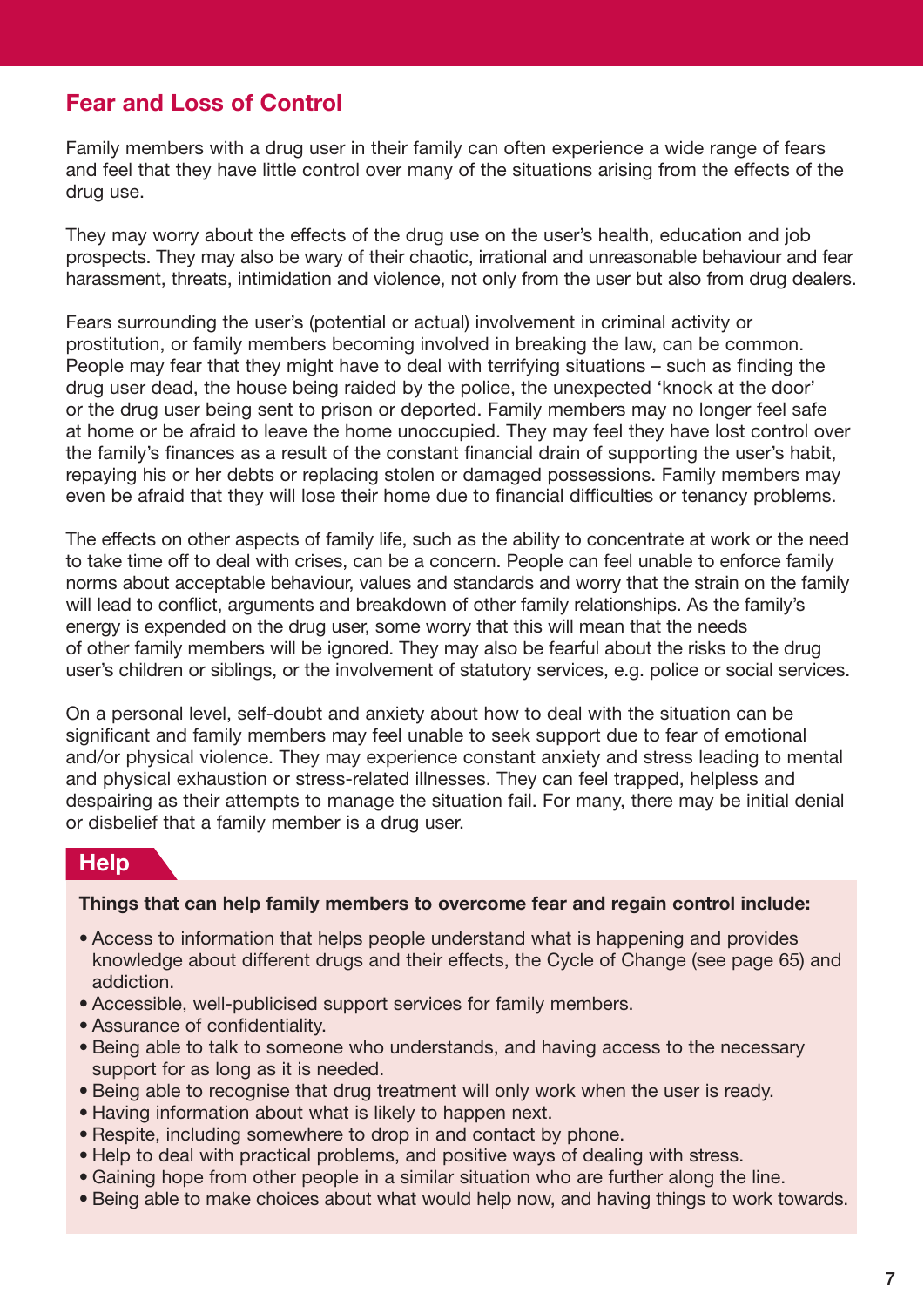## **Anger and Betrayal**

Anger and betrayal are often significant emotions for family members in this situation. People can feel confused by their own lack of understanding and feel that their emotional and logical sides are in conflict with each other.

They may feel angry towards the drug user for putting them in this position and feel that the drug user has betrayed the family's trust and expectations. They may consider the drug user to have desecrated the sanctity of the family home, marred family celebrations and holidays, and spoiled the childhood of their own children or siblings. They may feel that the drug user has taken advantage of family members' ignorance about drugs and so feel betrayed. They may also feel angry with themselves and at their own collusion with the situation, such as giving the drug user money to support their drug habit. Some feel they have been forced to betray the drug user by not being able to support or defend their actions and may feel angry that they have had to impose extreme sanctions (such as making them homeless). Some say that they feel relief when the drug user is in prison or that they have wished that the drug user was dead, and are angry that they feel forced to have these feelings.

Anger towards other members of the family can occur, as the individual feels betrayed - either by those who knew about the user's drug problem and didn't tell them, or by those who they feel are not dealing with the situation in ways that they personally consider appropriate.

People also report feeling angry at and betrayed by people outside the family, such as the drug dealers and suppliers and by services (e.g. drug treatment services, the police, health services etc). They may feel they have to put on a 'front' in public and pretend that nothing is wrong. They may think that other people are preoccupied with trivialities. This can lead to resentment of other families' successes – such as their child going to university. Family members may feel let down and angry towards society in general.

#### **Help**

#### **Things that can help family members to overcome anger and regain trust include:**

- Assurance of confidentiality, and someone who will listen and not judge.
- Recognising that they are 'not alone' and that others have had similar feelings.
- Learning to laugh at the situation, as well as cry about it.
- Honest support to help face the reality of the situation.
- Learning new communication, assertiveness and anger management skills.
- Having the support and information to start acting, rather than reacting.
- Knowing about how 'the system' works and what their rights are.
- Working in partnership with treatment services and other services, and having their own contribution recognised.

### **Guilt and feeling responsible for the family's problems**

Family members often feel responsible for the drug user taking drugs and think that they should have prevented it getting so serious. They may believe that they have failed in their family role (e.g. as a parent or partner) and consider it their responsibility to deal with the consequences.

These feelings can be made worse if they think that other family members are also blaming them. Messages from society (such as the opinion that good parenting prevents a child from later using drugs) can also reinforce this view that they are to blame.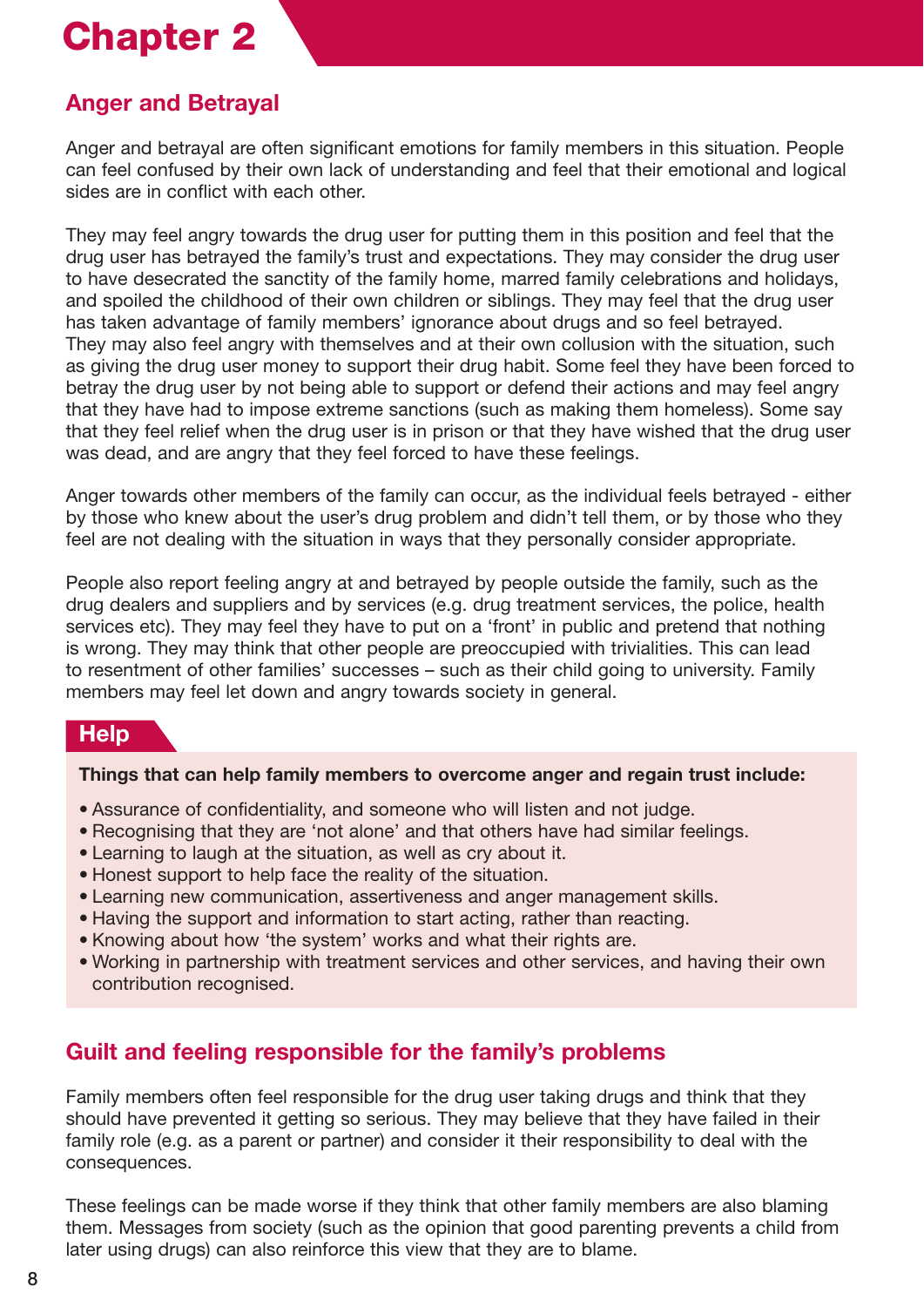They may neglect their own needs and feel undeserving of help or support. They may also feel guilty if they do positive things for other family members.

#### **Help**

#### **Things that can help family members to take appropriate responsibility include:**

- Support to step back and regain perspective.
- Recognising that they didn't make the user take drugs, and that they can't control the drug user's behaviour.
- Realising that it is normal to feel guilty.
- Recognising the need to look after themselves, having time to do relaxing things and focus on their own needs.
- Having services and support for themselves.
- Opportunities to learn from other people's experiences.
- Having support when they don't know what to do, and support and help to change their own approach to the problem, and to maintain these changes.
- Feeling able to work together with other members of the family and being able to pass on what they know.
- Support, praise and encouragement to get on with the rest of their life.

#### **Shame and Isolation**

Family members may experience a deep sense of shame about what is happening. They may feel unable to speak about the situation to the wider family, friends, neighbours or colleagues, feeling they will lose respect and credibility within the community. They may have a loss of self-confidence and self-esteem and feel unable to participate in normal social activities, such as inviting visitors to their home. This can lead to them feeling socially isolated.

They may feel they will be ostracised by the wider family, friends and neighbours, and lose financial, practical and emotional support. Some find that having to deal with (or anticipate) remarks like "You don't look like the mother of a drug addict!" and other prejudicial comments from people in the community adds to their sense of shame and isolation. Feeling stigmatised and ashamed can also lead to reluctance to access support for their own needs, meaning that some families suffering the most can be the least likely to reach out.

Children in the family might feel stigmatised by the family circumstances and become depressed and withdrawn, and unable to invite friends to their house. Some may also fear (or experience) being bullied by other children.

#### **Help**

#### **Things that can help family members to overcome shame and isolation include:**

- Recognising that other people have drug users in their families and may be in a worse situation.
- Being able to talk freely, without censoring themselves, to people in a similar situation.
- Having appropriate support targeted at their individual situation (e.g. as a child, parent, grandparent, partner), and at their individual religious, ethnic and cultural background and needs.
- Opportunities for respite from the responsibilities and pressures of living with the situation long-term, including opportunities to laugh and have fun.
- Help to recognise and use the support that may be available within their own family and social networks.
- Access to activities for themselves and their children that build confidence and self-esteem.
- Practical help to compensate for the lack of financial, practical or emotional support.
- Opportunities to use their own experiences for the benefit of others, as a volunteer, a campaigner, or to raise awareness.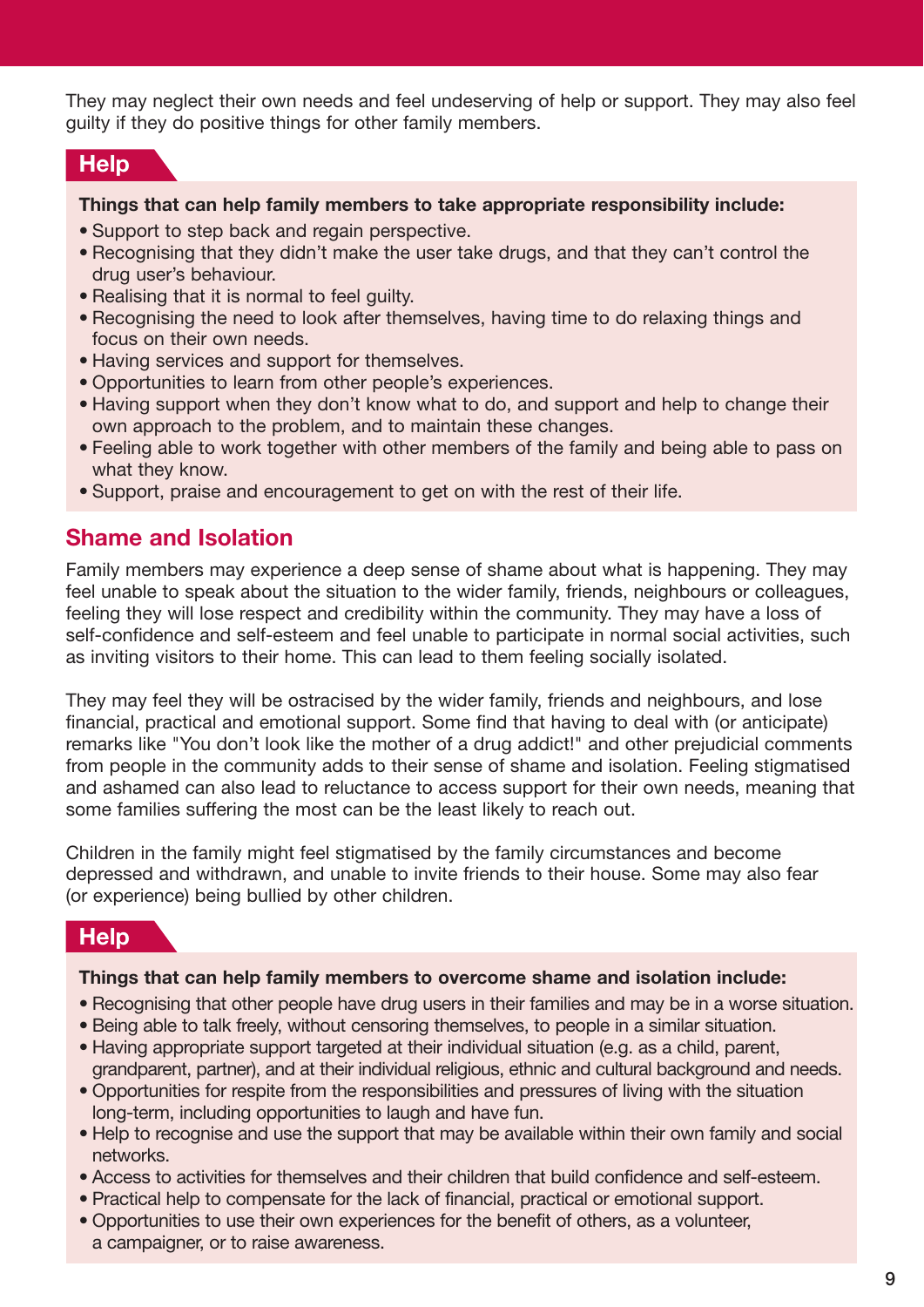## **Meeting Diverse Needs**

The major challenge facing support services for Black and minority ethnic communities is the acute financial and social exclusion that the majority of these communities experience.

**Families come from a diverse range of communities and cultural backgrounds. As some areas of service delivery may, as yet, be underdeveloped in terms of addressing these diverse needs, further work is needed to identify the particular needs of different communities and to explore creative ways of meeting them.** 

This chapter offers a contribution to debate and service development, rather than definitive guidance. It suggests some of the key points and ideas regarding diversity to be considered when developing services for those affected by a family member's drug use, particularly with respect to Black and minority ethnic communities. Brief reference is also made to other aspects of diversity and Chapter 7 includes a specific section of useful sources of further information.

It is difficult to set out detailed good practice for areas of service delivery that, as yet, remain underdeveloped. Some ideas about what may work well emerged from people who took part in the consultation process for developing this Guide. These are outlined in this chapter. However, further work is needed to identify the particular needs of different groups and communities, and to explore creative ways of meeting them.

## **Black and minority ethnic communities**

Family members from Black and minority ethnic communities share the experiences outlined in Chapter 2. However, they also describe how levels of stigma, shame and fear can often be particularly acute for them, resulting in extreme isolation for families affected by drug use. Factors such as extended family structures and links with countries of origin can also shape the particular needs of these communities.

Projects working within Black and minority ethnic communities have said that they have experienced difficulty accessing relevant services and information to support family members affected by drug use. The problems experienced by these projects seem to mirror the problems of service users.

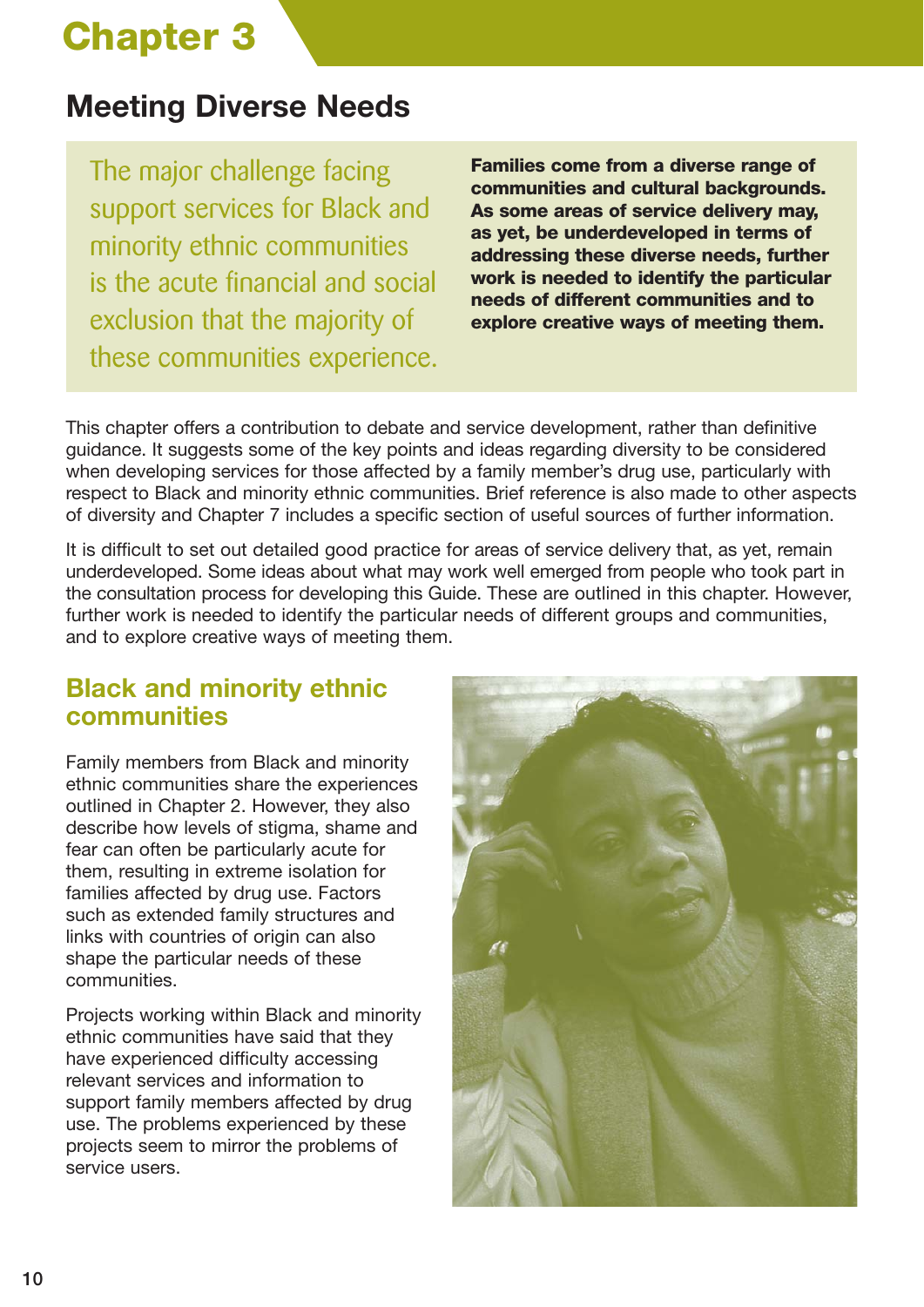The Race Relations Amendment Act 2000 outlaws discrimination (direct and indirect) and victimisation in all public authority functions not covered by the Race Relations Act 1976, with only limited exceptions. It also places a general duty on specified public authorities to work towards the elimination of unlawful discrimination and to promote equality of opportunity and good relations between persons of different racial groups in carrying out their functions.

### **Models of service provision for Black and minority ethnic family members**

Three main models of service provision have been suggested to help:

- **Model 1** Generic women's groups within specific Black and minority ethnic communities.
- **Model 2** Family support workers attached to Black and minority ethnic drug treatment services – working with a range of groups or within a specific community.
- **Model 3** Substance misuse family support services with staff and volunteers strongly reflecting the diversity of the communities in their areas and in some cases working in partnership with generic projects working with Black and minority ethnic communities.

Each of these models has potential, but they also face challenges.

### **Challenges faced by services**

The major barrier to providing support to these communities is the financial and social exclusion that the majority of these families often experience. '*We Care Too, A Good Practice Guide for People Working with Black Carers (2002)*' identified a range of causes for this exclusion, including:

- High levels of unemployment and poverty amongst Black and minority ethnic communities.
- Poor housing and environment, leading to high levels of physical and mental ill-health.
- A lack of culturally competent, properly resourced services (e.g. general health and social care).
- A lack of culturally appropriate and accessible information in community languages.
- Ingrained social racism, intensifying isolation and deterring seeking help around sensitive issues. This report was followed by *Beyond We Care Too* (2008), and is available from www.afiyatrust.org.uk

The three models of service outlined above share other challenges:

- Unrealistic expectations about the extent to which one service or project can meet the needs of all communities.
- Lack of recognition of the responsibilities of mainstream drugs and family support services for meeting the needs of these communities, resulting in lack of development of cultural competence\* and services.
- Lack of understanding about the levels of shame and stigma within many Black and minority ethnic communities around drug use.
- Finding effective and confidential ways to work with extended family structures.
- \* See Glossary for definition and www.drugs.gov.uk/drug-strategy/diversity1 for further information.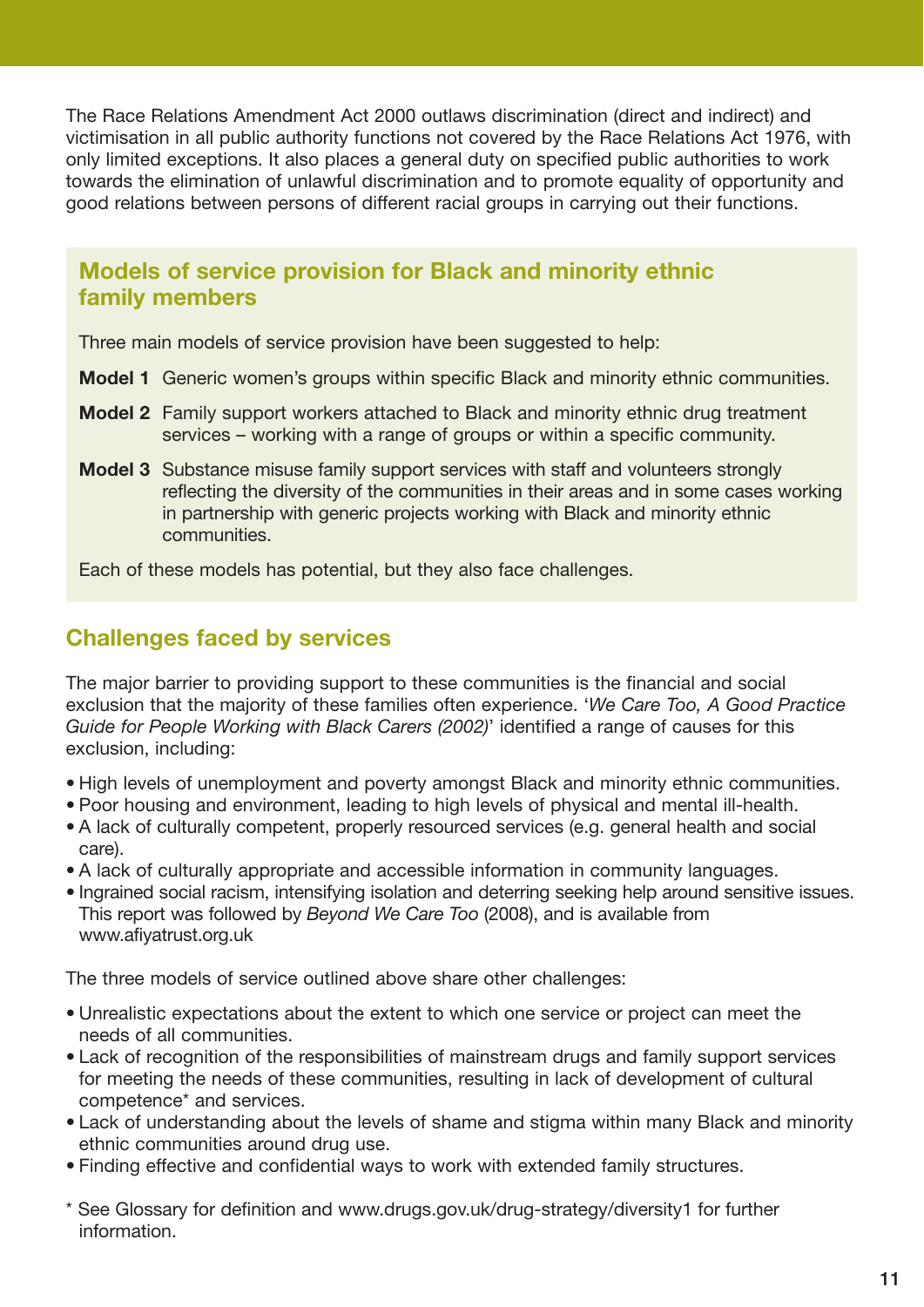## **Opportunities to develop effective services**

There are opportunities to develop more effective services for Black and minority ethnic communities that address social exclusion. These include:

- Developing and resourcing partnership working between local Black and minority ethnic community and family support groups and existing family support services focused on the impact of drug use.
- Funding and equipping Black and minority ethnic community and family support groups to become more knowledgeable and skilled in providing support to family members affected by drug use, e.g. through training, providing culturally appropriate information (in community languages where required) and partnership working.
- Considering family support needs and consulting family members as part of developing the provision of appropriate and culturally competent drug treatment services.
- Including the needs of families within any further needs assessment work carried out about Black and minority ethnic communities and drug use.
- Encouraging and supporting existing family support services focused on drug use to become culturally competent and extend their services to Black and minority ethnic communities.

## **Travellers**

Experiences of stigma and discrimination in Traveller communities are similar to those reported by other Black and minority ethnic communities. Confidentiality is very important, particularly in the face of fear of community retribution. Transient lifestyles make telephone contact essential.

## **Rural Communities**

Isolation is a key concern for families in rural communities. Again, confidentiality is paramount, and the development of outreach services essential because of accessibility issues. Telephone support is vital, and having a dedicated email address also facilitates first contact.

## **People with disabilities**

The *Disability Discrimination Acts* (1995, 2005) require commissioners and providers to make their services accessible to people with disabilities. Service providers are required to make 'reasonable adjustments' so that people with disabilities are not prevented from accessing the service on account of their disability. This includes an organisation's practices, policies and procedures.

Sources of further information on the *Disability Discrimination Acts* are included in Chapter 7. For specific ideas about how to improve access for disabled people to drugs services, see '*Enhancing Drug Services' NTA and DrugScope (2003)* – Chapter 5.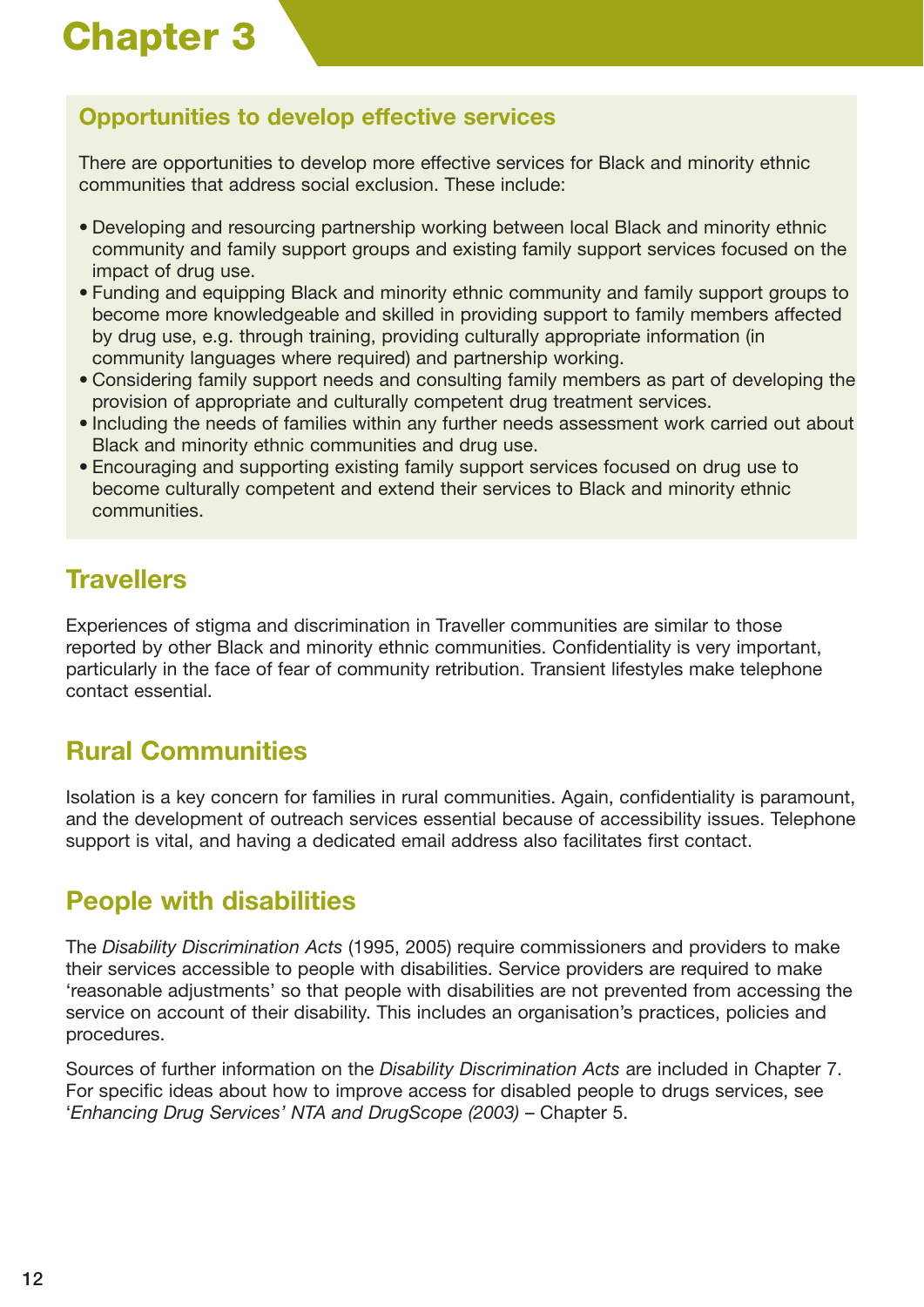## **Lesbian, Gay, Bisexual and Transgender (LGBT) People**

Lesbian, gay, bisexual and transgender people can experience difficulties in accessing family support services, particularly services working with partners of drug users and parents of gay or lesbian users. The following suggestions are worth considering:

- Recognition of the multiple stigma that can be experienced by same-sex partners, especially those involved in same-sex parenting and by parents of gay and lesbian users.
- An understanding that lesbian, gay, bisexual and transgender people are not an homogenous community but are a diverse group of people from different ethnic, cultural and faith backgrounds.
- Avoiding presumptions of heterosexuality (either in literature or in conversations) or assuming that service users or their family members conform to a heterosexual 'norm'.
- Training and informing service staff and volunteers to enable them to provide support to same sex partners and parents, and non-heterosexual family members.
- Adopting a robust equality and diversity policy with a specific strand for lesbian, gay, bisexual and transgender issues.
- Publicising services in ways that are welcoming to lesbian, gay, bisexual and transgender people.

See *'Enhancing Drug Services', NTA and DrugScope (2003),* for ideas that may help family support services think these issues through, including:

- Building effective links with lesbian, gay, bisexual and transgender groups and services.
- Staff training about attitudes and assumptions.
- Providing 'out' volunteers and support workers to work with family members.

(Chapter 6, The Good Practice Menu of Services, provides more information, tips and ideas)

## **Involving Men**

Many services experience difficulty in encouraging male family members to seek and gain support. The majority of family support services are run and staffed by women, and the majority of service users are women too. Several services are exploring new approaches to this issue including:

- Providing information-based sessions with expert speakers.
- Providing externally accredited and knowledge-based training or workshops this puts the focus on learning outcomes and moves away from the 'tea and sympathy' image associated with family support services.
- Developing IT services (e.g. websites and email communication systems) to support men unable or not willing to access support face-to-face.
- Creating an environment comfortable for men by displaying positive images of men and literature with male inclusive language and illustrations.
- Addressing and responding to key issues for men with men-only support groups.
- Being prepared to operate out of working hours and at weekends.
- Increasing staff and volunteering opportunities for men.

(Chapter 6, The Good Practice Menu of Services, provides more information, tips and ideas)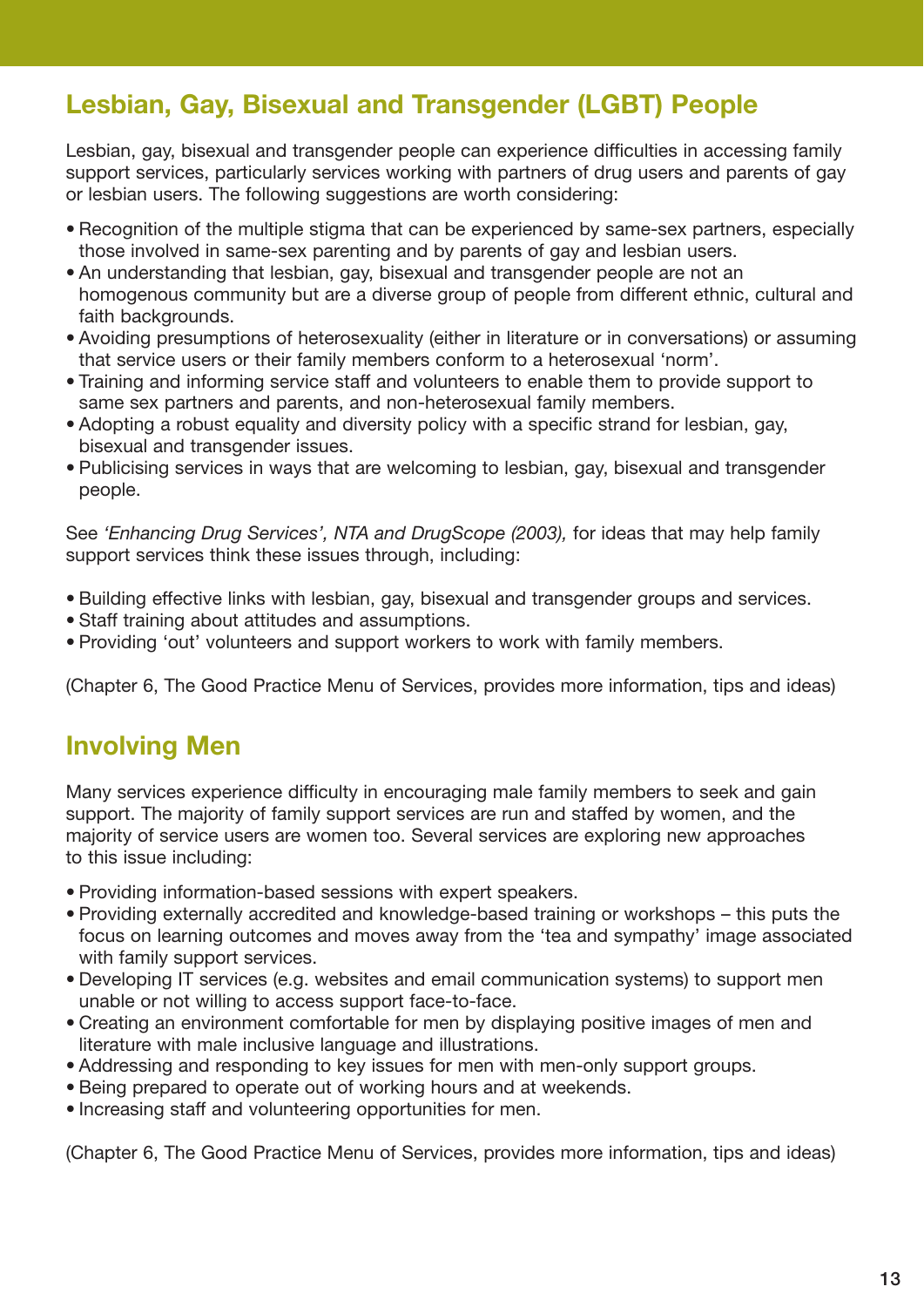## **Good Practice Guidance for Commissioners**

"Partnerships have a lead role to play in commissioning services for family members and carers." **This chapter emphasises that families have needs for services in their own right, not just to assist with achieving positive treatment outcomes for drug users.** 

(Supporting and Involving Carers, NTA 2008)

This section focuses on good practice in commissioning dedicated family support services and encourages commissioners to work towards the aim of ensuring that as much as possible of the Menu of Services is available in their area (see Chapter 6). It is also advisable for commissioners to develop partnerships with local family support groups and services where they exist, and to support their development where they do not. It is extremely important not to assume a lack of professionalism where services are run by family members and volunteers.

## **The Context**

In 2003, the National Treatment Agency for Substance Misuse (NTA) produced draft guidance for 'commissioning services for the families and carers of drug and alcohol misusers'; this was followed by 2008's 'Supporting and Involving Carers'. For the purpose of this Guide, DATs are seen to take the lead for commissioning services for families affected by drug use. However, other commissioners have an important part to play.

## **Why the good practice guidance for commissioners is needed**

## **Families matter and make a difference**

The National Drug Strategy charges DATs with reducing all drug-related harm in relation to individuals, families and communities. Primary Care Trusts, Crime and Disorder Reduction Partnerships and Social Services also now have responsibilities for reducing the damage caused by drugs.

Research shows that supporting families can improve outcomes for users seeking treatment, help prevent relapse and aid long-term recovery. Family members often care for drug users and, as such, are entitled to know their rights and receive support under carers' legislation. They are a valuable resource in terms of expertise in the drugs field and the needs of users, as potential volunteers and paid workers. As such, they can be helpful partners in planning treatment and services. In addition, supporting families can help to break down stigma and prejudice in local communities and the media, both through education and drugs awareness training.

Families who are not supported can experience ill health, including substance misuse by family members themselves, and family breakdown, which is very costly in the long run. However, qualitative evidence shows that family health, self-esteem and functioning improves as a result of dedicated and appropriate support. Addressing the impact of drug use on partners is also an important element of sexual health strategies and domestic abuse policies and practice.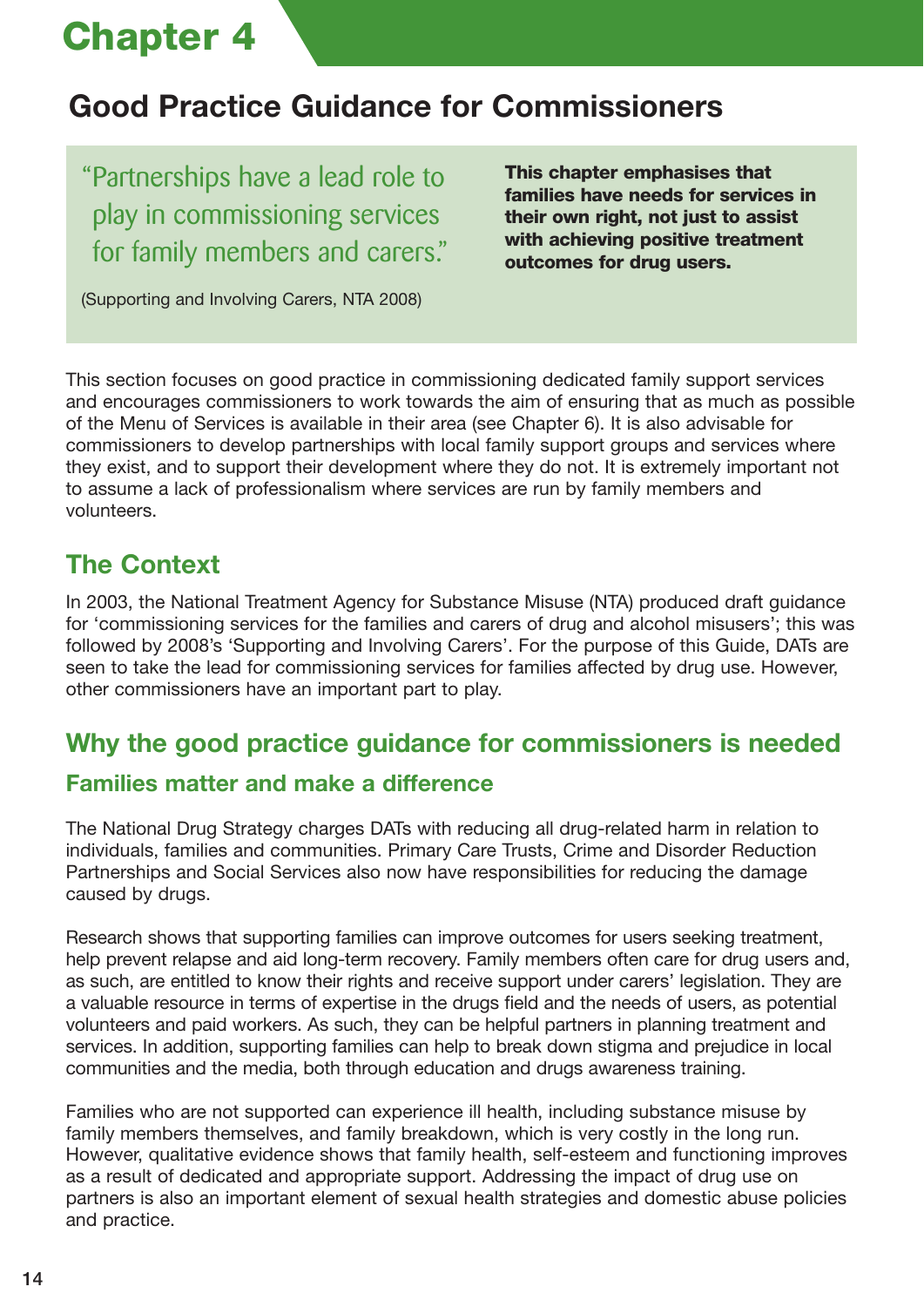### **Consistency in commissioning**

At present, there is inconsistency regarding commissioning of family support services. While it is important to allow for local flexibility, current practice can result in significant differences for families depending on where they live.

Situations can vary from no services at all to funding for comprehensive, dedicated family support services. Some may have small grants available for rooms, publicity and training or funding for specific services, such as helplines. In some areas, there may be dedicated carers' or family workers in DATs. In others there are joint posts covering carer and user involvement.

Family support services are sometimes incorporated into treatment service contracts. In some areas, these will be young people's services, in others services for adults. Some have dedicated workers; others do not.

This inconsistency can be accounted for by the variation in where lead responsibility sits for family support work and by the different status given to this work by different DATs.

## **Key Areas for Commissioners**

The *Families Good Practice Project* identified the following nine areas for attention by commissioners of family support services:

#### **1. Determining where family support fits into a DAT's responsibilities and commissioning structure**

Commissioning dedicated family support services needs to be linked into DAT Joint Commissioning structures for treatment services and DAT work on Communities and on Young People. It is helpful to identify a lead staff member with allocated time to work on this and to consider links to other strategies, such as Crime and Disorder, Carers and Children and Young People.

Families also need to know how to feed into the consultative and strategic planning processes and family representation (with appropriate support) is advisable within relevant meetings. They can not only be advocates for users, but also provide a voice for family members' own needs.

### **Examples of action**

**Nottinghamshire County DAAT** commissions Hetty's, a dedicated county-wide family support service, and What About Me (WAM), a support service for children and young people affected by the drug and alcohol use of parents, siblings or friends. Both services are seen by the DAAT as key to the delivery of their treatment, prevention and education strategy, and receive core funding through the DAAT Pooled Treatment Budget and Young People's Partnership Grant, supplemented by funding from DAAT partner agencies.

**Contact: 01623 414114 (ext 6918)**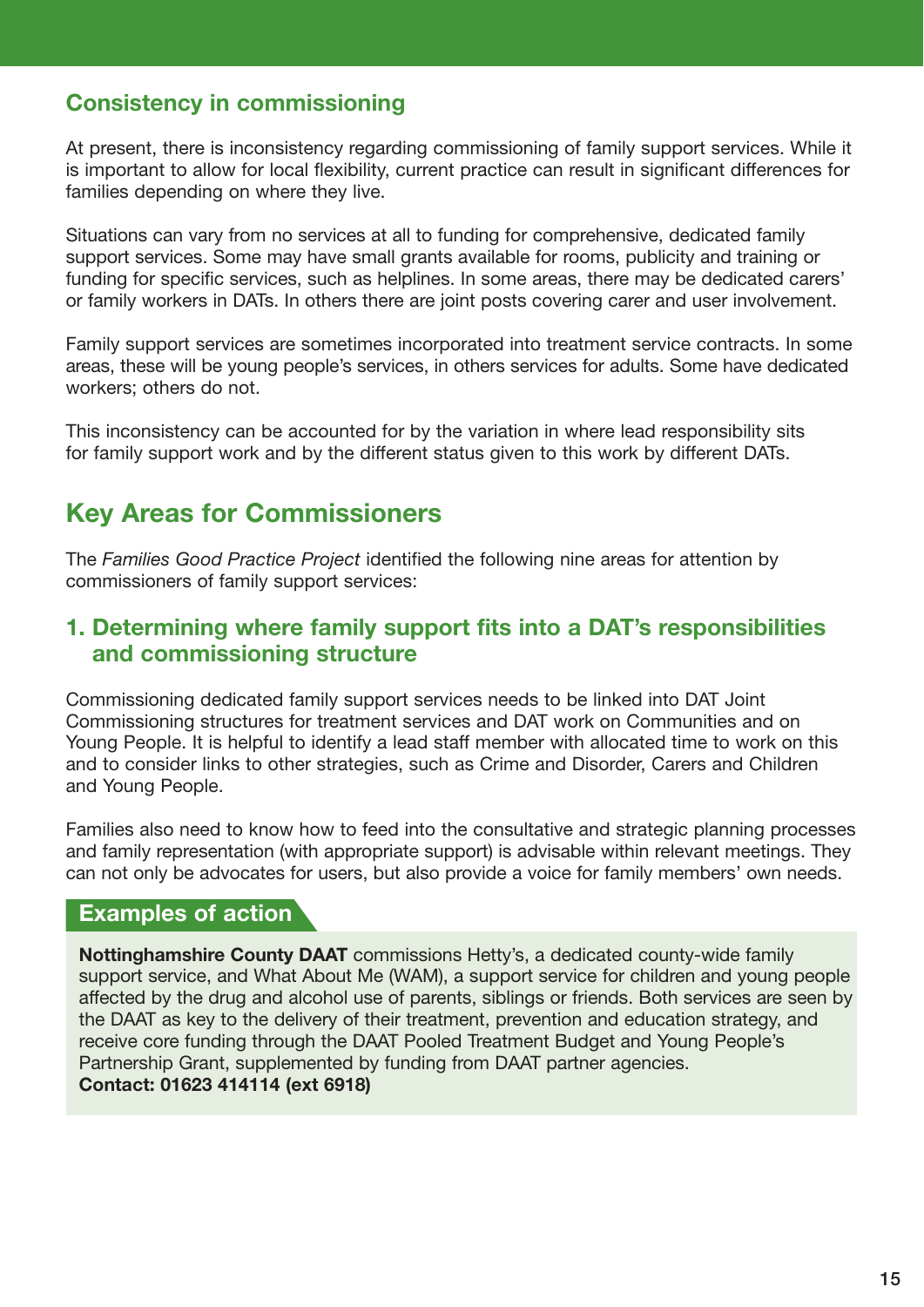## **2. Needs assessment**

Needs assessment requires careful attention, as affected families may not be visible due to high levels of stigma. Particular efforts need to be made to access and understand the needs of specific communities where levels of fear and stigma are likely to be acute (e.g. Black and minority ethnic communities and Travellers). Likewise, different methods of establishing contact with affected families need to be explored.

Firstly, identifying needs requires both creativity and co-ordination. Working in partnership with local community and faith organisations can be a good way of uncovering 'hidden' needs. Similarly, it is best to actively involve treatment service providers in the process of needs assessment, thereby identifying gaps and avoiding duplication.

It is also important to focus on families' needs in their own right, rather than simply supporting treatment plans for users. However, recognise the potential for distress and wide-ranging emotions in these situations; pay attention to the specific needs of individuals in the family, and of men and women.

Finally, remember that partnerships' member agencies have responsibilities to review needs, commonly referred to as the 'audit', and then develop strategies to combat drug misuse. Needs assessment for families should be included in these audits and should be based on an understanding of the impact of drugs on family members. Try to minimise the time gap between conducting needs assessments and making decisions on commissioning services, as community needs can change very quickly.

#### **Examples of action**

**Coventry DAT** commissioned an external consultant to conduct a Review of Services for Parents and Carers that led to a list of action points to further determine need. This includes stipulating that treatment provider services record all contacts with parents and carers as part of their monitoring, in order to determine the level of hidden demand for family support services. There is now a successful referral procedure in place between treatment agencies and local family support services. **Contact: 024 7683 2094**

**West Sussex DAAT** organised a consultation day entitled 'Voices of Families and Carers'. This was publicised through local services and groups, and also via press releases to local papers and adverts on local radio. Forty-five people from a wide range of backgrounds attended, and a list of recommendations for action was agreed, including which types of services family members felt would be most useful to them.

**Contact: DAAT Families and Friends Project, 01243 382940**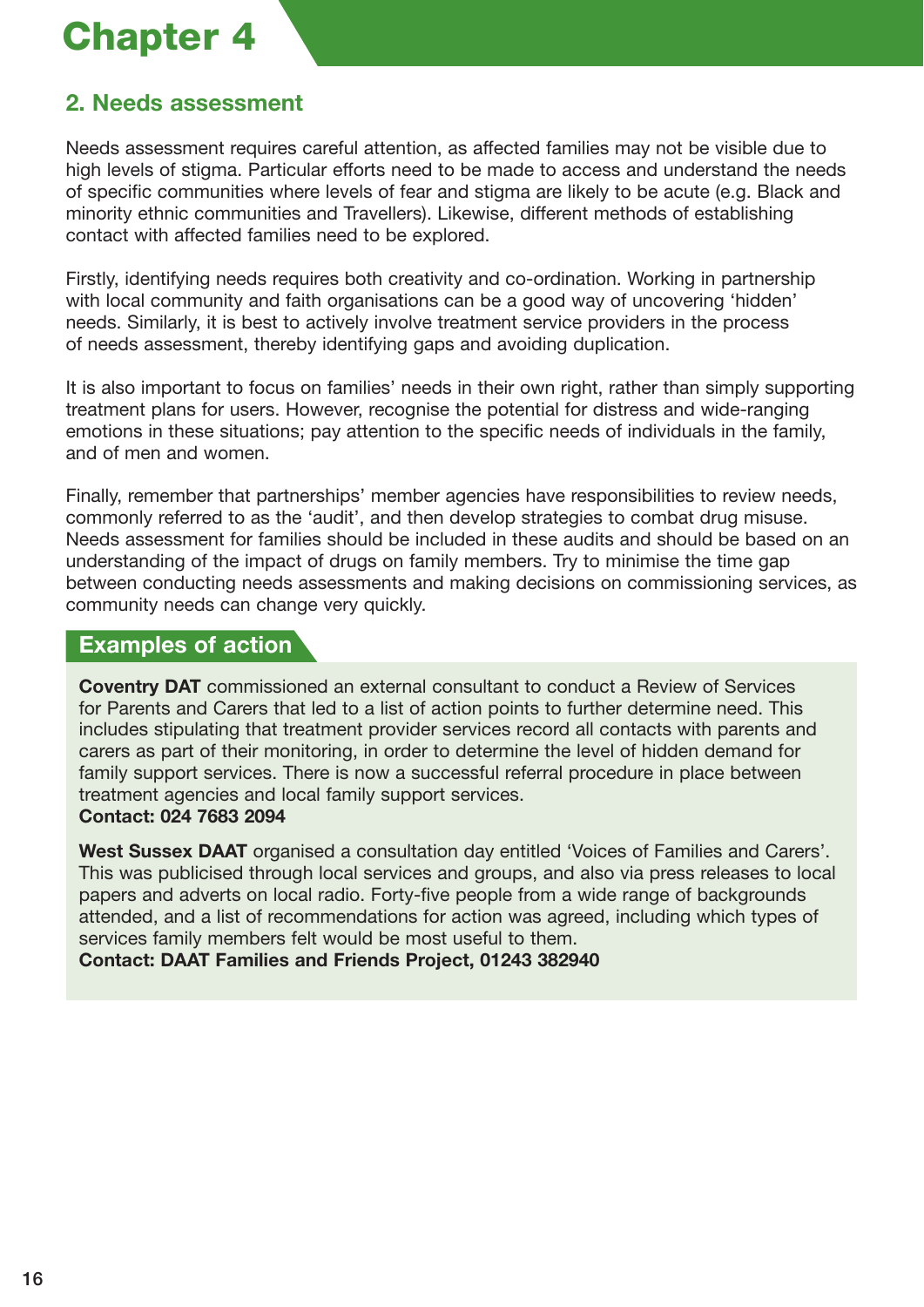## **3. Taking account of diversity of needs**

One service or support group cannot meet the needs of all. Attention needs to be paid to the specific needs of different family members, such as grandparents, partners, children and young people.

In communities where higher levels of stigma and shame are likely, be prepared to resource careful and appropriate needs assessment and development work within these communities. Take account of different family structures, e.g. extended families, and the fact that services will need to be able to respond to these different needs.

Work in partnership with local Black and minority ethnic organisations that focus on general family and community support to build knowledge, skills and capacity to respond to the needs of families affected by drug use in their communities. Encourage and support the development of partnerships between established family support services and local Black and minority ethnic and Traveller community organisations.

Ensure that services are aware of the requirements of the Disability Discrimination Action 1995 and 2005, and support them to meet these requirements. Recognise the access issues relating to delivering services to rural communities, e.g. the need for outreach, anonymity, home visits and partnership working and work in partnership with local lesbian, gay, bisexual and transgender groups to identify the needs of family members within these communities.

#### **Examples of action**

**Havering DAT** commissions a range of services, including a Family Support Counsellor at their local adult treatment service who runs separate support groups for parents and partners and provides one-to-one support. The DAT also runs specific workshops for foster carers to help them respond to drug use and its impact on their families. **Contact: DAT 01708 433093**

**Coventry DAT's** Review of Services for Parents and Carers made efforts to assess needs in local Black and minority ethnic communities, but found it difficult to access this information within the scope of that piece of work. They decided to provide funding to support a local Black community drugs education project to expand its remit to explore further the needs of parents and carers within local Black and minority ethnic communities. This work is continuing through partnerships led by the Assistant Commissioner and Coordinator (Adult Substance Misuse).

**Contact: DAAT Co-ordinator and Commissioning Manager 024 7683 2094**

**Sheffield DAT and Sheffield Family and Friends Alliance** identified that specific services for grandparents was a gap in local provision. Their Development Worker gathered information about services elsewhere and brought together a group including Social Services, local family support services and family members with relevant experience to plan how to address this gap. Since then a specific support group for grandparents has been commissioned. **Contact: DAT Family and Friends Development Worker, 0114 273 6851**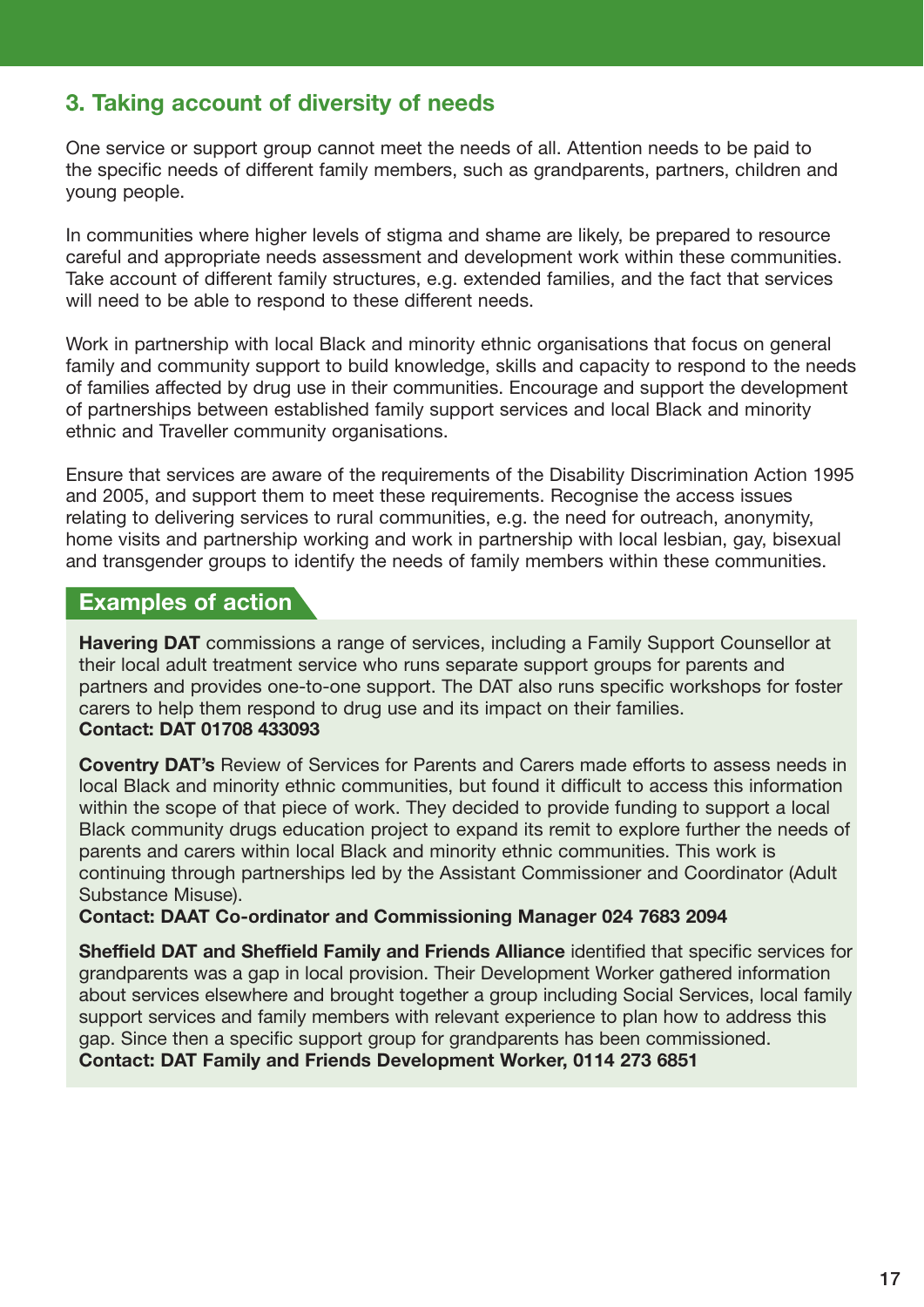### **4. Seeing the needs of family members as distinct from the needs of users**

This can be done either by commissioning separate services or by ensuring that, where offered through treatment providers, they are run separately, e.g. specific helplines. Where there is a choice, the former option is preferable. Where services for both families and users are provided by the same organisation and/or in the same venue, each service's aims need to be clear and transparent, and confidentiality procedures carefully considered and agreed.

The distinction between needs of family members and users should be explicit in Service Level Agreements (SLAs). Involving families in care plans does not replace the need for separate support services to meet family members' own needs. Encourage drug treatment services to recognise this distinction and the specific contribution of family support services.

Work with family members requires different skills from treatment work and includes an understanding of the impact of drug use on families as well as an ability to work flexibly and carefully over longer interventions. Family support groups and projects should also be supported and strongly encouraged to recognise this.

#### **Examples of action**

**Wirral DAT** commission their local voluntary sector treatment agency to provide a separate service to families affected by drug use, including advice, information, one-to-one and group support.

#### **Contact: 0151 643 5392**

**Gloucestershire DAAT** commissions a local support group, Cheltenham Parent Support Group, to provide services for families. They also appointed a dedicated carers' worker to improve knowledge and awareness in partnership with other local groups. **Contact: DAAT 08454 221500** 

### **5. Capacity building to support the development of services**

To support service development, it is important to identify and build on existing family support services, working in partnership with them to ensure that they meet the good practice and quality standards in this Guide. Work in partnership with Black and minority ethnic community organisations, including women's organisations and faith groups, to develop confidential and responsive services. Remember, some families are unlikely to access services publicly known to be associated with drugs. Set up small 'pilot' initiatives and evaluate their impact and the response to them in order to help assess levels of need and build up services.

Provide groups and projects with small-scale support and build up good working relationships with them. This could include small grants for rooms and publicity, provision of training or funding to access training, encouraging treatment providers to promote family support services and giving advice and guidance on developing services.

Provide networking opportunities – regionally or sub-regionally – to break down the isolation of small groups and projects. Services can be commissioned to progress this. Undertake development and support work with smaller groups and services to help them provide key elements of the Menu of Services (note that this should not replace funding the services directly once they are ready) and help them to develop structured interventions for one-to-one work with family members, including appropriate assessment and care planning.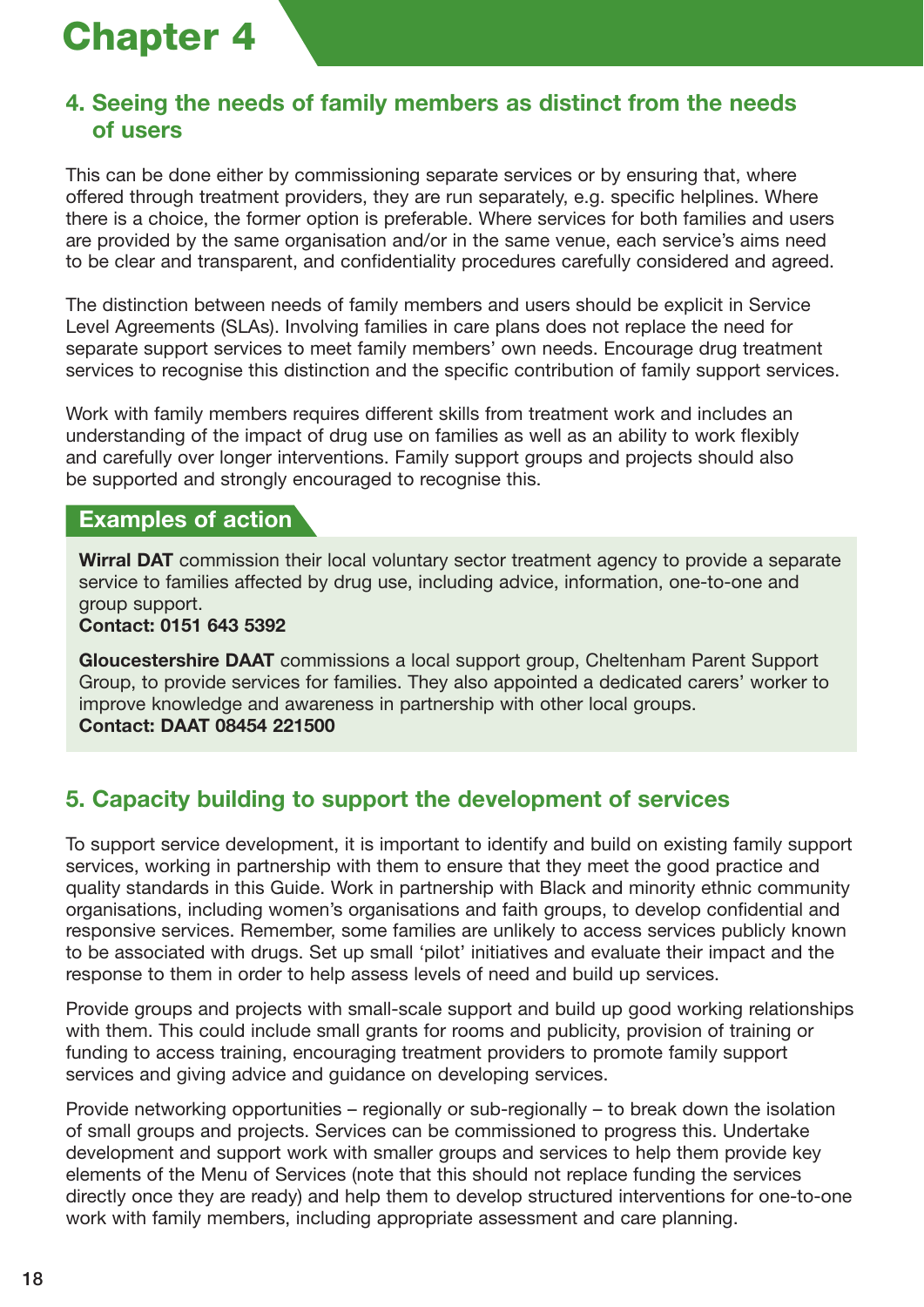Ensure that family support services can access relevant skills training organised by DATs (e.g. DANOS), to enable them to provide services at Tier 2 of Models of Care and, where appropriate, Tier 3. At the point at which providers have the capacity to deliver them, aim to set up Service Level Agreements with them but make sure that expectations are realistic.

#### **Examples of action**

**Coventry DAT** provided Adfam training courses for local support groups to build capacity, and also runs regular complementary therapy and counselling sessions. This is backed up by an efficient referral scheme between local treatment centres and the family support groups.

**Contact: 024 7683 2094**

### **6. Commissioning flexible services, tailored to local circumstances**

It is advisable to select those elements that are most appropriate to local circumstances and assessed needs. In areas where demand for services appears to be low, try different approaches to the surface need. This could include running community-based drug awareness training or funding short-term development work. In areas where levels of expressed need for services are high, try to commission services to provide as much of the Menu of Services as possible, paying attention to the needs of particular groups of family members.

Think about venues, locations and times of services, discuss these with providers and encourage them to try out different options. Offering choice and different models of support to local families and communities (including early responses) can be helpful. Longer-term work may be necessary with some family members so commission to allow for this.

#### **Examples of action**

**Kingston DAT** had difficulty accessing families requiring support. To address this, they planned a Family Day for drug misusing parents and their children, with whom they were already in contact. This included activities for the children and an opportunity to talk. The day launched a pilot project working with these parents and their children, with the aim of improving outcomes for the latter. The DAT also compiled a resource pack including information on running a group and useful national and local contacts. They trained local voluntary sector organisations providing general family support to use this pack, with the aim of equipping these organisations to identify needs, provide support and signpost or refer on where appropriate.

**Contact: DAT Young Persons Substance Misuse Co-ordinator, 0208 547 6011**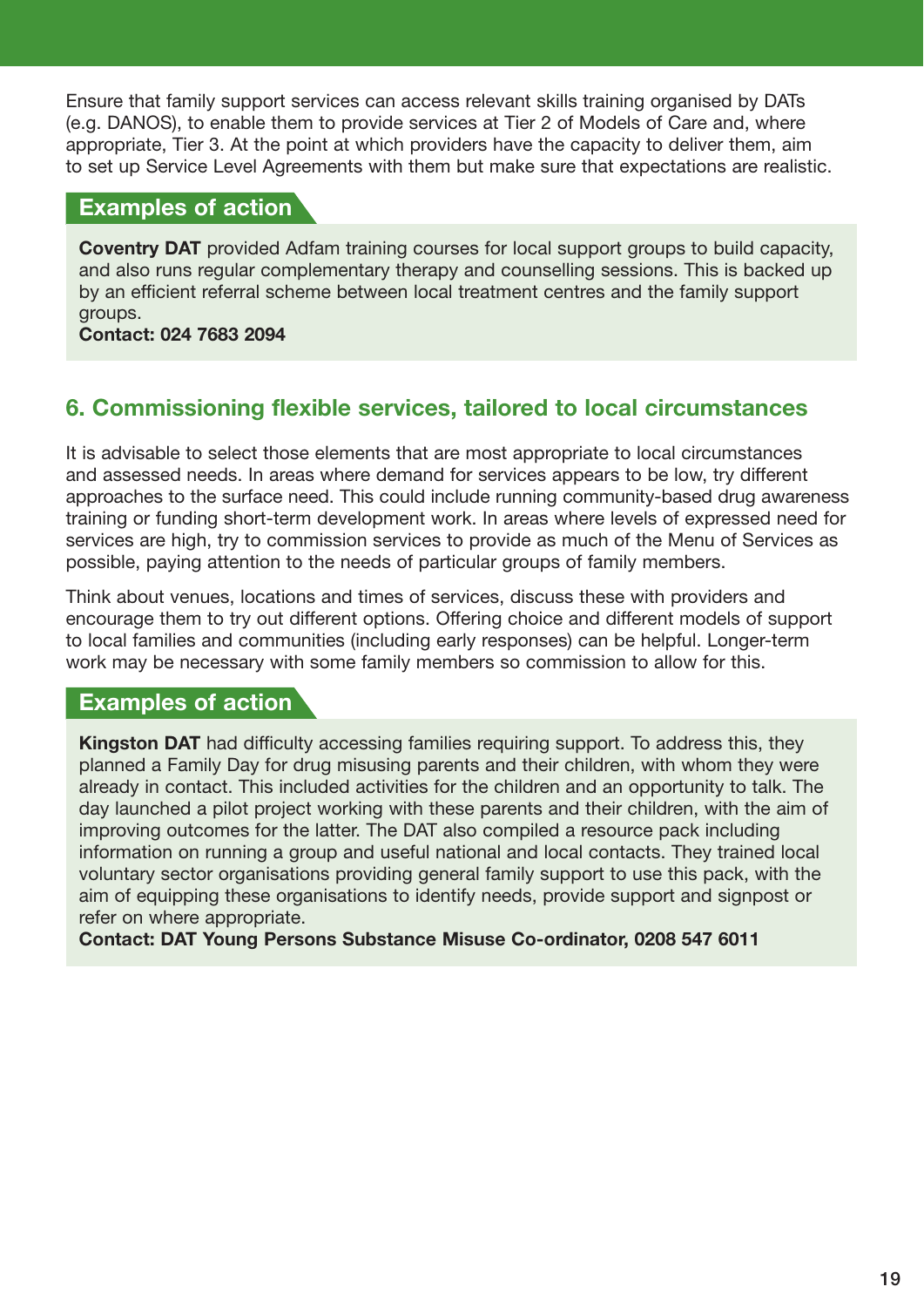## **7. Consultation and Involvement**

Family members bring a useful perspective to strategic planning and it can be helpful to involve them at all levels of consultation and joint working. Their needs are different from those of users and they can, and will, want to contribute to discussions on both.

Encourage treatment services to involve family members and carers in care planning and co-ordination. Be aware that family members may bring an emotional element into meetings. This is an important issue and will need to be respected and worked with positively. It is wise to ensure that families also know where they fit into DAT structures and plans.

Use networking to enable them to contribute effectively and provide the necessary practical support to enable them to participate on an equal footing, e.g. childcare, travel costs, papers in advance and briefing meetings. It can be worthwhile to explore undertaking two-way training for families and commissioners. With this, families can train commissioners in understanding their needs and issues and commissioners can provide training for family members to enable them to participate actively in strategic planning.

#### **Examples of action**

**Gateshead DAT** has a carer representative on their Joint Commissioning Group. Local family services are well represented on the Needs Assessment Steering Group. **Contact: DAT Co-ordinator, 0191 4332366**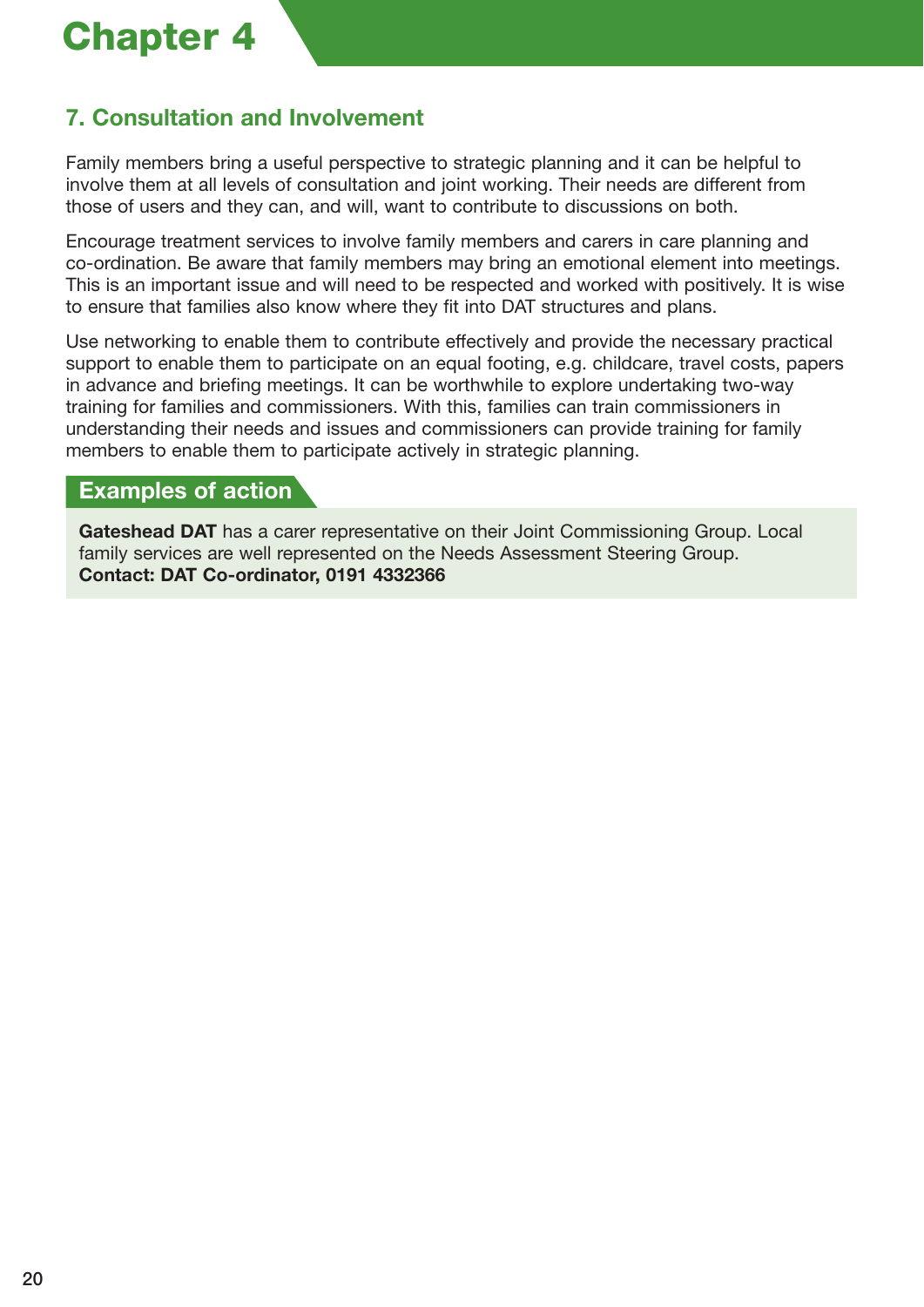### **8. Funding**

There should be transparency and openness with services about available funding and access to it. Provide advice about relevant sources of funding, including Crime and Disorder Reduction Partnerships, Children's Funds and Carers' Support Grants.

Be creative about sources of funding and support groups and services to pull together effective packages of funding, drawing on a range of sources. Remember that partners are expected to bring mainstream funding to the partnership table – not just drug-specific funding. Only 50% of treatment services are funded from the Pooled Treatment Budget, the other 50% from PCT and local authority mainstream budgets.

It is good practice to provide a quick response to short term essential funding needs. This enables projects to be sustained and to develop while longer-term funding packages are sought. Wherever possible, aim to identify recurrent funding, particularly for core services.

It is important to note that voluntary sector services, particularly small organisations, may need to receive any funding up front rather than payment in arrears, due to their limited resources.

#### **Examples of action**

**Kirklees DAT** have been working with local family support groups for ten years to successfully access Carers Special Grant funding. They have been able to broaden the definition of 'respite' to encompass support group meetings, as well as breaks away, which has proved useful. They fund four different support groups through carers support funds, including a dedicated service for Asian families in partnership with GASPED in Dewsbury. They are currently pushing hard for carers of drug users to get carers' assessments more routinely in line with NTA guidelines.

#### **Contact: DAT Development Officer, 01484 226932**

**Barnsley DAT** has been allocated a proportion of their borough council's Carers Support Grant. This is being used to provide respite services, holiday support and training for carers of drug and alcohol users. The DAT have ongoing consultations with families and carers consultation day to agree the best use of the funding across the borough. **Contact: DAT 01226 774960**

**Plymouth DAT** commissions a comprehensive service from Hamoaze House. They provide a structured day programme for the treatment of drug users, but also therapeutic whole family work with affected family members. They also facilitate self-help focused family support groups and one-to-one work for family members affected by drug use, whether or not the user is accessing treatment, and run a programme for vulnerable young people, many of whom have parents who are using drugs. The DAT has agreed clear boundaries between the support for users and that for family members.

**Contact: DAT Co-ordinator, 01752 515478**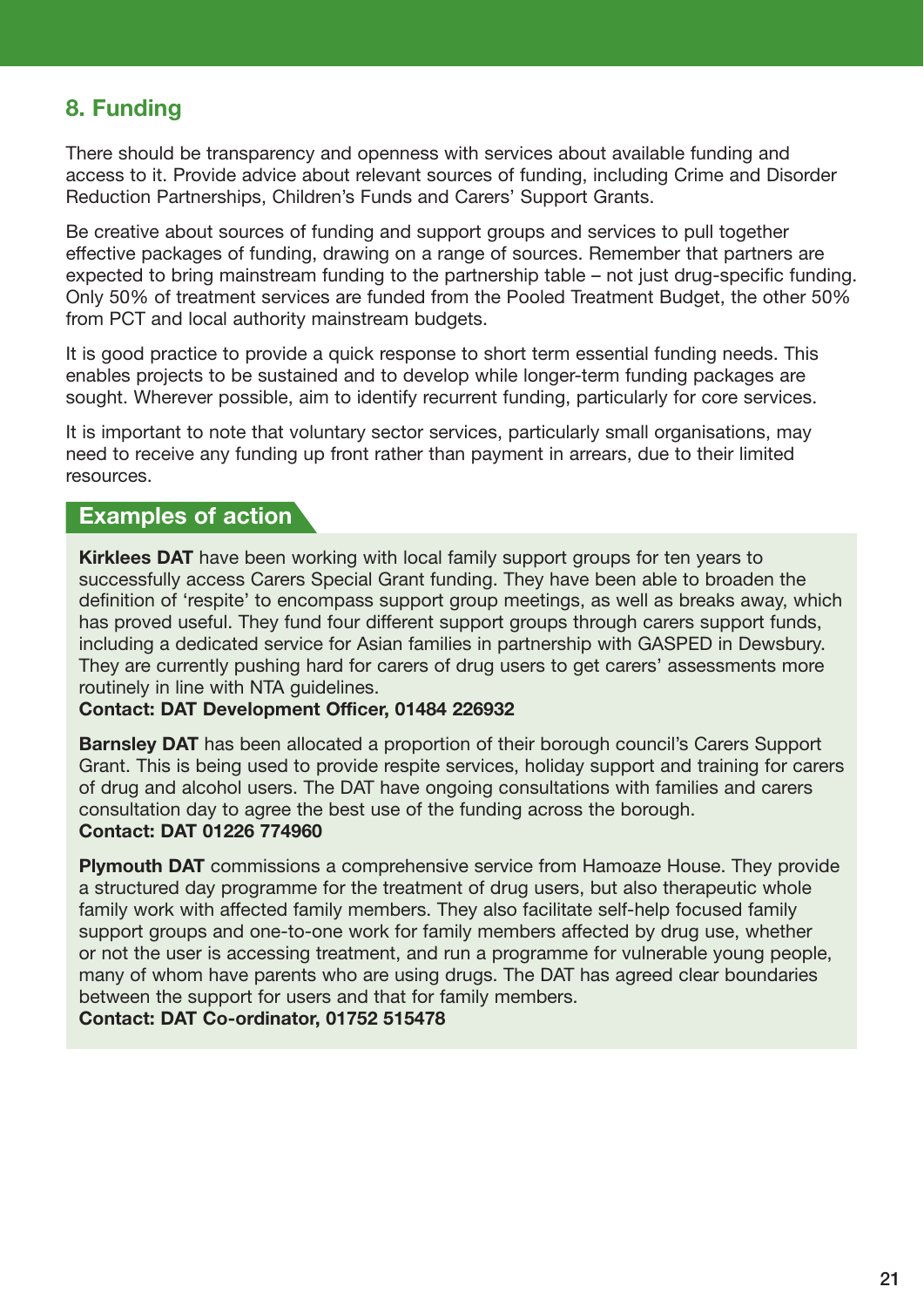## **9. Monitoring and Evaluation**

Monitoring and evaluation are key to successful ongoing development of services. Encourage groups and services to set clear objectives and work out how to monitor these from the start. This is especially important for smaller groups. Set clear targets in Service Level Agreements, in consultation with service providers, based on meaningful outcomes for family members. Provide training and support for groups and services to help them develop and maintain manageable and effective monitoring and evaluation systems. Don't set unrealistic targets and expectations – relate them to service capacity and their stage of development.

### **Examples of action**

**Derbyshire DAAT** commission a local service, SPODA, to provide support to family members, including children and grandparents. They have a detailed service specification and set out specific targets, outputs and outcomes for monitoring and evaluation purposes. **Contact: Commissioning Manager (Young People), 01629 580000 (ext 7236)**

**Nottinghamshire County DAAT** have detailed Service Level Agreements for their local adult and children's support services. These include clear monitoring requirements, performance indicators and target outcomes. Many of the requirements mirror those required of treatment providers, such as adherence to Hidden Harm and Every Child Matters, and increasing the numbers of families engaging with the service. Monitoring information is collected via a customised database provided and implemented by the DAAT. An important part of the performance management of the services is through regular structured service reviews. **Contact: DAAT Commissioning Manager, 01623 414114 (ext 6918)**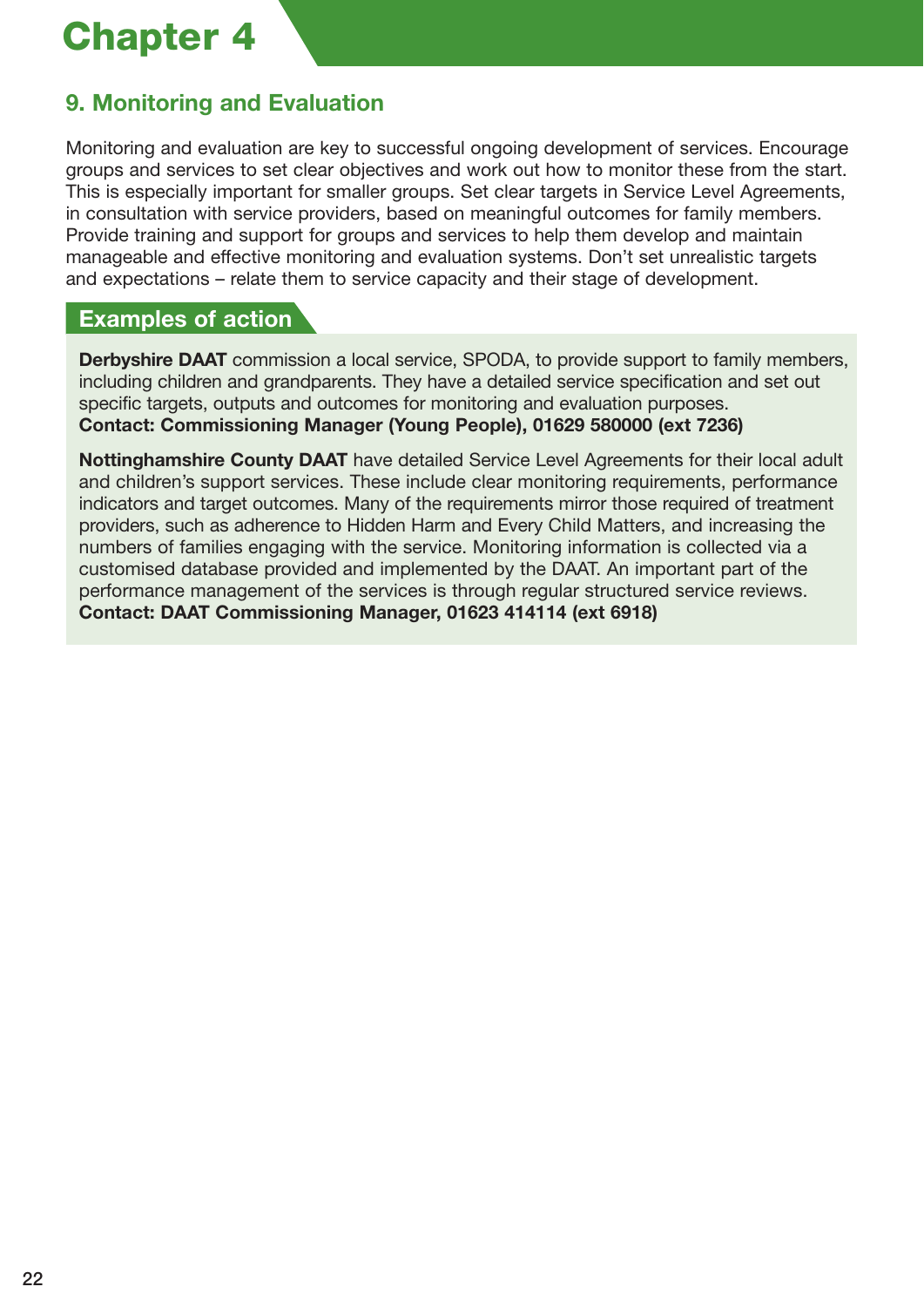## **Towards Quality Standards**

To protect services from trying to do too much too soon, the Quality Standards are deliberately simple and limited in number… achieving quality services should be seen as an ongoing process.

**This chapter sets out Quality Standards for service providers in two sections. The first section covers five Essential Requirements for all family support groups and services. The second section outlines seven basic Quality Standards for family support groups and services to work towards.** 

## **How to use the Quality Standards**

The key aims of the Essential Requirements and Quality Standards are:

- To deliver the highest quality services possible to family members.
- To be able to demonstrate that this is being achieved.

Used together, the Essential Requirements and Quality Standards should enable family support services to:

- Monitor and evaluate outcomes of their service.
- Demonstrate to commissioners that they are meeting basic standards.
- Ensure that family members are actively engaged in service delivery.
- Guard against risky or poor practice, including lack of boundaries.

The requirements and standards should help DATs, in partnership with family support groups and services, to:

- Develop the best possible quality services for family members.
- Provide a framework for use in training both for service providers and for commissioners of family support services.
- Use as a basis for developing Service Level Agreements with providers.



To protect services from trying to do too much too soon, the Quality Standards are deliberately simple and limited in number. Achieving quality services should be seen as an ongoing process, and services can use this chapter to help with that. Groups and services may need additional support to assess how well they meet the standards. It could also be helpful to work through a quality assurance process, such as the PQASSO selfassessment. '*How Good Is Your Service for Carers?*' (compiled by Roger Blunden for the King's Fund) also offers a useful guide that can be used alongside these quality standards.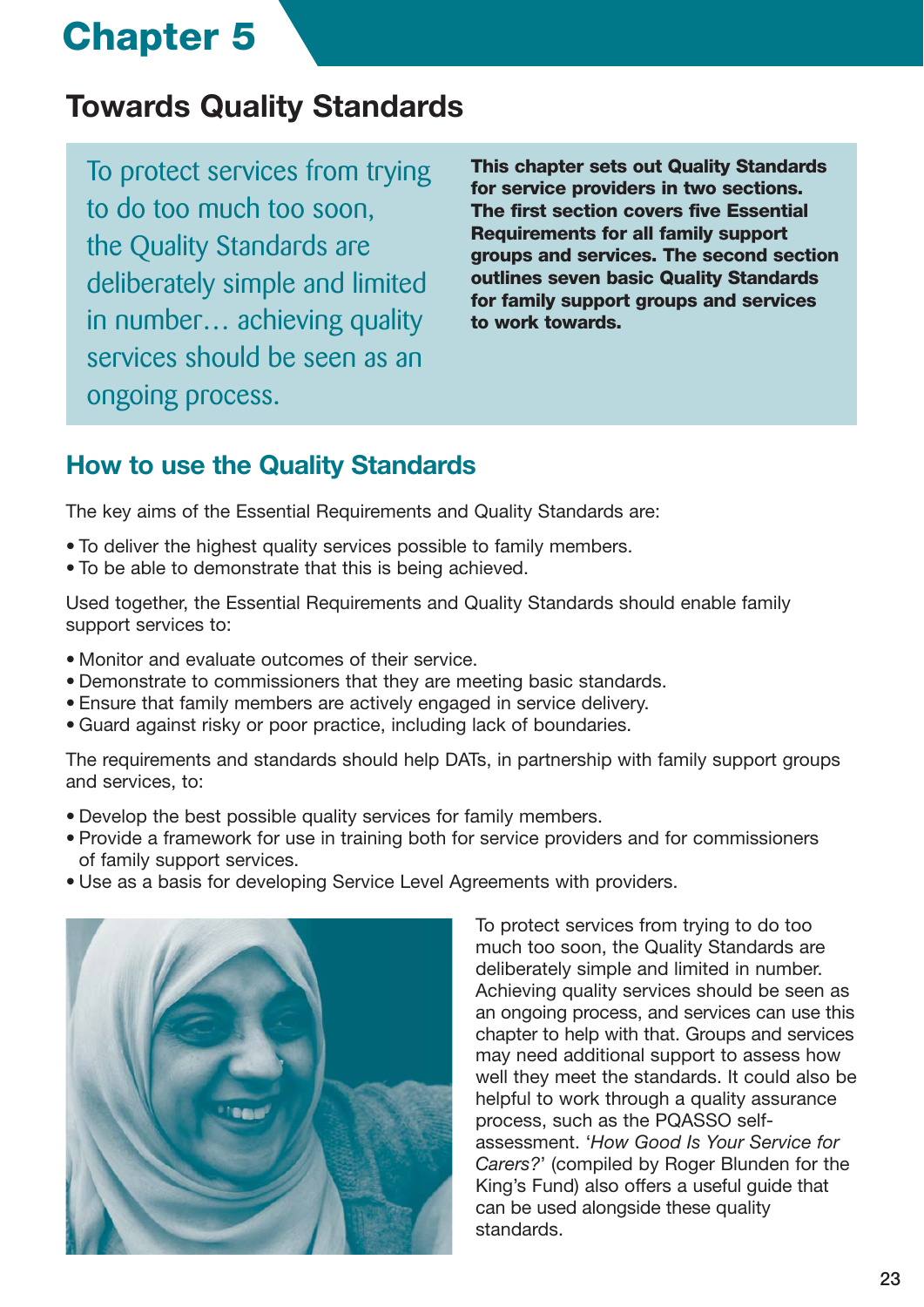## **Five Essential Requirements**

The organisational processes that are necessary in order to deliver quality services:

- **1. Family members affected by drug use are actively involved in the organisation:**
	- Family members with personal experience have an effective voice in the service/group design, management, delivery, monitoring and review processes.
- **2. The service works in partnership with other relevant local organisations and services:**
	- The service has access to other services and good networks, which they use to contribute to making sure that families get co-ordinated support.
	- The service works jointly with other drugs services and family support services to maximise choice and opportunity.
- **3. The service is clear about its principles, aims and focus and how these will be achieved and monitored:**
	- The service is clear about its purpose and aims, e.g. whether it is focused on support and/or on campaigning.
	- The service is clear about its target group(s), e.g. parents, grandparents, partners, children and young people.
	- The service has clear monitoring and review processes in place.
	- The service is clear about who it is accountable to and has a clear management structure.
	- The service has an agreed development or business plan.
	- The service has in place sufficient funding to deliver its aims in a sustainable manner.

#### **4. The service has in place policies, procedures and protocols covering confidentiality and its legal responsibilities. These include:**

- Confidentiality.
- Data protection and record-keeping.
- Health and safety.
- Insurance.
- Complaints.
- Equal opportunities.
- Legal and medical advice.
- Child protection.
- Drugs and alcohol in the workplace.
- Volunteers.
- Service specific protocols (depending on type of service provided).

#### **5. All service staff are appropriately trained and supported:**

- All staff (paid and unpaid) and management committee members/trustees receive the training they need to enable them to carry out their roles.
- All staff (paid and unpaid) have clear roles and responsibilities.
- All staff (paid and unpaid) receive regular support and supervision, including around how their personal experience impacts on their work.

### **Five Essential Requirements**

- **1.** Active involvement of family members affected by drug use.
- **2.** Working in partnership with other relevant local organisations and services.
- **3.** Clarity of principles, aims and focus and how these will be achieved and monitored.
- **4.** Policies, procedures and protocols covering confidentiality and its legal responsibilities.
- **5.** Appropriate training and support for all service staff.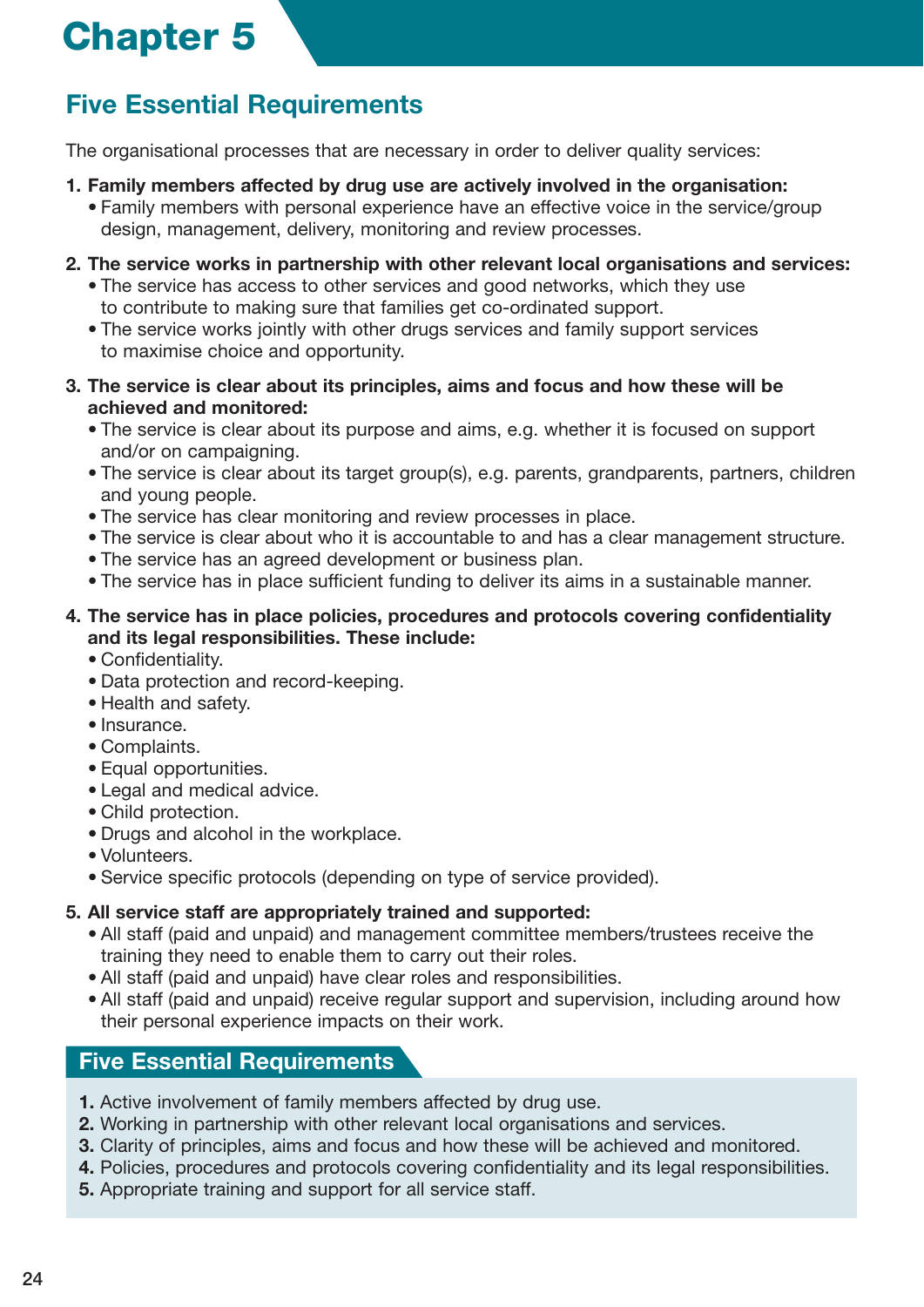## **The seven basic Quality Standards**

Quality Standards focus on the outcomes for family members who use the services.

#### **1. Confidentiality and safety**

- Is discreet and confidential and has clear ground rules for all services.
- Is clear about what information can/cannot be shared, and when confidentiality may need to be broken.
- Provides safe opportunities to talk in a group or one-to-one setting.
- Provides opportunities to share with others and off-load where comfortable.

#### **2. Offering choices**

- Tailors choices to individual needs and allows individuals to move at their own pace.
- Gives advice as to the choices available, without telling people what to do.
- Provides service users with different things including:
- Help to survive or change their situation.
- Non-judgemental support.
- Ensures that service users can access any services that they find useful.
- Provides opportunities for face-to-face service (one-to-one or support group).

#### **3. Accessibility**

- Provides free services that are friendly, cheerful, welcoming and accessible to all.
- Services and facilities are culturally appropriate and physically accessible.
- Services and facilities are well advertised, give a clear idea of what is on offer, and operate at times and in places convenient to service users.
- Offers flexible services (phone and face-to-face) to enable people to access help and support outside normal office hours.
- Provides speedy and appropriate responses to calls for help.
- Works in partnership with local Black and minority ethnic and other minority communities.

#### **4. Supporting family members to look after themselves**

- Supports family members to focus on their own needs.
- Provides opportunities for them to 'have a break', socialise and 'have a laugh'.
- Offers personal learning and development opportunities.

#### **5. Non-judgemental and caring approach**

- Friendly and genuine, open-minded and caring.
- Unbiased able to have a 'balanced' view of substance misuse.
- Respectful, understanding, non-judgemental and empathetic.
- Staff and volunteers have a heart and a passion for their work.
- Active listening skills, responsive and willing to learn.

#### **6. Clear boundaries**

- Knows the limitations (time, capabilities, commitment) and is honest about them.
- Ensures workers/volunteers are at the right stage themselves to give a service to others.
- Knows who can help if the service can't and passes to other services if unable to deal with that situation.
- Encourages people who provide the service to do as much as they are happy with, without allowing this to detract from the quality of their own lives.
- Is clear about accountability and responsibilities.
- Supports family members to set their own boundaries.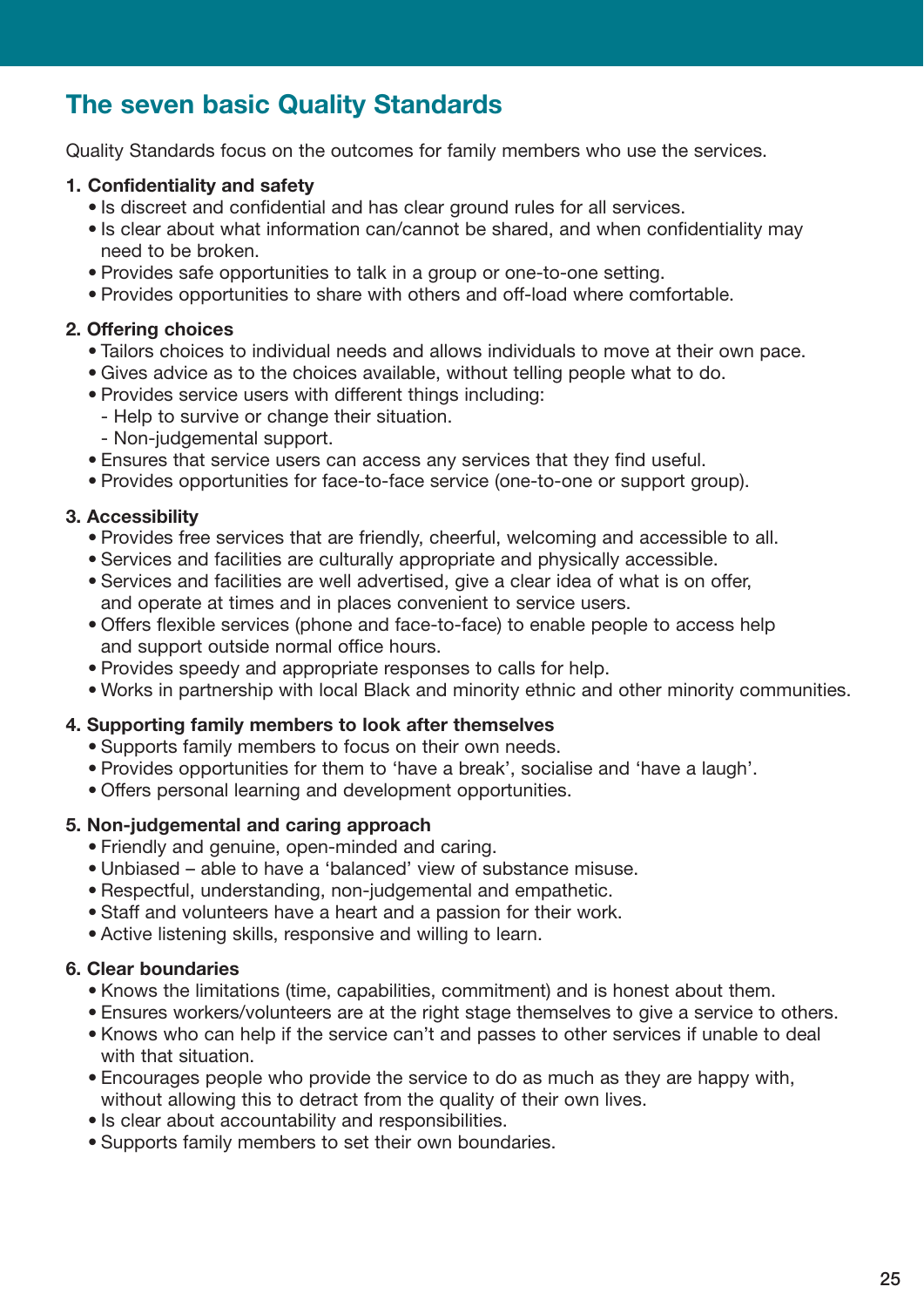#### **7. Being informed and informing**

- Values personal experience as expertise.
- Ensures that the service is knowledgeable about drugs, relevant services and related issues.
- Has access to the right information to give to people.
- Ensures that the service has information to advise and support different family members.

#### **Seven basic Quality Standards**

- **1.** Confidentiality and safety.
- **2.** Offering choices.
- **3.** Accessibility.
- **4.** Supporting family members to look after themselves.
- **5.** Non-judgemental and caring.
- **6.** Clear boundaries.
- **7.** Being informed and informing.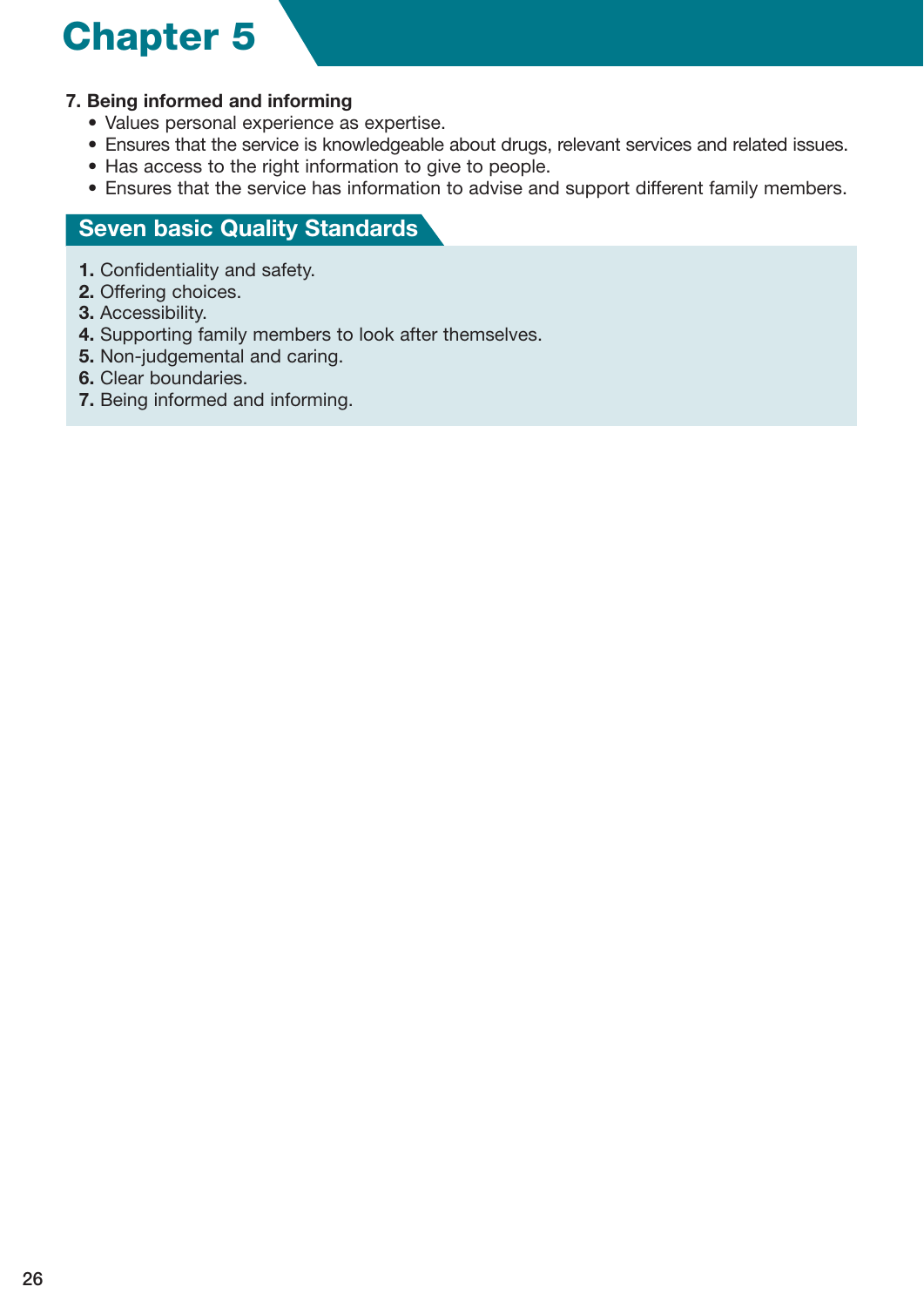## **The Good Practice Menu of Services**

**The Menu is designed for groups and services to use as a checklist against which progress can be measured, and from which new ideas can be generated. Not all points will be essential for all services, but they may be worth thinking about. Equally, there may be points missing. In practice, items on the Menu will overlap with one another; for example grandparents may receive a service from a specialist support group or via targeted one-to-one work.** 

#### **Help to set up services outlined in the Menu**

Each Menu item includes some relevant examples of family support groups, projects and services in England. More comprehensive lists of family support groups and services in the UK can be found on Adfam and PADA's websites (see Chapter 7). Chapter 7 also lists some services that are willing to share their policies, protocols and procedures with others.

## **What makes a good one-to-one support service?**

One-to-one support services provide support to family members on an individual basis. The focus of the service is helping the family member to identify and meet their immediate needs and to develop the confidence, knowledge and skills necessary to take more control of their life in the future. One-to-one support services may be provided at a central base, or at a range of outreach settings including the family member's home.

### **A good one-to-one support service knows about:**

- What it's like to be affected by someone else's drug use, including how it feels, what can happen and ways of understanding the situation and dealing with it.
- Addiction and its effects on the family, including co-dependency and compulsive helping.
- Drugs and drug treatment services.
- Practical barriers that can prevent family members from being able to use services.
- Where to get practical help, advice and support, e.g. advice on finance and housing.
- Legal issues including family law and the Children Act.
- Other useful services, resources and networks.

## **A good one-to-one support service is able to:**

- Provide an appropriate service for family members from a range of age, gender, sexuality, cultural and ethnic backgrounds that reflects the diversity of the local population.
- Meet the needs of family members with physical and sensory impairments, e.g. accessible venues, providing a BSL interpreter or information in large print, Braille/on tape.
- Carry out individual needs assessments and develop an agreed care plan and review process with each family member receiving ongoing support.
- Create a relaxed and confidential atmosphere.
- Relate directly to the family member's experience, put them at ease and build a relationship.
- Listen (to anything) without being judgemental and recall appropriately what the family member has said in the past.
- Support the family member to express and work through their feelings, understand the complex situation that they are dealing with and develop ways of coping.
- Seek relevant and appropriate information on behalf of the family member and provide it at the right time.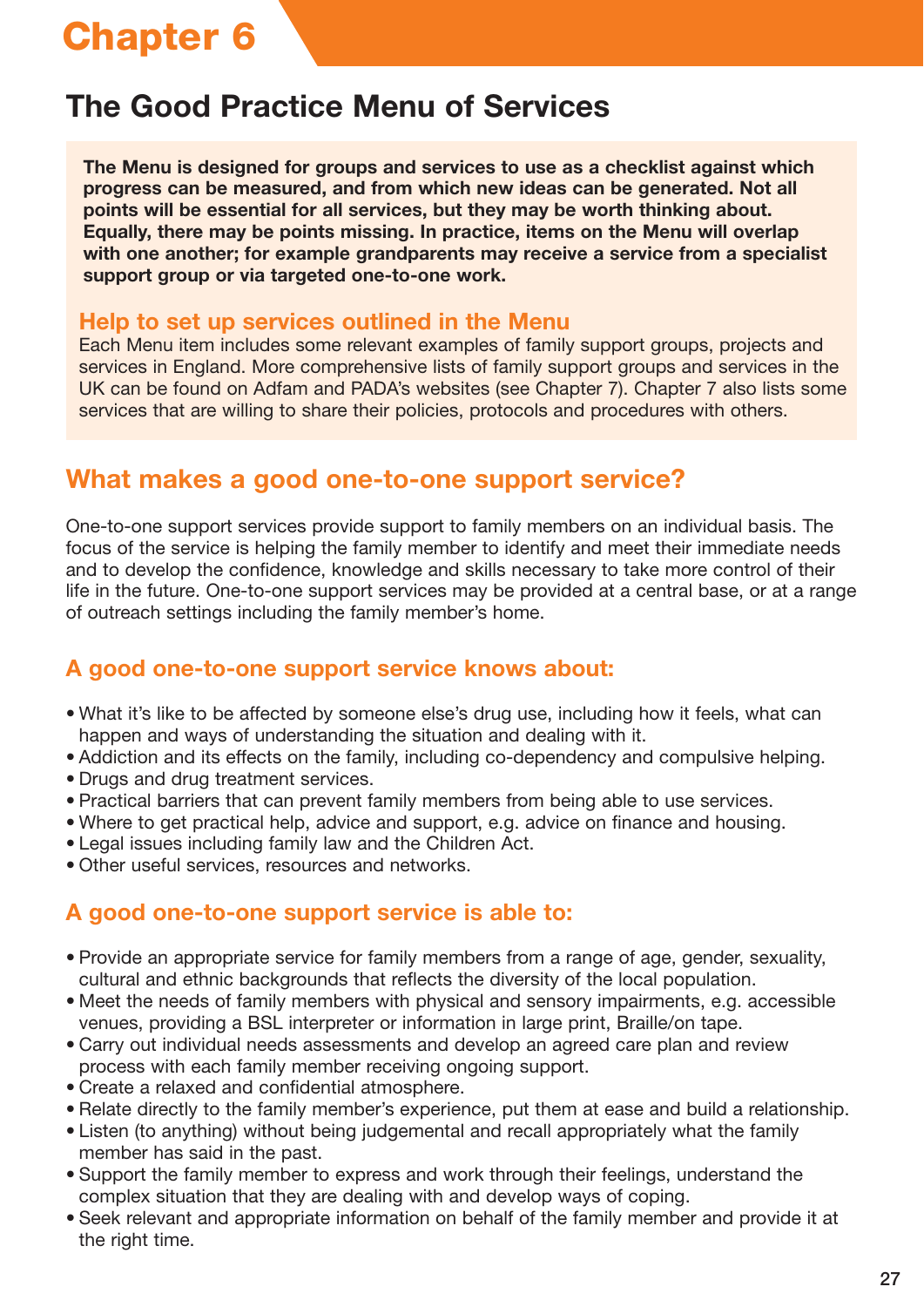- Work with the family member to set goals, to learn and to grow.
- Respond to the different needs of family members at different times, including responding as soon as possible during a crisis.
- Provide access to relevant and appropriate information, and direct individuals to appropriate services, e.g. Social Services Carer's Assessment.
- Challenge statutory services on behalf of family members.
- Provide a range of practical support, such as childcare support, transport for people living in rural areas and access to charitable funding for those suffering extreme hardship.
- Provide advocacy and befriending support, such as access to a mentor as a point of contact, or an advocate or 'befriender' who will speak out on the family member's behalf or accompany them to places/meetings/services.
- Work in partnership with services providing drug treatment to the user.
- Provide information and support about the practical, emotional and relationship issues that can be provoked by the treatment process, including the possibility of relapse.
- Recognise when the service is outside its area of competence and refer to other support.

## **A good one-to-one support service is:**

- Friendly, confidential, trustworthy and willing to listen.
- Aware that, for the family member, this could be a valuable break from the situation at home, they may already be in recovery (even if the drug user isn't), and that there may be additional financial burdens for the family.
- Flexible. Recognises that the family member may feel more comfortable in their own surroundings, particularly when they first seek support. Offers a choice about where and when contact takes place.
- Reliable and punctual.
- Able to respond to the whole situation, not just the drug problem.
- Positive about meeting other family members.
- Able to encourage the family member to use other services.
- Able to recognise the importance of respite as a stress-relieving activity.

#### **Practical suggestions for providing a one-to-one service**

- Choose a safe, comfortable, non-stigmatising and confidential venue that is easy to find/ get to with disabled access. It might not be appropriate to meet at a local drugs service.
- Provide varied and flexible opening hours, with drop-in support and crèche facilities as well as services by appointment.
- Provide a private service with no interruptions.
- Respond quickly to requests for help at a time that suits the family member's circumstances.
- Provide a client-led service, responding to needs there and then.
- Regularly ask for feedback, reviewing the service with clients and make relevant changes.
- Provide trained and qualified staff from a range of age, gender, sexuality, cultural and ethnic backgrounds to enable suitable client-helper matches.
- Provide ongoing training and regular supervision for all staff and volunteers.

#### **Practical suggestions for providing an outreach service**

- Provide continuity of staff, e.g. the same worker each time, or a small staff team that the family member can get to know personally and trust.
- Make sure your service is culturally appropriate.
- Be aware of the risks to staff and have measures in place to deal with them.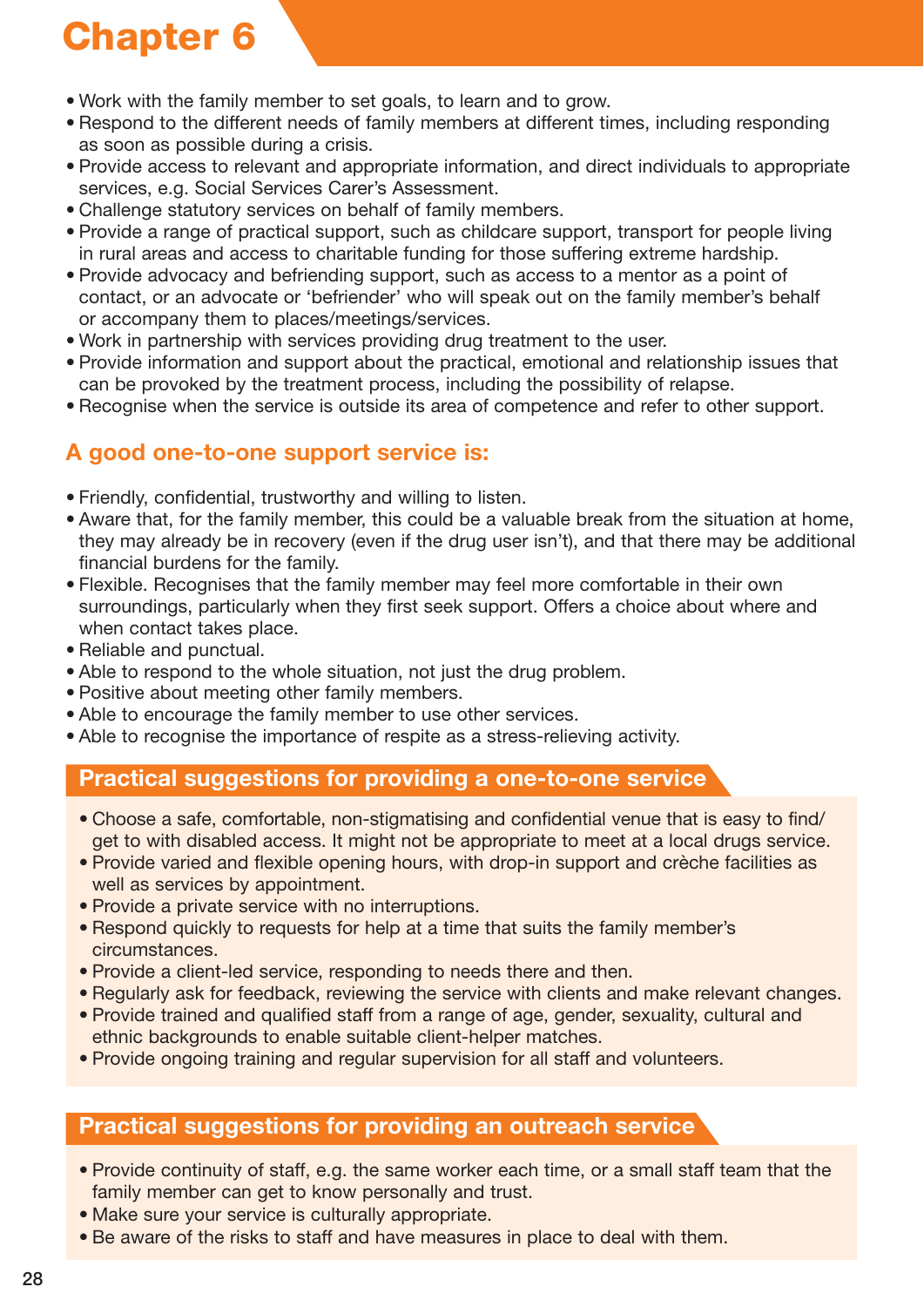- Provide ongoing training and regular supervision for all staff and volunteers.
- Provide a reliable, punctual and flexible service that responds to individual needs, including immediate response in a crisis.
- Provide an anonymous service (no name badges).
- Provide relevant and appropriate information, including other sources of support that are backed up with written information.
- Offer a follow-up service a 'one-off' visit is not enough.
- Recognise that the family member may not access other services because of financial or practical constraints, e.g. can't afford the fare, lack of childcare.

### **Examples of one-to-one support**

#### **Liberty from Addiction, Chester-le-Street and Durham**

Offers one-to-one support at their base or at people's homes, according to their choice plus other types of support. **Tel:** 0191 387 1111

#### **North Yorkshire and York Families and Carers Service**

Provides one-to-one support from BACP-accredited counsellors as part of a varied menu of services, including alternative therapies and respite breaks. **Tel:** 01845 522554 **Email:** northyorkfamilycare@btconnect.com

#### **KWADs (Knowle West Against Drugs)**

Provides one-to-one counselling, with the facility to set up appointments by email. **Tel:** 0117 953 3870 **Email:** info@kwads.org.uk

#### **Outreach support**

#### **Lifeline, Huddersfield**

Provides culturally appropriate targeted outreach and one-to-one support to isolated Asian women who are affected by a drug user in their family. **Tel:** 01484 353353 **Email:** tom.brailsford@lifelinekirklees.org.uk

#### **Rising Sun Trust, Workington, Cumbria**

Offers outreach drop-in sessions that provide informal support and access to other family support services.

**Tel:** 01900 870 034 **Email:** response@risingsuntrust.org

#### **RODA (Relatives of Drug Abusers), Sheffield**

Provides an outreach service that visits family members at home or wherever they request. This enables contact with other family members, e.g. fathers and siblings, as well as the person who requests the visit.

**Tel:** 0114 231 4443 **Email:** support\_family@btconnect.com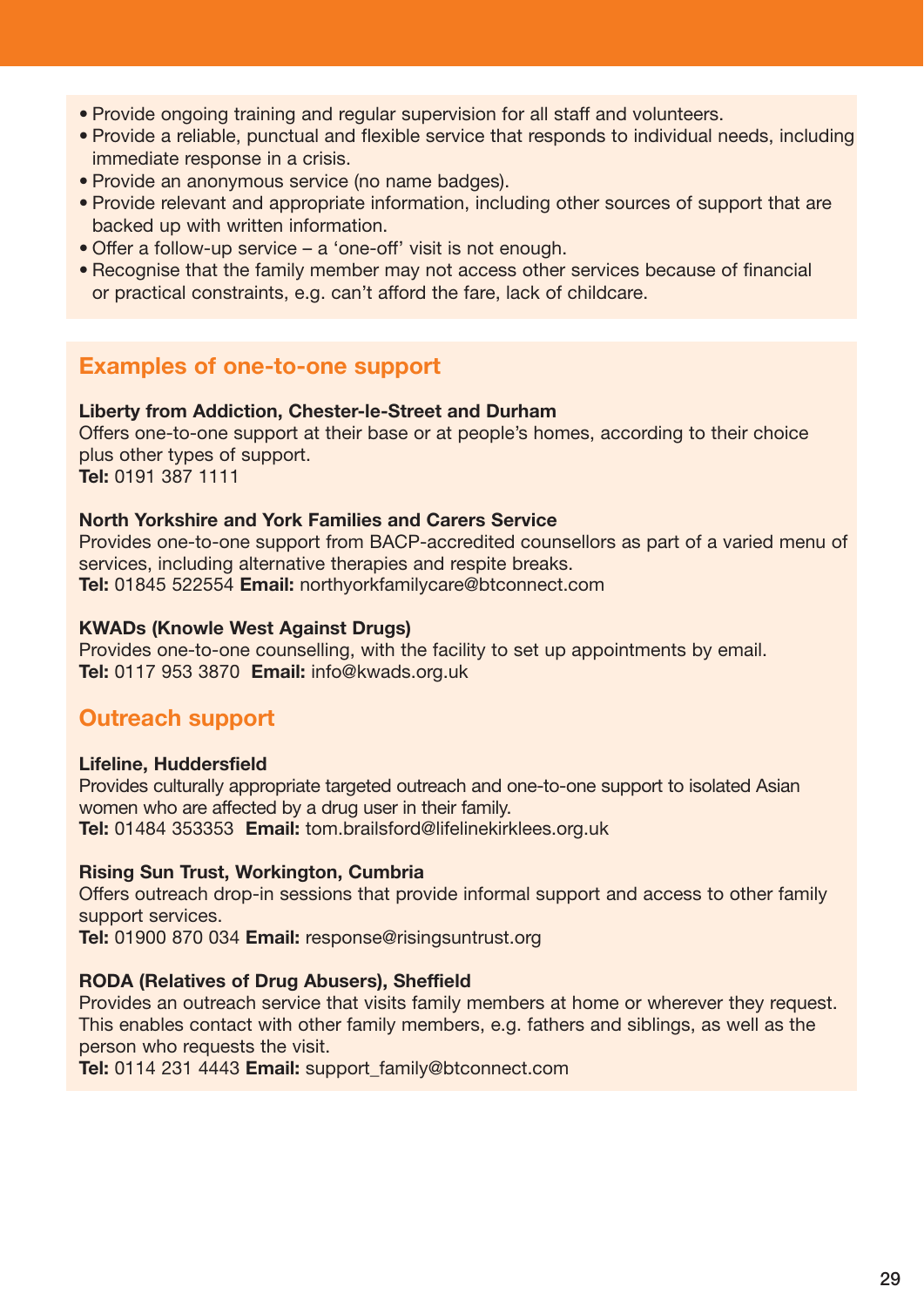## **What makes good information for families affected by drug use?**

**Obtaining the right information is often a crucial first step in seeking support. Information can offer a gateway to a wealth of other services or provide simple solutions to issues that the family member can deal with on his/her own.**

## **Good information for family members affected by drug use is:**

#### **Available in a range of formats**

- Posters, leaflets, books/booklets.
- Innovative formats, e.g. on the back of beer mats, receipts or prescriptions.
- Large print and spoken language format, e.g. videos and audio-tapes.
- Telephone helpline with access via textphone or Typetalk.
- One-to-one, face-to-face sessions, as well as group situations, e.g. self-help groups, existing community groups.
- Public meetings with expert speakers, training sessions/courses.

#### **Targeted and varied**

- Aimed at a range of audiences.
- Different languages, age groups and levels of literacy.
- Different levels of information.

#### **Widely available**

- Well publicised and advertised.
- Choice of information available.
- Quick response to requests for information.
- Private, confidential and anonymous packaging.
- Easy to find and available in all public areas.

#### **Accurate**

- Credible sources.
- Validated by the appropriate agencies, e.g. home detox advice needs to be cleared by local drug treatment services.
- Regularly updated and checked for accuracy and relevance.

#### **Expert and honest**

- Written by people with identifiable expertise in the subject, including family members with direct knowledge and experience.
- Provides basic information.
- Realistic, but avoids unnecessary detail that could cause alarm.

#### **Holistic**

- Comprehensive.
- Signposts to other services and other sources of information.

#### **Appropriate content**

- Provides basic information targeted at the stage that the family member is at.
- Reassuring.
- Gives people skills and knowledge about help available.
- Contains information about available help in the local area.
- Offers realistic reassurance about the future.
- Tested by users.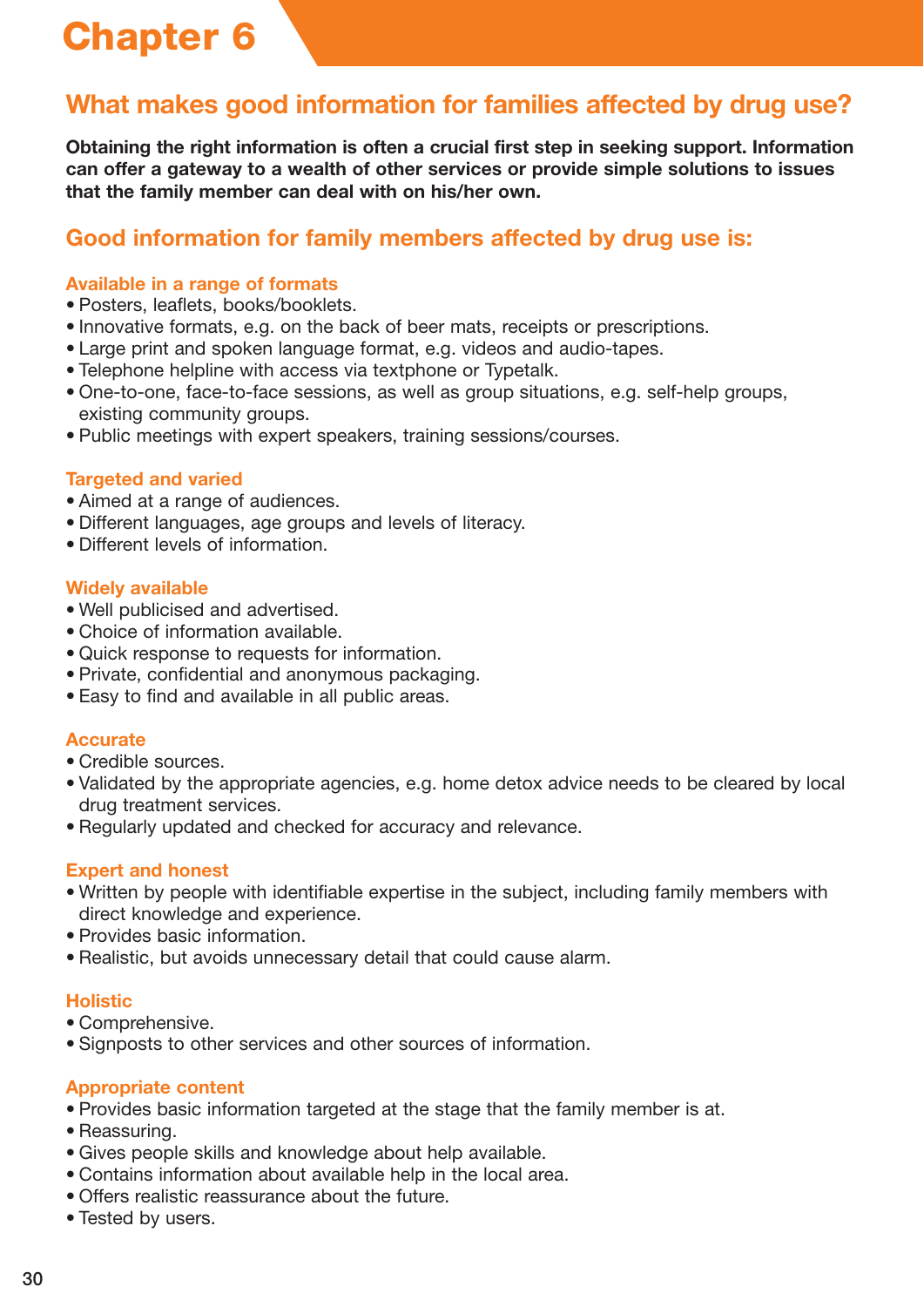#### **Personal**

- Written from the perspective of family members.
- Indicates whether it is based on the experiences of family members in general, or from the perspective of a particular group, e.g. grandparents, people with a family member in prison.
- Contains experience of someone in a similar situation.
- Deals with frequently asked questions.
- Suggests choices and options for different circumstances.

#### **Appropriate format**

- Well laid out.
- Concise information.
- Easy to understand, e.g. no jargon, plain language.

### **Examples of information**

#### **Family Drug Support, Herefordshire**

Has developed a user-friendly website for any family member in the Herefordshire area. Particularly targeted at people living in rural locations who cannot easily access family support services. Only very basic IT skills are needed to use the site, which includes information about drugs, local family support services, helpful hints about coping strategies and a comprehensive list of links to other useful local and national organisations. **Tel:** 01981 251155 **Email:** famdrugsupport@btconnect.com **Website:** www.familydrugsupport.com

**Hetty's, North Nottinghamshire**

Sends any family member who contacts them an individually prepared information pack. Also provide information and support via their website. **Tel:** 01623 643 476 **Email:** info@hettys.org.uk **Website:** www.hettys.co.uk

#### **The Matthew Project, Norwich**

Have a Carers worker in Norwich and Great Yarmouth who does 1-1 work. There are carers groups in Norwich and Thetford. There is a bereavement group in Norwich. **Tel:** 01603 764754 **Email:** support@matthewproject.org **Website:** www.matthewproject.org

#### **Silver Lining, Kingsbridge, Devon**

Holds a large stock of leaflets explaining the consequences of using drugs or alcohol. They produce a simple, clear information leaflet about their services including contact phone numbers, which are entirely staffed by volunteers. **Tel:** 07817 951552/951877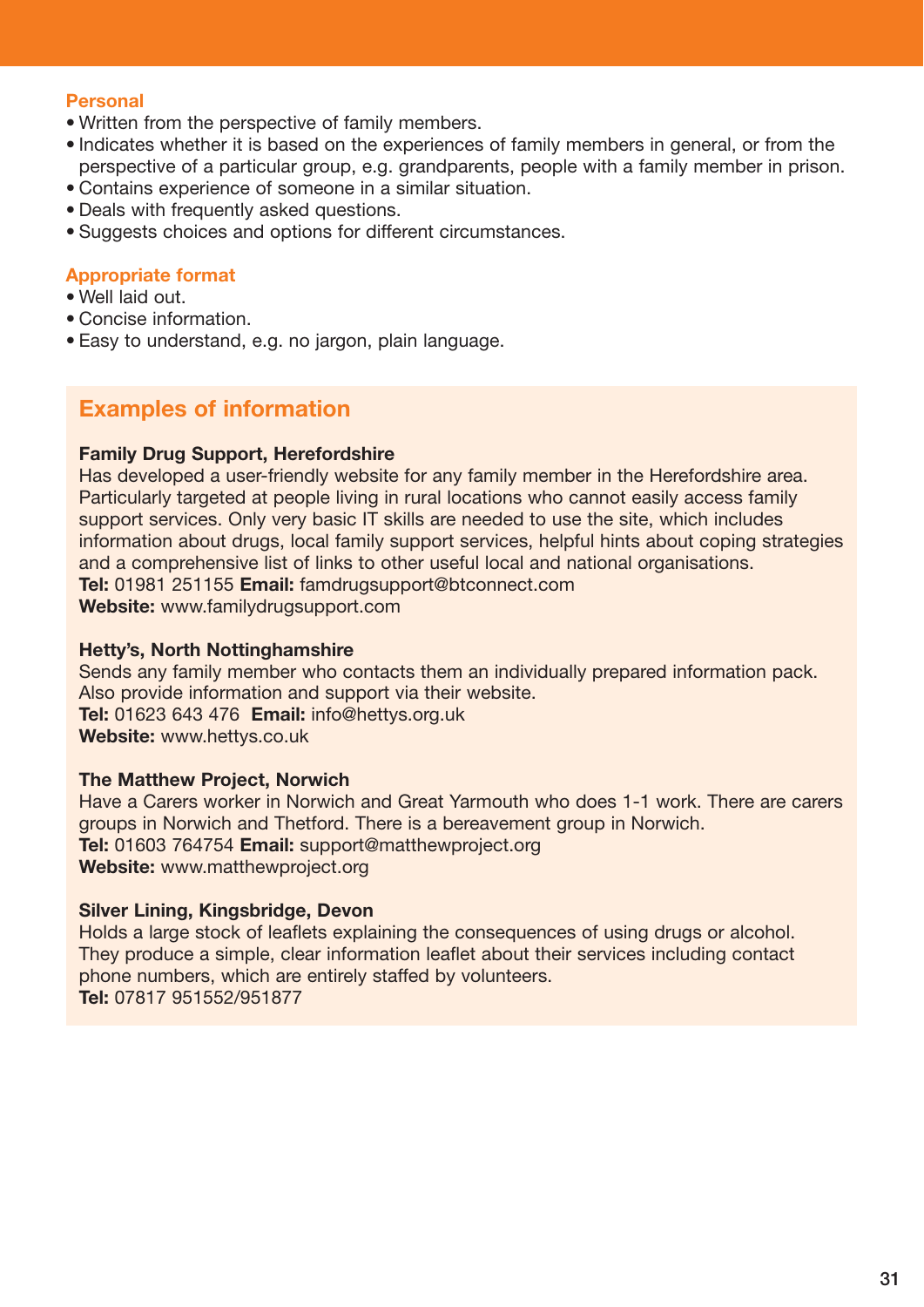## **What makes good personal learning opportunities for family members affected by drug use?**

**Family members affected by drug use identified a range of personal learning and development opportunities, delivered in a group context, that enabled them to acquire the key knowledge, skills and confidence to understand and cope with their situation (details of training opportunities for family members to provide services, e.g. support groups, are covered in the Resources section – see Chapter 7).**

### **Delivering successful group learning opportunities**

Family members identified key factors that make it more likely that the learning outcomes are met:

- The learning opportunity has a clear purpose that is shared with the learners.
- Learners have an opportunity to contribute to development of agreed learning outcomes.
- Learners are encouraged to share their stories and experiences, and these are valued and respected.
- The learning process includes opportunities to explore feelings.
- The learning process uses peer education and outside experts to increase knowledge.
- The learning process includes emotional support for learners, including opportunities for one-to-one support outside the session.
- Learners evaluate their individual learning and the outcomes for the group as a whole.

### **Areas where group learning opportunities may be effective**

#### **Drugs awareness – works when:**

- Courses provide opportunities to see samples of different drugs and the equipment used to take them, so that learners can recognise them in the future.
- Learning is backed up with written information that provides separate leaflets about individual drugs.

#### **Understanding addiction – needs to:**

- Be specifically aimed at family members, and explain what tends to happen in a family when an adult or child uses drugs.
- Explore the effects of drug use on the user and on other family members.
- Cover typical processes/patterns of behaviour and common responses.
- Consider what may influence responses.
- Address the purpose and benefits of certain responses.
- Identify common traps/pitfalls and difficulties that families experience.
- Signpost further sources of general and specific information.

#### **Living with risks associated with drug use – should cover:**

- Dealing with drug paraphernalia, e.g. disposal, needle stick injuries, safer injecting information.
- Emergency first aid and overdose management.
- Hepatitis and other blood-borne viruses

#### **Self-help skills – should cover:**

- Confidence building.
- Assertiveness.
- Stress and anger management.
- Learning backed up by access to self-help books.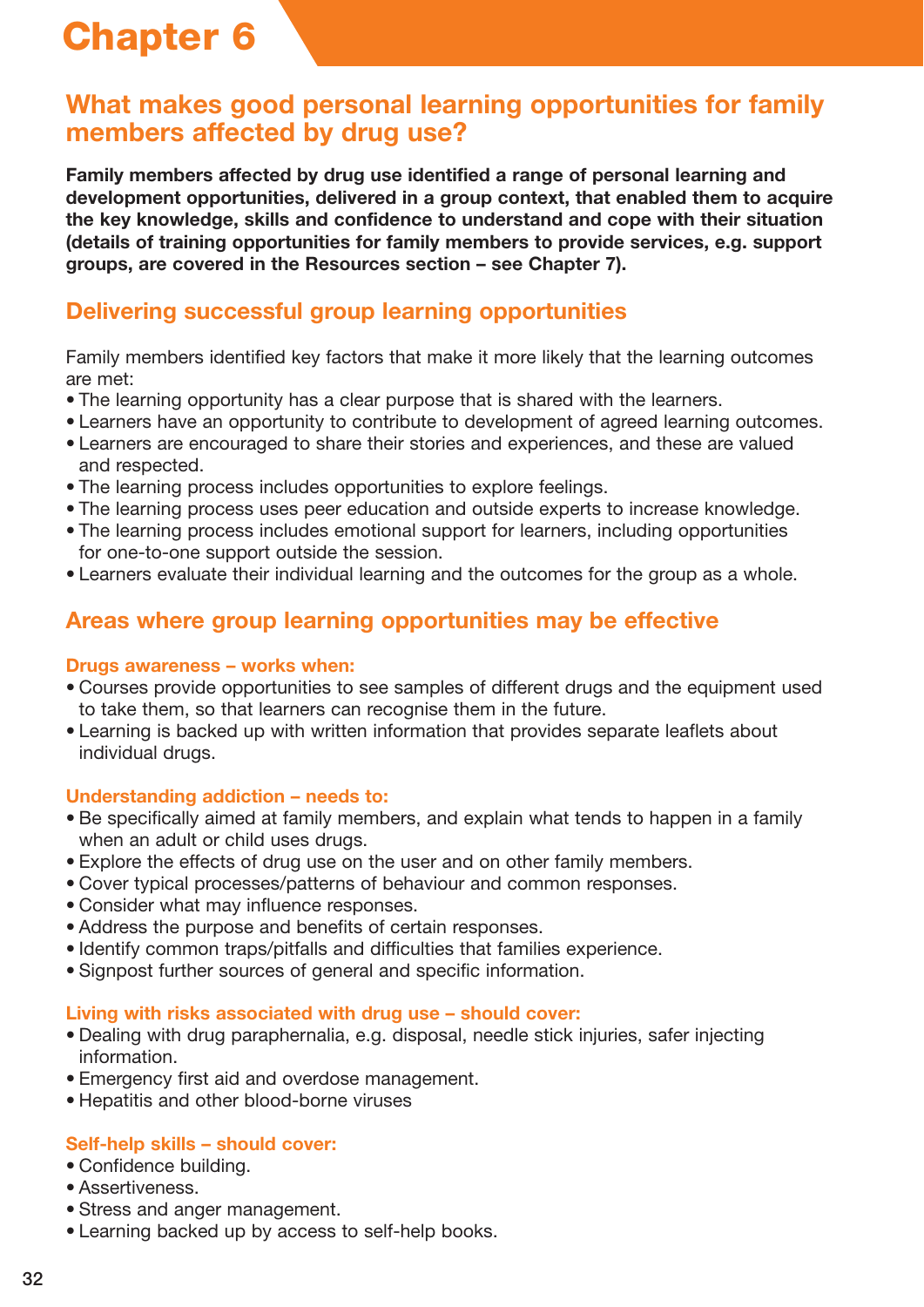#### **Learning to accept what you cannot change – will:**

- Focus on understanding the process, struggles and difficulties of the journey of acceptance.
- Explore previous interventions and their outcomes.
- Look at different ways of responding.
- Look at making choices of response.
- Focus on the positive acknowledging and celebrating progress.

#### **Examples of personal learning opportunities**

#### **Council for Voluntary Services, Bolton**

Regularly delivers a programme of free self-help training courses, including confidence building, stress management, assertiveness and anger management. The training courses are highly recommended by the local family support group. **Tel:** 01204 546010 **Email:** mail@boltoncvs.org.uk

#### **Footsteps, Warrington/St Helens**

Provides a six week structured 'survival' training course for family members of long-term drug users.

**Tel:** 01925 244524 **Email:** info@footstepsforfamilies.org

#### **GROW, Rotherham**

Provides a personalised programme of OCN accredited personal development training and one-to-one support that includes confidence building, stress management and assertiveness skills for women who lack confidence and self-esteem. Many learners are family members affected by drug use.

**Tel:** 01709 511171 **Email:** info@growproject.org.uk

#### **Parent Support Link, Southampton**

Delivers an OCN accredited training course called 'Responding to Drugs in your Community' that aims to raise awareness about different drugs, their effects, legal issues and available services. The course also prepares and supports learners to take action in their local community to raise awareness of drug-related issues.

**Tel:** 02380 399764 **Email:** p.s.l@btconnect.com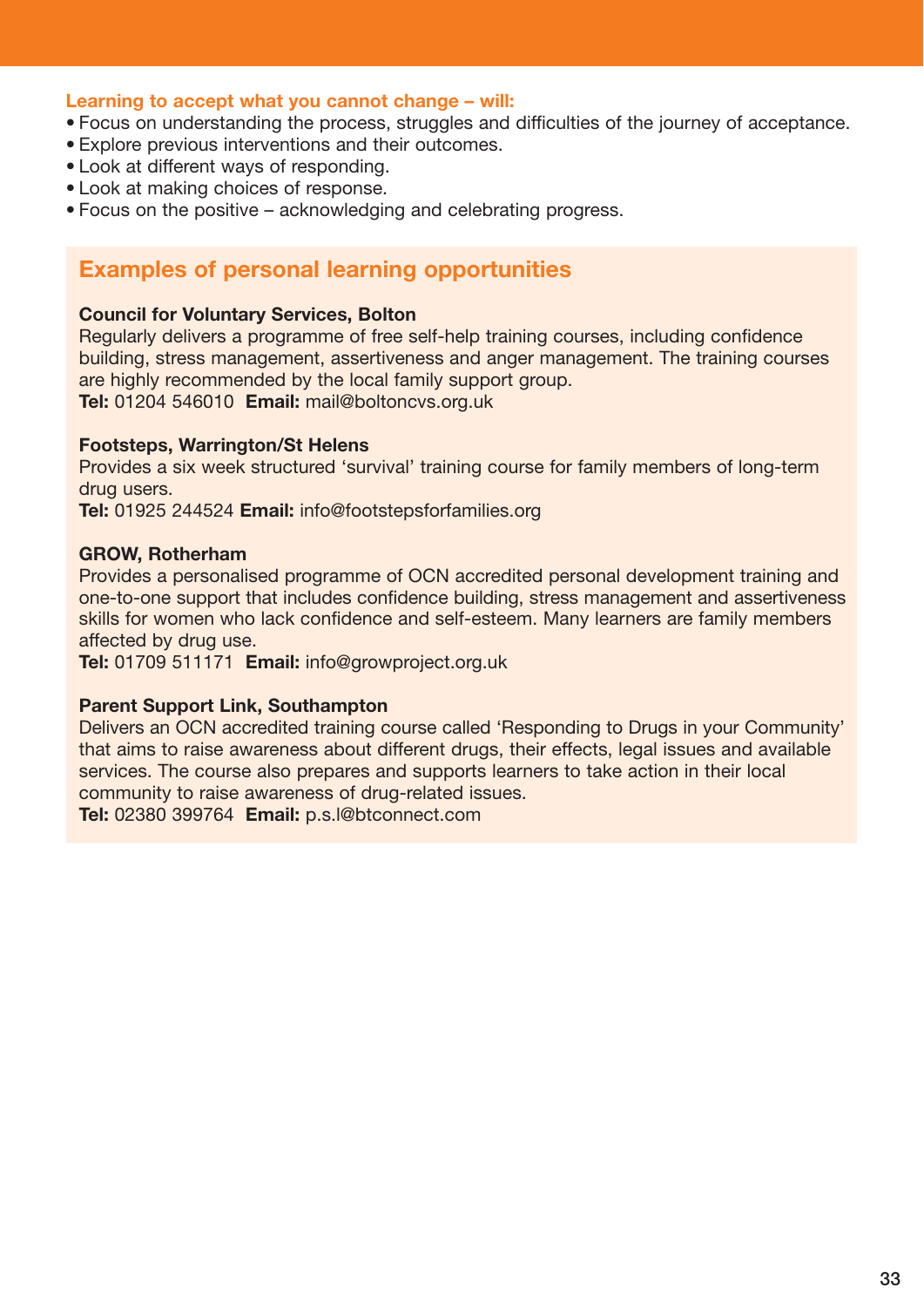## **What makes a good telephone helpline?**

**A telephone helpline provides a dedicated, confidential service for anyone affected by someone else's drug use. As well as providing information about drugs, drug services and other family support services, the helpline worker also supports the caller to talk about his/her experiences, feelings and worries.**

## **A good telephone helpline knows about:**

- What it's like to be affected by someone else's drug use, including how it feels, what can happen, ways of understanding the situation and ways of dealing with it.
- Drugs and drug services.
- The cycle of change (see Glossary).
- Other local family support services, including support groups.
- Quality, practical information.

## **A good telephone helpline is able to:**

- Provide a service specifically for family members or concerned others.
- Demonstrate understanding of other cultures apart from white British culture.
- Provide a service in languages other than English, in response to local need.
- Provide a service via textphone or Typetalk for deaf family members.
- Listen and communicate effectively using a calm tone of voice.
- Follow approved policies and procedures and make callers aware of these.
- Convey understanding of the needs and feelings of callers, using counselling skills to provide emotional support.
- Offer realistic reassurance about the future, and empower the caller to begin to take control of his/her life.
- Give simple, accurate and locally relevant information about drugs and drugs services.
- Provide follow-up calls to callers, with written information, email support, home visits or referral to another service if appropriate.
- Identify choices rather than giving direct advice.

## **A good telephone helpline is:**

- Open when it says it is.
- Warm and friendly.
- Confidential and trustworthy the caller is able to remain anonymous.
- Calm, reassuring and empathic.
- Non-judgemental, respectful and not patronising.
- Available to talk for as long as a caller's needs dictate.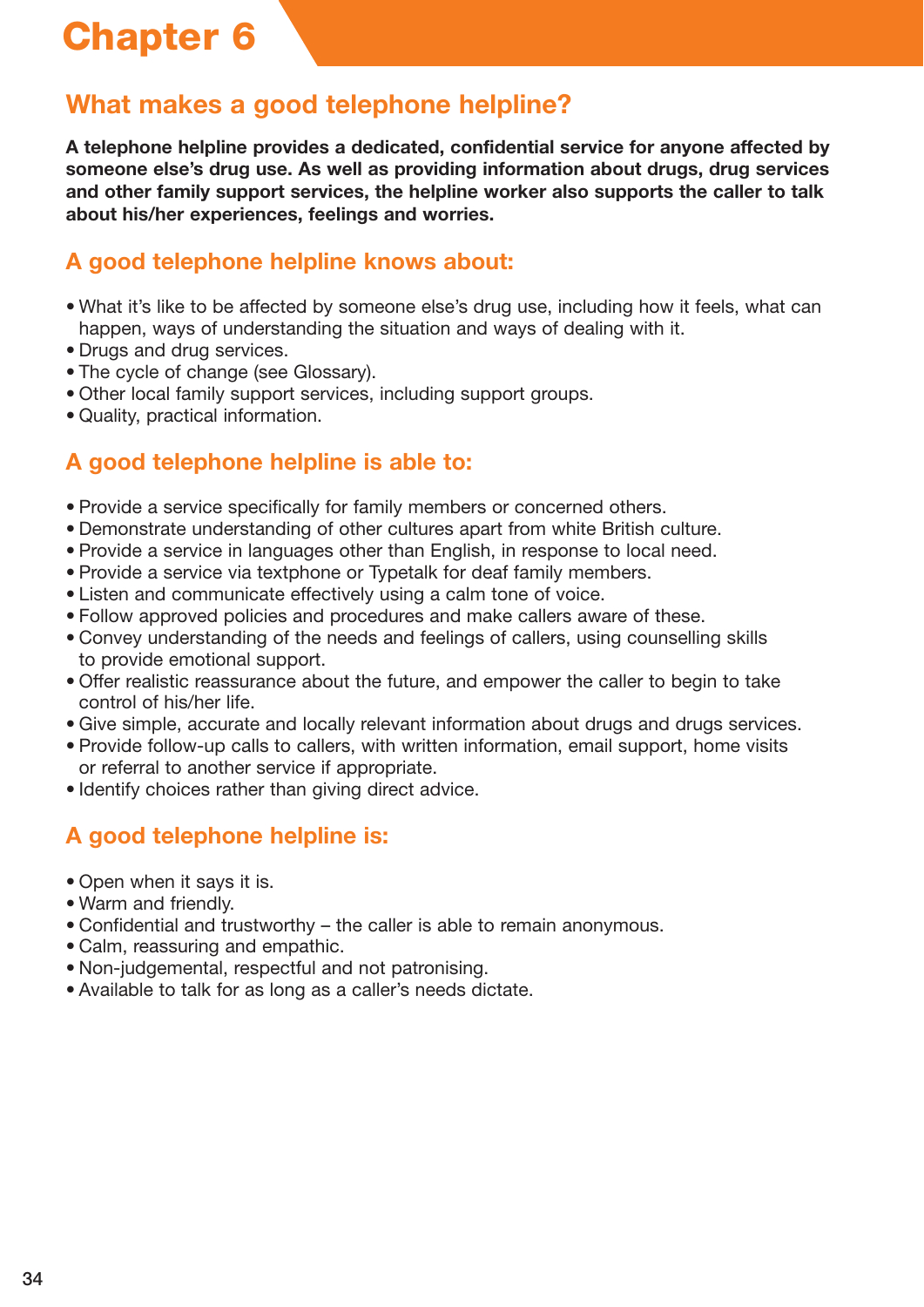### **Practical suggestions**

- If possible, provide a free phone service.
- Give a clear message about opening times.
- If an answer phone is used, make sure that someone rings back quickly.
- Use trained and qualified staff who know about drugs and drugs services.
- Recruit staff from a wide range of age, gender, sexuality, ethnic and cultural backgrounds that reflects the diversity of the local population.
- Provide ongoing training and regular supervision for all helpline staff and volunteers.
- Have approved policies and procedures that are followed by staff, including:
- Confidentiality (including when to break confidentiality).
- Equal opportunities.
- Diversity.
- Good practice protocols.
- Market and advertise the service widely. Clearly specify the service offered on all the promotional literature.
- Regularly use client feedback to evaluate the service and make relevant changes as appropriate.

### **Examples of telephone helplines**

#### **PADA (Parents Against Drug Abuse) Helpline**

National 24-hour helpline for parents and families of drug users. **Tel:** 01516 491580 **Helpline:** 08457 023867

#### **Parent Support Link Southampton**

Trained volunteer-staffed 24-hour contact line operating for over ten years. Offers factual information, support to deal with a crisis, referral to other services and access to other Parent Support Link services.

**Tel:** 02380 399764 **Email:** p.s.l@btconnect.com

#### **Worcester Drug Link, Worcestershire**

Well established 'Pressure Point' helpline and also an 'Inside Out' service for children of drug users. Staffed by volunteers who have thorough training and are supported by good policies **Tel:** 01905 724754 / 0800 652 9664

#### **Hetty's, Nottinghamshire**

Provides a freephone service (9am-7pm every day) and a text number. **Tel:** 0800 085 0941 **Text:** 07896 228547 **Email:** info@hettys.org.uk

#### **Lauren's Link, Derby**

Through the Angels Project, provides support by telephone and via their website www.laurenslink.org.uk for any family member, from any part of the UK, who has been bereaved through drug use.

**Tel:** 01332 362744 **Email:** info@laurenslink.org.uk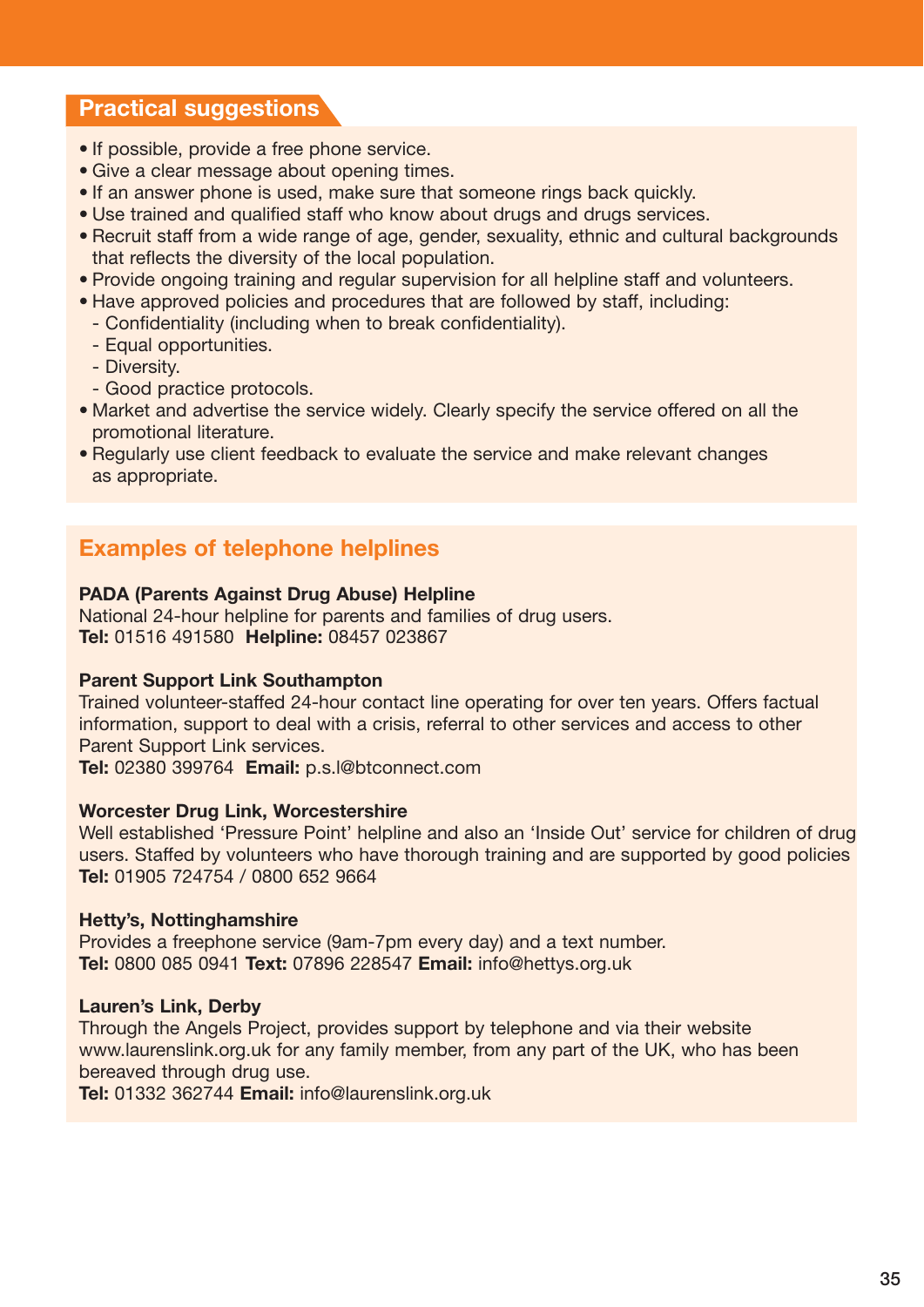## **What makes a good support group?**

**A support group is a self-help group, or one facilitated by an outside expert, for family members affected by someone else's drug use. It provides group members with opportunities to share their experiences with, and to learn from, others in a similar situation. The focus of the group is on learning to 'help yourself' rather than continually focusing on the needs of the drug user.**

## **A good support group knows about:**

- What it's like to be affected by someone else's drug use, including how it feels, what can happen, ways of understanding the situation and ways of dealing with it.
- Drugs and drug treatment services.
- The Law.
- Where to get practical help and advice, plus other useful services, resources and networks.

## **A good support group is able to:**

- Provide a safe, anonymous and neutral venue.
- Provide an accessible and culturally appropriate service for family members.
- Meet the needs of family members with physical and sensory impairments.
- Provide a service that is sensitive to issues of sexuality, and does not make assumptions.
- Provide opportunities to share with others who have similar problems, giving reassurance that an individual member is 'not the only one', is not to blame, and that their needs matter.
- Provide opportunities to learn about the effects of having a drug user in the family, suggestions about how to cope with different situations and see the situation in perspective.
- Provide an experienced group facilitator who knows about drugs and family support issues, can offer options to group members rather than tell them what to do and can prevent individuals dominating the group.
- Help group members to access additional support outside the group, e.g. Social Services carer's assessment, one-to-one support, counselling.
- Provide one-to-one support (either by telephone or face-to-face) for family members who are not yet ready to join the group. Set up a 'buddy scheme' to help shyer individuals to attend.
- Train staff who can provide 'expert' knowledge to answer group members' questions, e.g. drugs counsellors, mental health staff who know about dual diagnosis.
- Access training sessions, e.g. dealing with overdose, hepatitis C and other blood borne viruses.
- Provide refreshments to help members feel comfortable, and 'camaraderie' to reduce feelings of isolation, including telephone support from group members in-between meetings.
- Provide opportunities for friendship, outings and stress-relieving activities away from home.

## **A good support group is:**

- Friendly, cheerful, welcoming quiet and relaxed with an informal atmosphere.
- Confidential with clear ground rules.
- Able to prioritise the need for group members to share their feelings and experiences.
- Based on the empowerment of group members. This can entail:
	- Open membership (joining/leaving/moving on when they want and at their own pace).
	- Letting everyone have a turn and not allowing individuals to dominate the group.
	- Letting members just sit and listen if they want to.
	- Making suggestions, but not telling people what to do.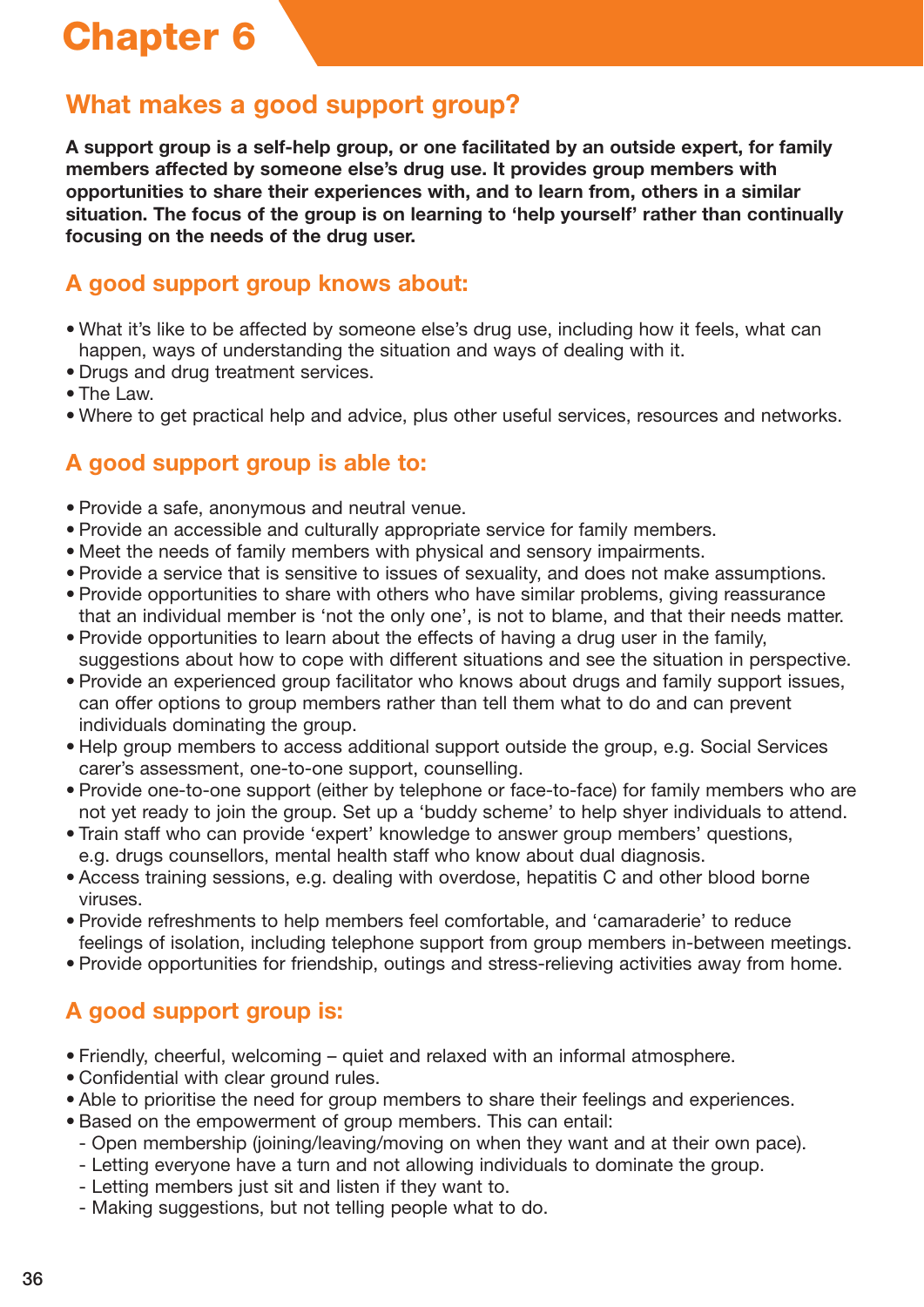- Non-judgemental with a focus on listening to each other, and respectful of each group member, recognising that everyone's situation is different.
- Inspirational; learning from others' experiences can help people be more positive about their own.
- Able to develop at its own pace, setting its own priorities and working together as a team.
- Encouraging of experienced members in taking on additional roles (but not taking over).

### **Practical suggestions**

- Choose a safe, accessible, comfortable, non-stigmatising and confidential venue that meets the needs of family members.
- Ensure members are clear about the aims, ethos, philosophy and process of the group.
- Provide written information to back up discussions, to take away either on loan or to keep. • Advertise the group widely, e.g. in libraries, GP surgeries, on local radio.
- Try to secure adequate funding so that the group can provide a regular and reliable service.
- Network with other organisations that can provide practical resources, e.g. rent-free premises, funding, advertising.
- Limit outside speakers to set times at special meetings.
- Provide ongoing training and regular supervision for group facilitators.

### **Examples of support groups**

#### **Hetty's, North Nottinghamshire**

Facilitates support groups in different parts of the county, with the facility for family members to attend one out of their area if they wish. **Tel:** 01623 643 476 **Email:** info@hettys.org.uk

#### **Hamoaze House, Plymouth**

Runs family support groups, facilitated by a skilled counsellor/drug worker, for any adult family member or 'significant other' affected by drug use. One-to-one support and family counselling are also available for group members.

**Tel:** 01752 566100 **Email:** office@hamoazehouse.og.uk

#### **The Harbour Project, Bolton**

Voluntary support group for parents, partners and friends affected by someone else's drug or alcohol misuse. The Harbour Project works in partnership with Bolton DAT and Bolton CVS (Council for Voluntary Services). **Tel**: 01204 62274

#### **SLAWO (South London African Women's Organisation)**

Runs support groups and provides one-to-one support for women affected by someone else's drug use in the African community.

**Tel:** 020 8648 1808 **Email:** africaslawo@aol.com **Website** www.africaslawo.com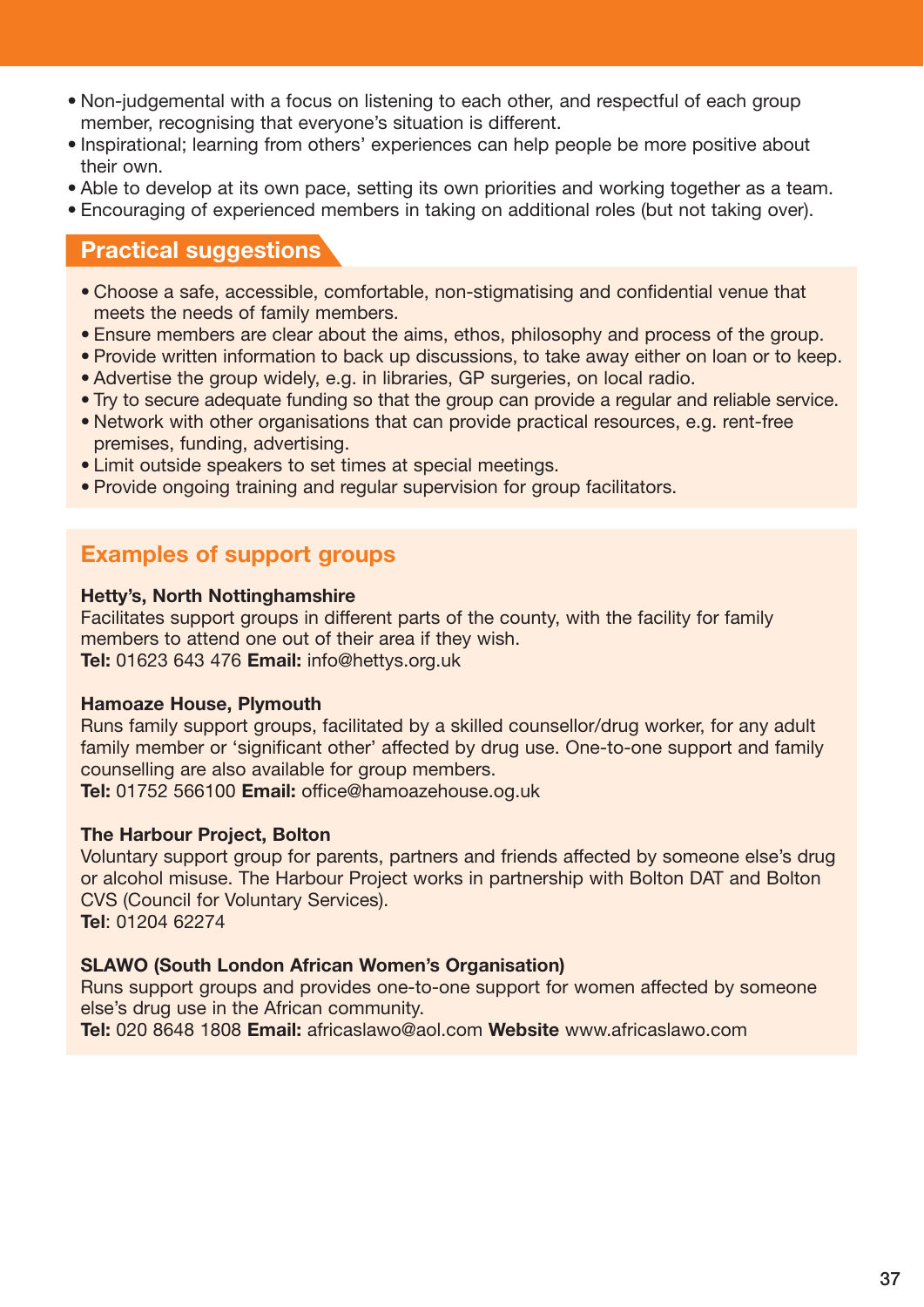## **What makes good support to help family members work together?**

**Helping family members work together focuses on the family as a whole, rather than on the needs of individual members. The purpose is to help family members work together more effectively to deal with the consequences of having a drug user in the family.**

## **Good support to help family members work together is able to:**

- Provide a trained and experienced facilitator who:
	- Knows about drugs and family support issues.
	- Can maintain a focus on what will help the family as a whole.
- Can prevent individual family members from taking over.
- Provide a service for the family where different family members can be involved on an equal basis.
- Help the family to explore how it operates as a unit.
- Improve communication between family members by enabling the family to hear each other's perspectives.
- Balance the differing needs of family members, including those of children and adults.
- Improve understanding between family members.
- Bring the family together to support each other.
- Help the family to set safe boundaries and realistic goals.
- Provide one-to-one support for individual family members outside of the family sessions if required.

## **Good support to help family members work together is:**

- Focused on strengthening the family unit.
- Aware that different family members may experience the situation differently and may have different needs to address at different times.
- Non-judgemental.
- Based on self-empowerment and recognising strengths.
- Able to connect with each family member in a way that recognises their individual experience of the situation.
- Able to offer realistic reassurance about the future.

#### **Practical suggestions**

- Choose a local, safe, accessible, comfortable and non-stigmatising venue.
- Respond quickly to requests for help.
- Provide both regular contact and crisis intervention.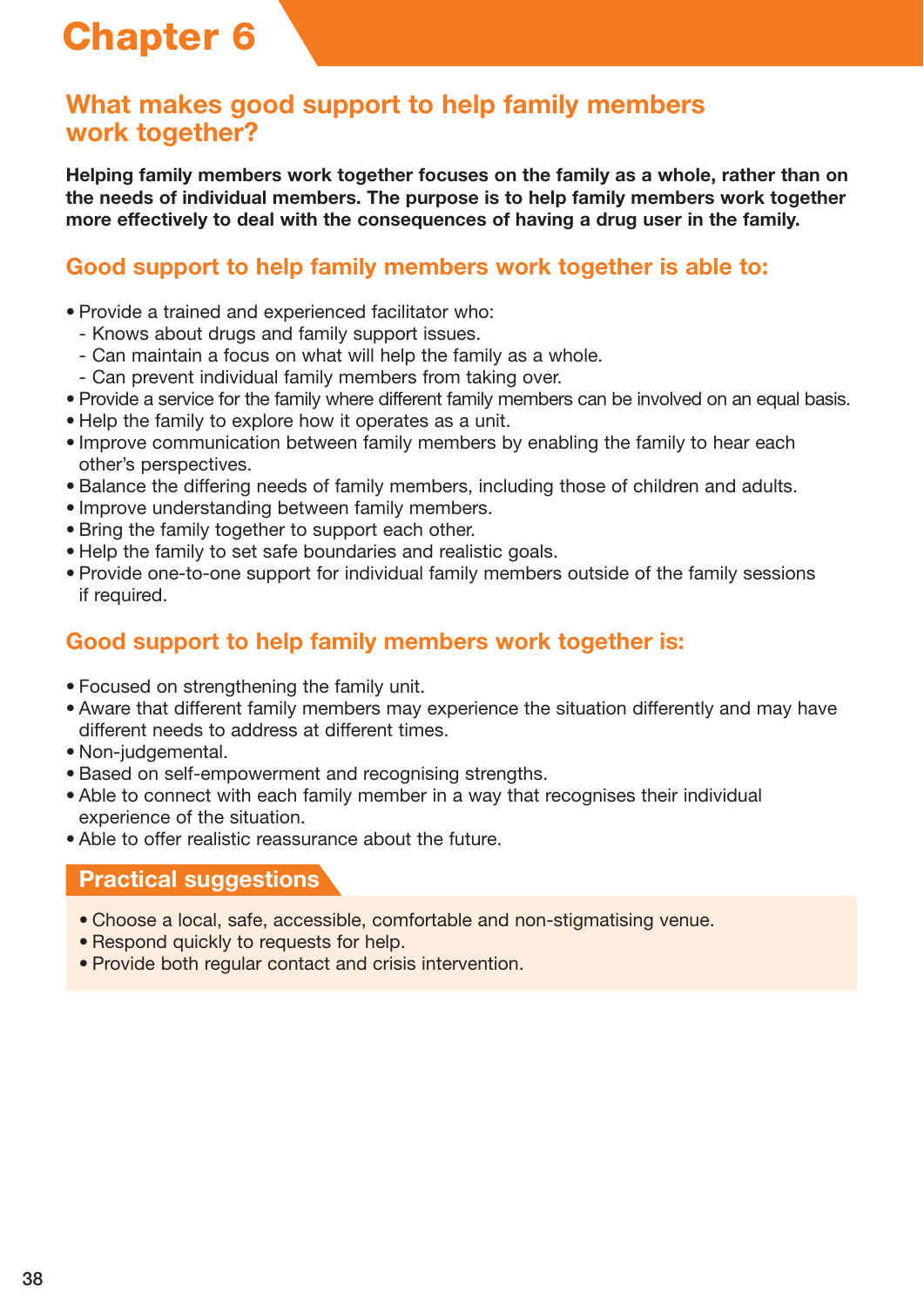## **Examples of services to help family members work together**

#### **Action on Addiction Families Plus**

Offers support groups for families, partners and friends of substance misusers. Has also piloted the M-PACT (Moving Parents and Children Together) programme, working with whole families to explore the issues and difficulties arising from substance misuse. **Tel:** 0845 126 4130 **Email:** familiesplus@actiononaddiction.org.uk

#### **EDDAAS (East Dorset Drugs & Alcohol Advisory Service)**

Provides one-to-one support and family work through their Alcohol & Drugs Community Aftercare Programme (ADCAP) for Families. **Tel:** 01258 489784

#### **Kirklees Lifeline, Huddersfiel**d

Runs a Family Drug Service that provides family mediation in the home, for all family members, including the drug user. Also provides family mediation to families with a member involved with the criminal justice system.

**Tel:** 01484 353353 **Email**: chris.lawton@lifelinekirklees.org.uk

#### **Oasis Project, Lincoln**

Support for the families, carers and friends of drug & alcohol users in Lincolnshire. Confidential, empathetic support based upon personal experience. Support by telephone, one to one meeting or in groups. Drop-in venues across the county or meetings can be arranged in client's home or at a 'neutral' venue.

**Tel**: 01522 523581 **Email:** oasislincs@hotmail.com

## **What makes a good service that provides a break (respite)?**

Family members affected by someone else's drug use have identified being able to have a break as an essential part of enabling them to deal with their situation. Receiving a quality family support service is perceived by many family members to be a form of respite in itself. All commissioners and family support services should be aware that they can 'add value' to their service by maximising the respite opportunities available.

### **A good service that provides a break is able to:**

- Provide clear information about the different respite opportunities that are available and how to access them.
- Direct family members to:
	- Services that can provide respite in an emergency, e.g. in response to domestic abuse.
	- Other services that can provide immediate stress-relief, e.g. telephone helpline, drop-in services.
	- Other family support services that are also a form of respite, e.g. one-to-one support and support groups.
- Provide specific respite opportunities that meet the needs and interests of family members at times that suit their individual circumstances, including when the drug user is in rehab, hospital or prison.
- Plan activities and venues carefully so that they meet the needs of a wide range of family members.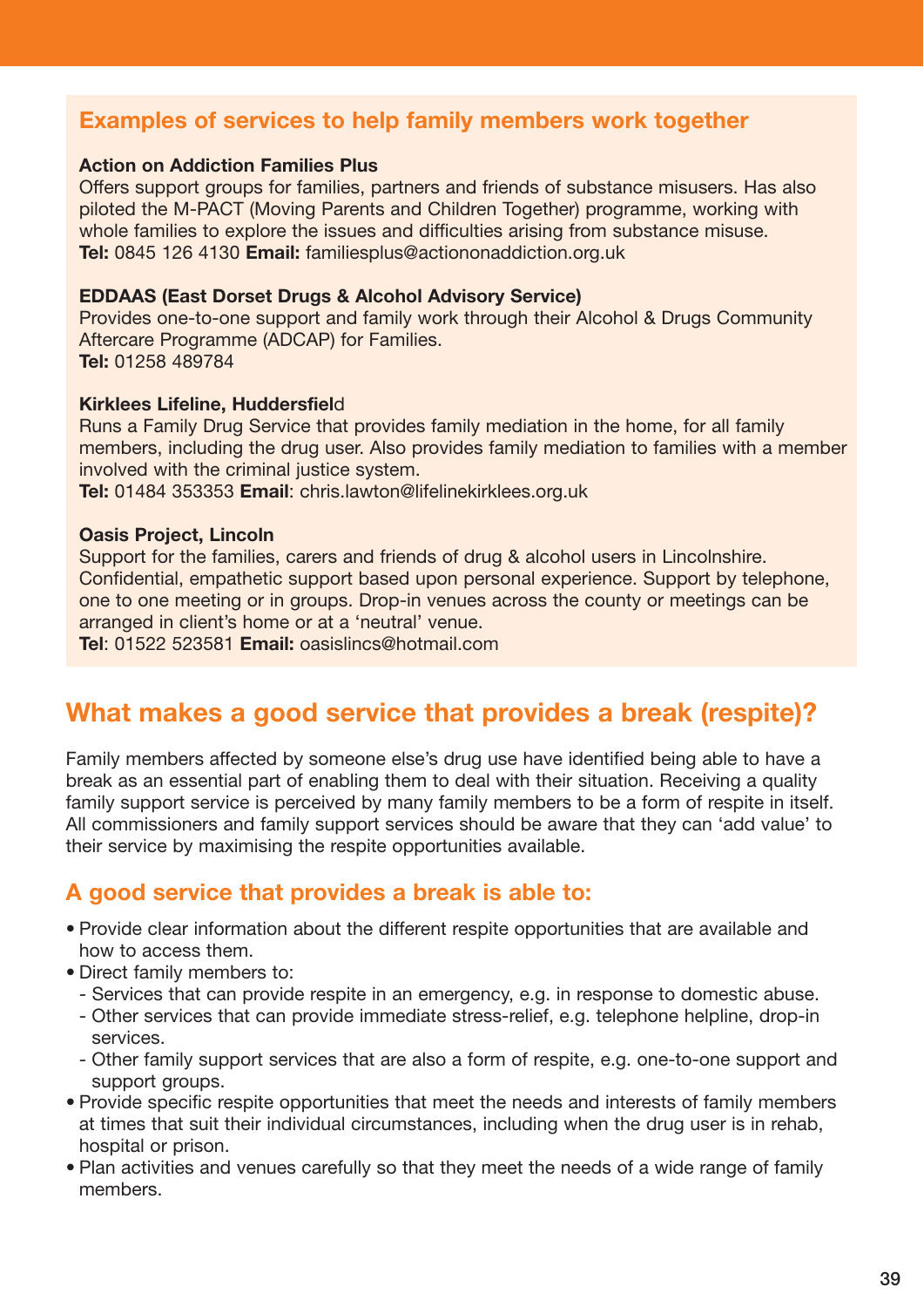- Provide access to a range of free or low cost respite opportunities, e.g.:
	- Holistic and complementary therapy sessions.
	- Going out for a meal or other social event.
	- Organised breaks on an individual or group basis.
- Access funding for family members to have a break from their situation, e.g. weekend away, day off.
- Direct family members to possible sources of financial help with respite, e.g. via Social Services carer's assessment.
- Provide help with practical arrangements, including childcare and transport, so that family members can enjoy a stress-free break.
- Provide practical information, support and signposting to other services that will help family members increase the security of their home.

## **A good service that provides a break:**

- Recognises the importance of respite as a means of relieving stress, mental and physical exhaustion and social isolation for family members.
- Recognises that many family members experience the enforced absence of the drug user (in prison, rehab, hospital) as a period of respite.
- Recognises that many family members may be anxious about leaving their home unattended for long periods and may want respite opportunities close to home, in case there is a crisis.
- Understands that, as coping with someone else's drug use places an additional financial burden on the family, many family members are unlikely to use respite opportunities unless they are provided free or at a low cost.

## **Examples of services that provide a break**

#### **Base 10, Leeds**

Provides a 'buddying service' for young people affected by someone else's drug use. Trained volunteers will accompany young people to respite activities identified by the young person, including swimming and go-karting.

**Tel:** 0113 243 3552 **Email:** admin.base10@lifelineleeds.org.uk

#### **Escape Family Support, Blyth, Northumberland**

Provides a comprehensive range of quality services for substance users, offenders through substance use, their families, and carers. Also provides one-to-one support, court and prison visit support, counselling, parenting guidance, advocacy, group work, respite breaks, family mediation, diversionary activities and personal development, in house accredited training courses and a full range of complimentary stress and relaxation therapies. **Tel:** 01670 544055 **Email:** Anne@escapefamilysupport.co.uk

#### **PADA (Parents Against Drug Abuse), Liverpool**

Runs regular monthly Stress Relief Days, where family members meet to receive free complementary therapies and beauty treatments such as massage, aromatherapy, facials and hairdressing.

**Tel:** 0151 270 2108 **Email:** admin@pada.org.uk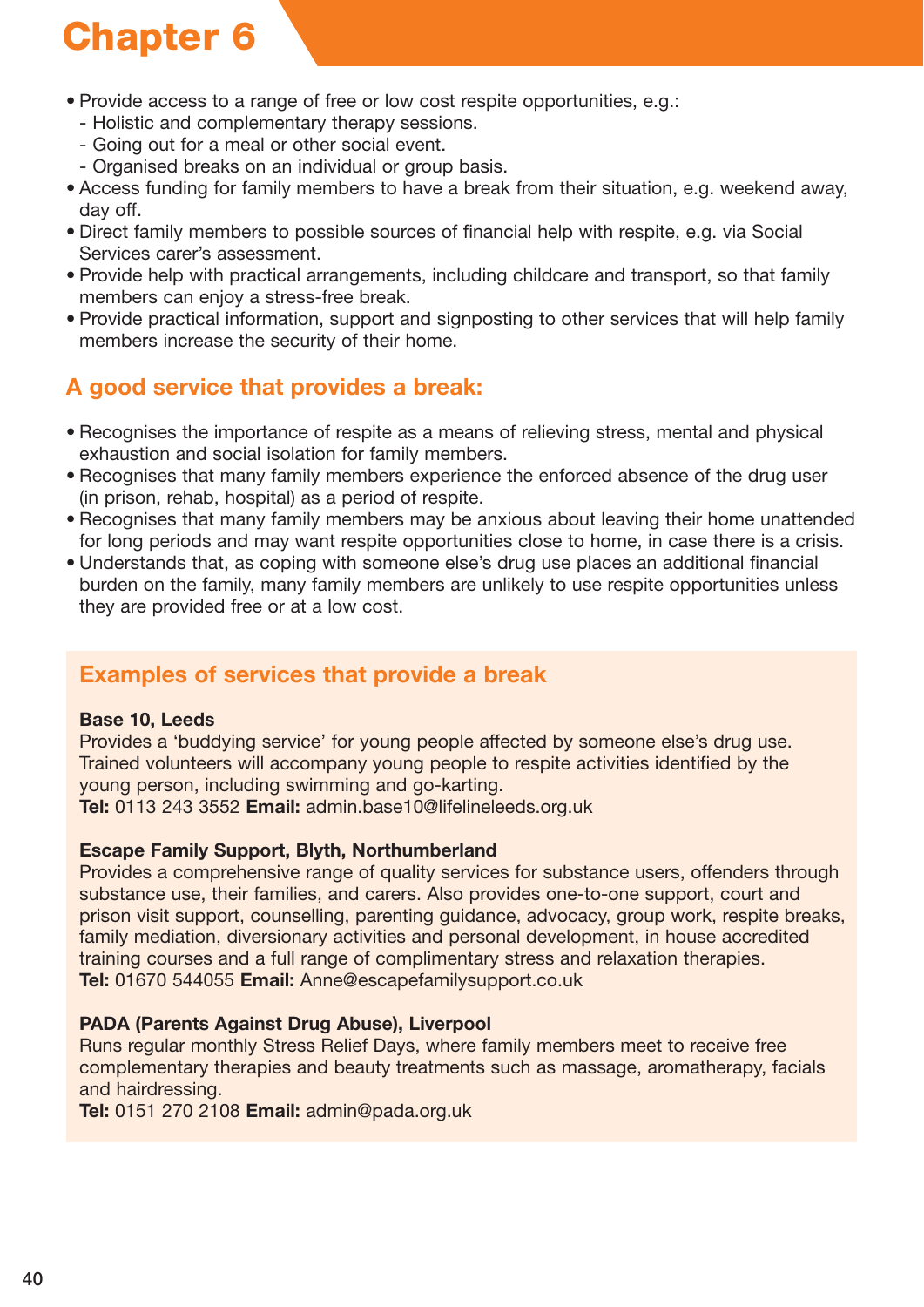## **What makes a good service for grandparents?**

**Grandparents who are not only the parent of a drug user, but are also dealing with the effects of this drug use on their grandchildren, face a range of additional emotional and practical difficulties. All family support services should be aware of the issues involved and take steps to ensure that the service is accessible to grandparents. Even if the organisation is not able to provide a specialist service itself, it can be aware of and liaise with other services that provide information and support, including services for children and young people affected by drug use.**

### **A good service for grandparents knows about:**

- What it's like to be a grandparent affected by someone else's drug use, including how it feels, what can happen, ways of understanding the situation and ways of dealing with it.
- Drugs, dependency, drug services, assessment processes and treatment options.
- Legal issues, e.g. child protection, residence orders, specialist solicitors, legal aid.
- Welfare rights, benefits, child tax credits.
- Child protection systems, care orders, fostering and adoption.
- Local childcare provision and how to access it.
- The effects on children of having a drug using parent and how to help them deal with this.
- Where to get practical help and advice, signposting other services, resources and networks.

### **A good service for grandparents is able to:**

- Clearly state in advertising and promotional literature that it provides services specifically for grandparents.
- Meet grandparents' needs. This may entail holding services at a time and place convenient for them, e.g. at home or outside office hours or providing telephone access, or referral where grandparents' needs exceed a service's limits.
- Remind grandparents that their needs matter. Provide experienced professionals/volunteers to support them, and opportunities to meet other grandparents in the same situation.
- Provide a specialist group for grandparents to:
- Share experiences and difficulties.
- Problem solve.
- Support individuals to understand and make the shift from the role of grandparent to parent.
- Support grandparents who are not able or who choose not to care for the drug user's children.
- Empower grandparents to feel more positive about their situation.
- Recognise that creating respite opportunities for grandparents is a key aspect of 'adding value' to any service, e.g. by providing lunch at support group meetings.
- Provide information about the role of Social Services in child protection.
- Facilitate three-way liaison between the drug user's treatment worker, Social Services and the grandparent to support communication and improve care planning (if they are engaged in treatment).
- Facilitate liaison with Social Services and advocate on the grandparent's behalf for appropriate support, e.g. similar services to those provided to support adoptive and foster parents/carers, help with the financial costs of maintaining children and access to childcare.
- Advise on and signpost routes to other services dealing with legal issues, e.g. residence orders, financial benefits and tax issues.
- Advise on how to get help with childcare, including help with the costs.
- Provide financial support and crèche facilities so that grandparents can access services.
- Provide regular respite opportunities with quality childcare included.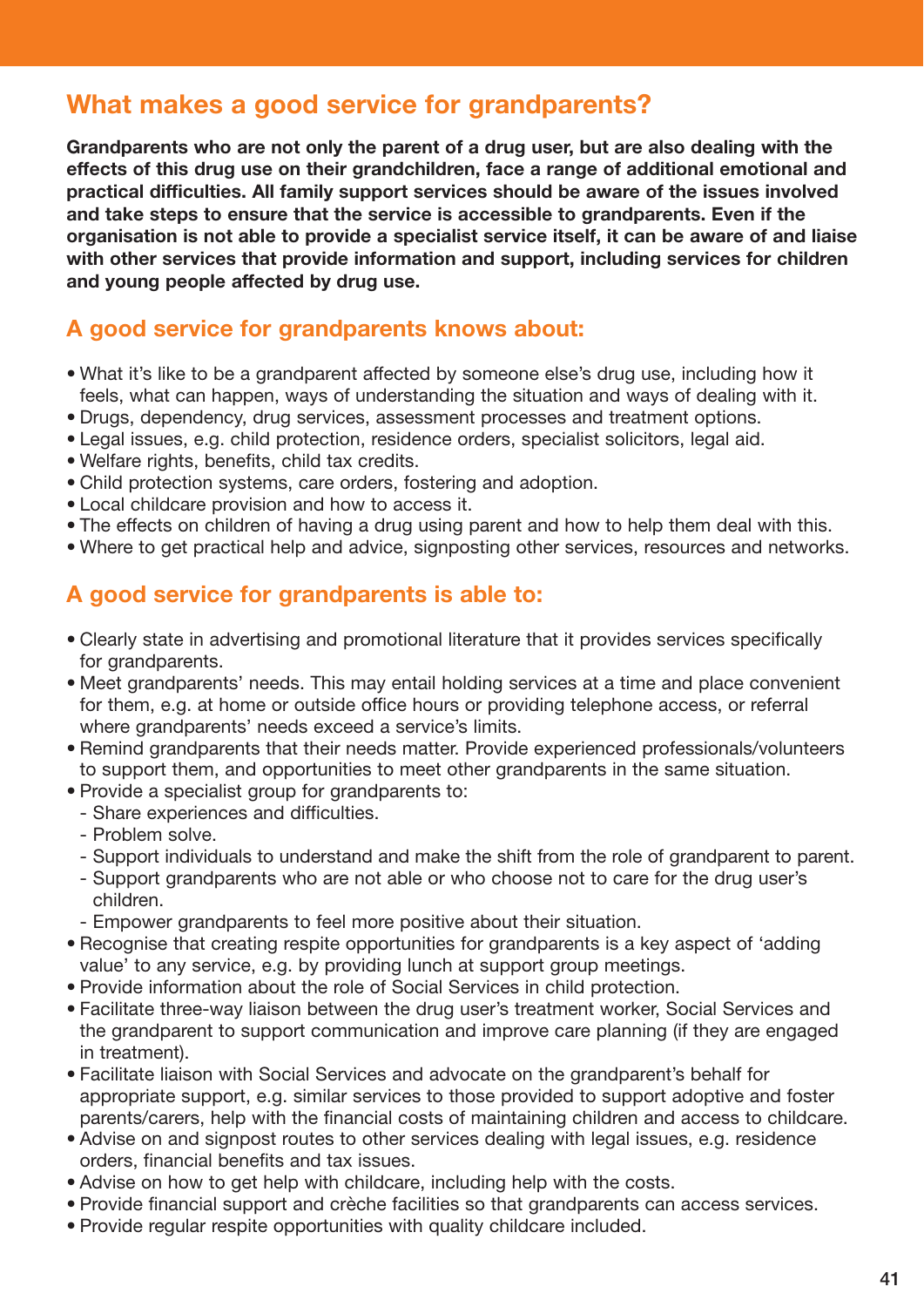- Provide help and reassurance about how to support the child and alleviate their problems, including how to discuss the parent's drug addiction with the child and how to deal with a child's disclosure about parental drug use or behaviour at home.
- Provide access to services for children to support them to come to terms with their experiences of having a drug-using parent.
- Facilitate access to campaigning organisations, e.g. the Grandparents Association (see Chapter 7).
- Lobby for a statutory body to review the needs and rights of grandparents, with a view to changing current policy on their financial and legal position, and rights to childcare assistance.

## **A good service for grandparents is:**

- Aware of the contribution that individual grandparents are making to their family.
- Supportive, focusing on relieving the exhaustion of caring, and advocating on grandparents' behalf.
- Aware that grandparents may have to choose between their child and their grandchild/ grandchildren, and that taking on the care of the drug user's child/children places a physical, emotional and financial burden on grandparents.

## **Practical suggestions**

- Do not assume that age is the only factor in creating a good service for grandparents.
- All family support services should have basic information about issues that are relevant to grandparents including:
- Information from a grandparent's perspective.
- How to get help through the legal process, e.g. residence orders.
- How to get childcare.
- Information about the child protection system.
- All family support services should have a staff member with specialist knowledge of issues affecting grandparents and who is able to signpost routes to other services, including for children affected by someone else's drug use.

## **Examples of services for grandparents**

#### **Drugline Lancashire, Preston**

Young Carers Family Support Project provides support for grandparents who are caring for the children of drug using parents.

**Tel:** 01772 253840 **Email:** enquiries@druglinelancs.co.uk

#### **GASPED (Group Awareness & Support for Parents Encountering Drugs), Wakefield**

Facilitates a specific group for grandparents. **Tel:** 01924 787 501 **Email:** resourcecentre@gasped.co.uk

#### **SPODA (Supporting Parents of Drug Abusers), Derbyshire**

Employs a key worker for grandparents and runs specialist groups for grandparent carers. **Tel:** 01246 210170 **Email:** admin@spoda.co.uk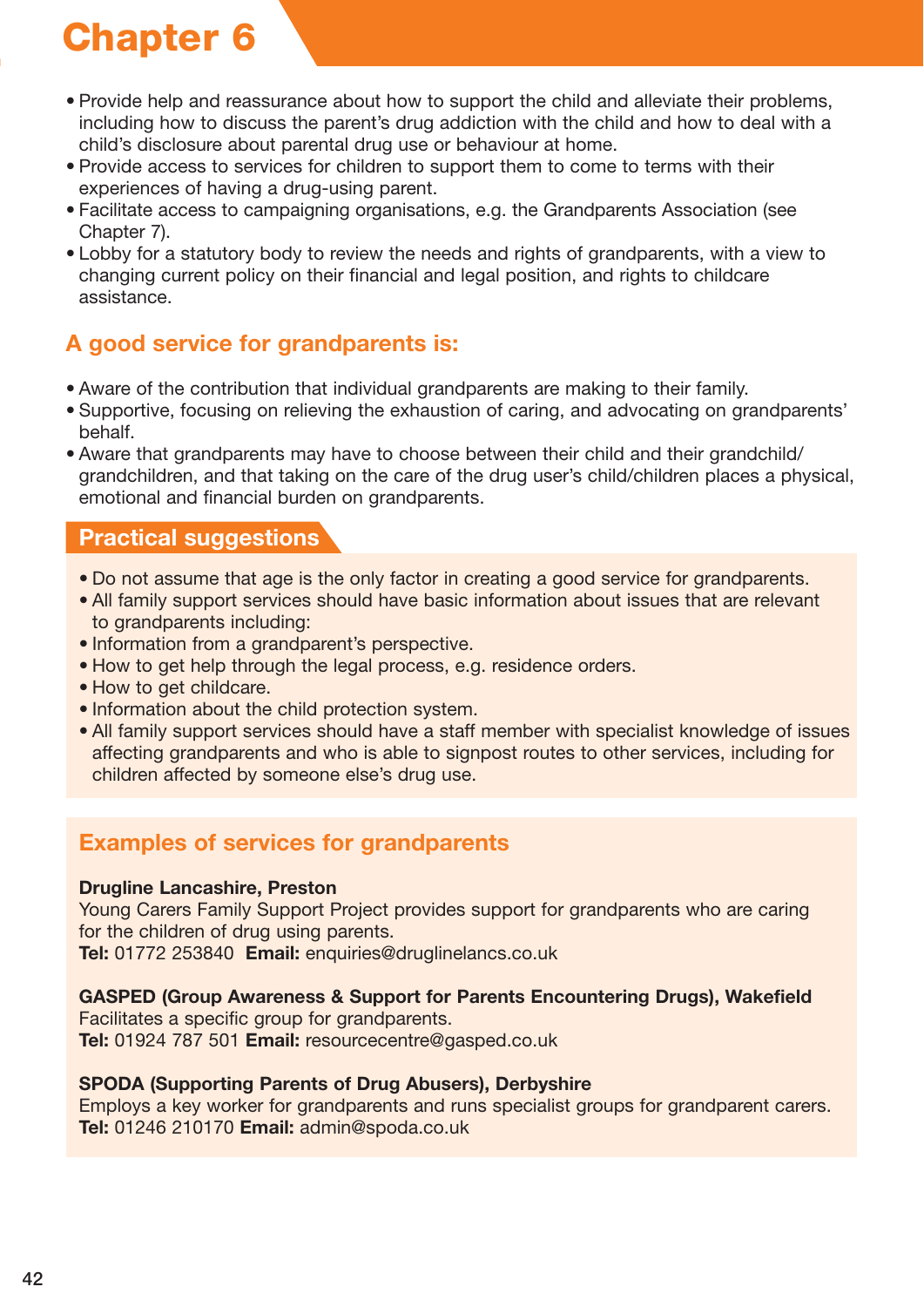## **What makes a good service for partners of a drug user?**

**Partners have a different type of relationship with the drug user than other family members. All family support services should be aware of the particular issues involved and take steps to ensure that the service is accessible to partners. Even if the organisation is not able to provide a specialist service itself, it can be aware of and liaise with other services that can provide information and support, including services for children and young people affected by someone else's drug use.**

### **A good service for partners knows about:**

- What it's like to be the partner of a drug user, including how it feels, what can happen, ways of understanding the situation and ways of dealing with it.
- The specific issues for partners of a drug user, e.g. sexual health and domestic abuse including emotional and mental abuse.
- Drugs, dependency and treatment options including harm reduction and dual diagnosis.
- The Law.
- Child protection issues and systems.
- Local childcare provision and how to access it.
- Effects on children of having a drug-using parent, and how to help them deal with this.
- Where to get practical help and advice, signposting other services, resources and networks.

### **A good service for partners is able to:**

- Clearly state in advertising and promotional literature that it provides a service specifically for partners.
- Provide a service that recognises the diversity of relationships within the local community, e.g. gay, lesbian, bisexual and transgender as well as heterosexual, with staff and volunteers who reflect and can relate to partners from a range of relationships.
- Provide an appropriate service for partners of drug users from a range of age, gender, cultural and ethnic backgrounds that reflects the diversity of the local population.
- Meet the needs of partners with physical and sensory impairments, e.g. using accessible venues, providing a BSL interpreter, producing written information in large print, Braille or on tape as required.
- Provide specific support groups for partners, including single-gender groups.
- Provide one-to-one support to partners and links to services that will work with the wider family.
- Advocate on the partner's behalf with other services and on child protection issues.

## **A good service for partners is:**

- Respectful of each partner as an individual.
- Aware that:
	- There are feelings of shame and stigma associated with being the partner of a drug user.
	- Other family members may blame the partner for the drug user's behaviour.
	- There may be strong social and/or family pressure on the partner either to remain with or leave his/her drug-using partner, and that this can contribute to the partner's emotional turmoil and a sense of powerlessness.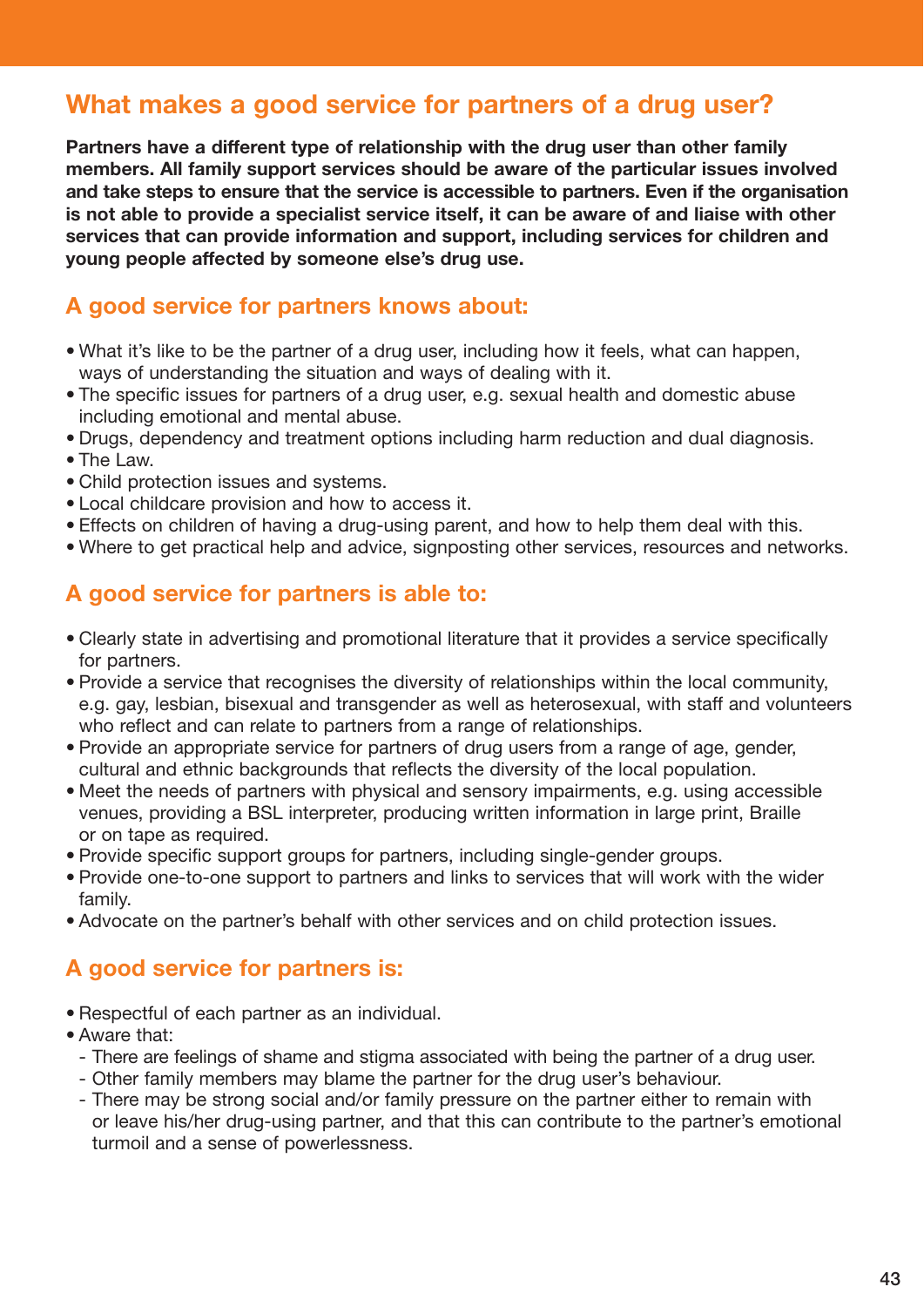## **Examples of services for partners**

#### **Barnsley Beacon Support Services**

Provides telephone and one-to-one support, respite events and complementary therapies. **Tel:** 01226 242990 **Email:** barnsleybeacon@btinternet.com

#### **Tassibee, Rotherham**

As part of their family support work with Muslim Asian women, provides one-to-one and group support that has a strong focus on the experiences and needs of partners affected by someone else's drug use.

**Tel:** 01709 829797 **Email:** tassibee@btconnect.com

## **What makes good support for children and siblings?**

**Support for children and young people affected by someone else's drug use can provide a safe space where the child or young person can escape the physical and emotional responsibility often associated with this situation. It provides a chance for the child or young person to think, talk, play or just be themselves with other children and young people who share similar experiences.**

## **A good service for children and siblings knows about:**

- The Children Act.
- Child development.
- Child protection issues and systems.
- The needs of children affected by drug use.
- Local mainstream services for children and young people.

## **A good service for children and siblings is able to:**

- Provide a service that is led by the needs of children and young people and can take into account a child or young person's individual needs.
- Meet the needs of children and young people with physical, sensory and learning impairments.
- Work within a context of confidentiality and child protection.
- Provide structured, purposeful and fun activities that are research- and evidence-based, within an interesting and stimulating child-friendly environment.
- Use appropriate language that the child or young person can relate to.
- Provide opportunities for the child or young person to explore his/her experiences.
- Provide opportunities to meet others in the same situation.
- Help the child or young person to:
	- Express their feelings, and to deal with issues of blame, responsibility and loss.
	- Understand their situation, e.g. why they are living with grandparents.
	- Set goals and evaluate progress.
- Provide opportunities for the child or young person to develop confidence and social skills, e.g. going on trips in a group.
- Support them to access mainstream services for children and young people as appropriate.
- Provide appropriate follow-up, aftercare and support to the child or young person.
- Monitor each child or young person's development and progress, sharing information and liaising appropriately with other agencies that may be interested or involved in the situation.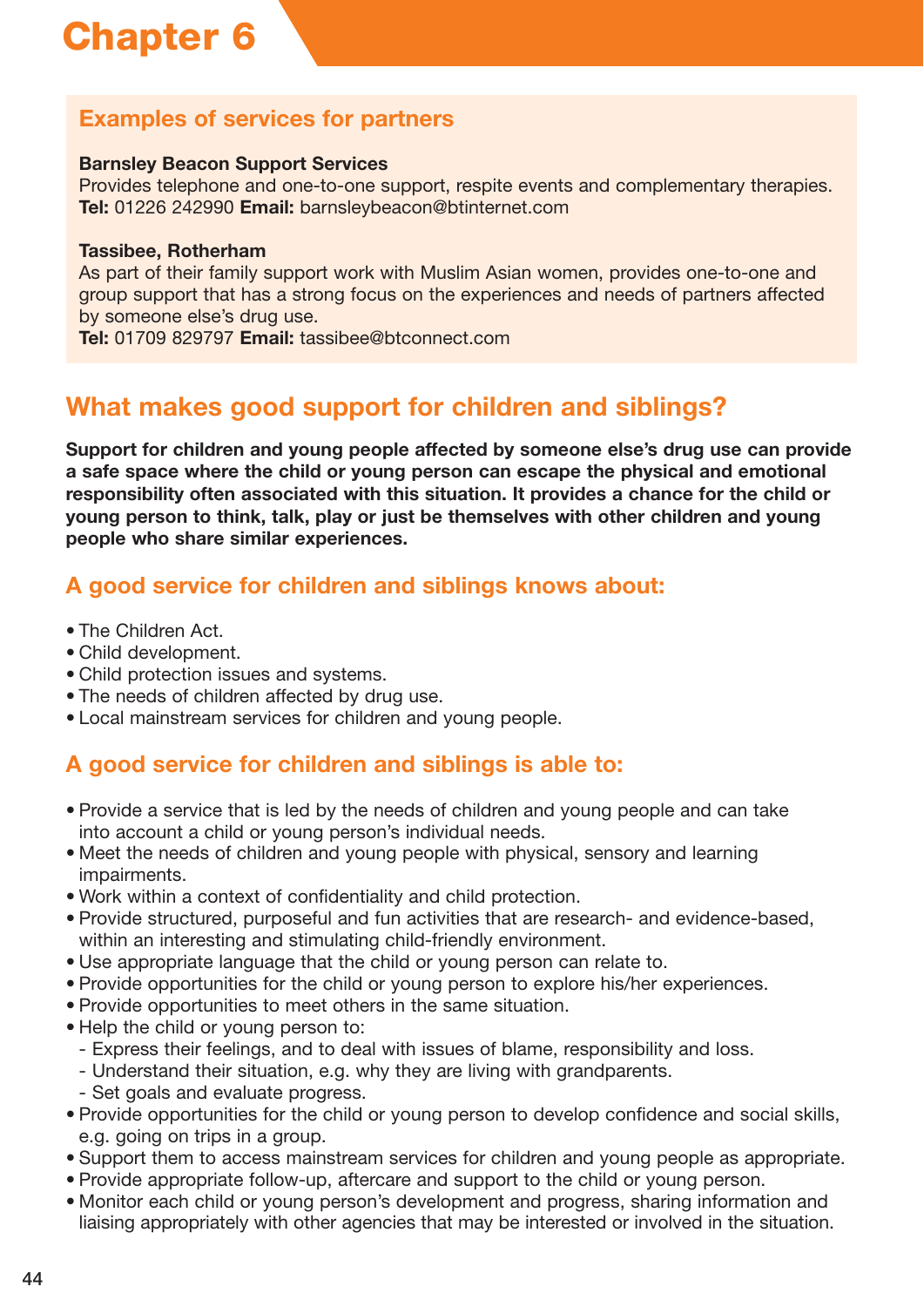## **A good service for children and siblings is:**

- Friendly, empathetic and confidential.
- Able to reassure the child/young person that the situation is not his/her fault.
- Child-centred.

#### **Practical suggestions**

- Be realistic about complex needs and consider carefully how to meet them.
- Ensure that confidentiality and child protection policies are in place.
- Consider issues of consent to children and young people using the service and how difficulties will be dealt with, e.g. family conflict as to whether the child can attend.
- Provide good play resources.
- Make sure the service is easily accessible.
- Liaise in advance and work closely with the local ACPC, Social Services department and other services for children and young people so that they feel confident about referring vulnerable children and young people to the service.
- Advertise the service widely and make sure that the publicity material explains what the service offers in ways that children and young people can understand.
- Use client feedback to regularly monitor and evaluate the service and make necessary changes as appropriate.

### **Examples of services for children and siblings affected by drug use**

#### **Base 10, Leeds**

Provides a range of services to meet the needs of young people affected by someone else's drug use including telephone support, drop-in, one-to-one support and group work. **Tel:** 0113 243 3552 **Email:** admin.base10@lifelineleeds.org.uk

#### **Drugline Lancashire, Preston**

Runs a specific Young Carers Family Support Project for children of drug-using parents. **Tel:** 01772 253840 **Email:** enquiries@druglinelancs.co.uk

#### **HAGA (Haringey Advisory Group on Alcohol), London**

Through their COSMIC project, run by the Children and Family Service, they provide a range of services for children and young people (0-16 years) who are affected by parental drug or alcohol use, including one-to-one sessions, group work and art and activity sessions.

**Tel:** 020 8800 6999 **Email:** admin@haga.co.uk

#### **SHED, Sheffield**

Runs a project called What About Me that delivers a group programme for children aged 8-12 affected by parental or sibling drug use. Also provides one-to-one support for young people up to 19 years.

**Tel:** 0114 272 9164

#### **What About Me, Nottinghamshire**

Operates a helpline and provides one-to-one support to children and young people affected by someone else's substance use. This includes parents, siblings, friends or anyone close to them who may be a substance user.

**Tel:** 01623 635326 (text 07970 724165) **Email:** wam.team@nottspct.nhs.uk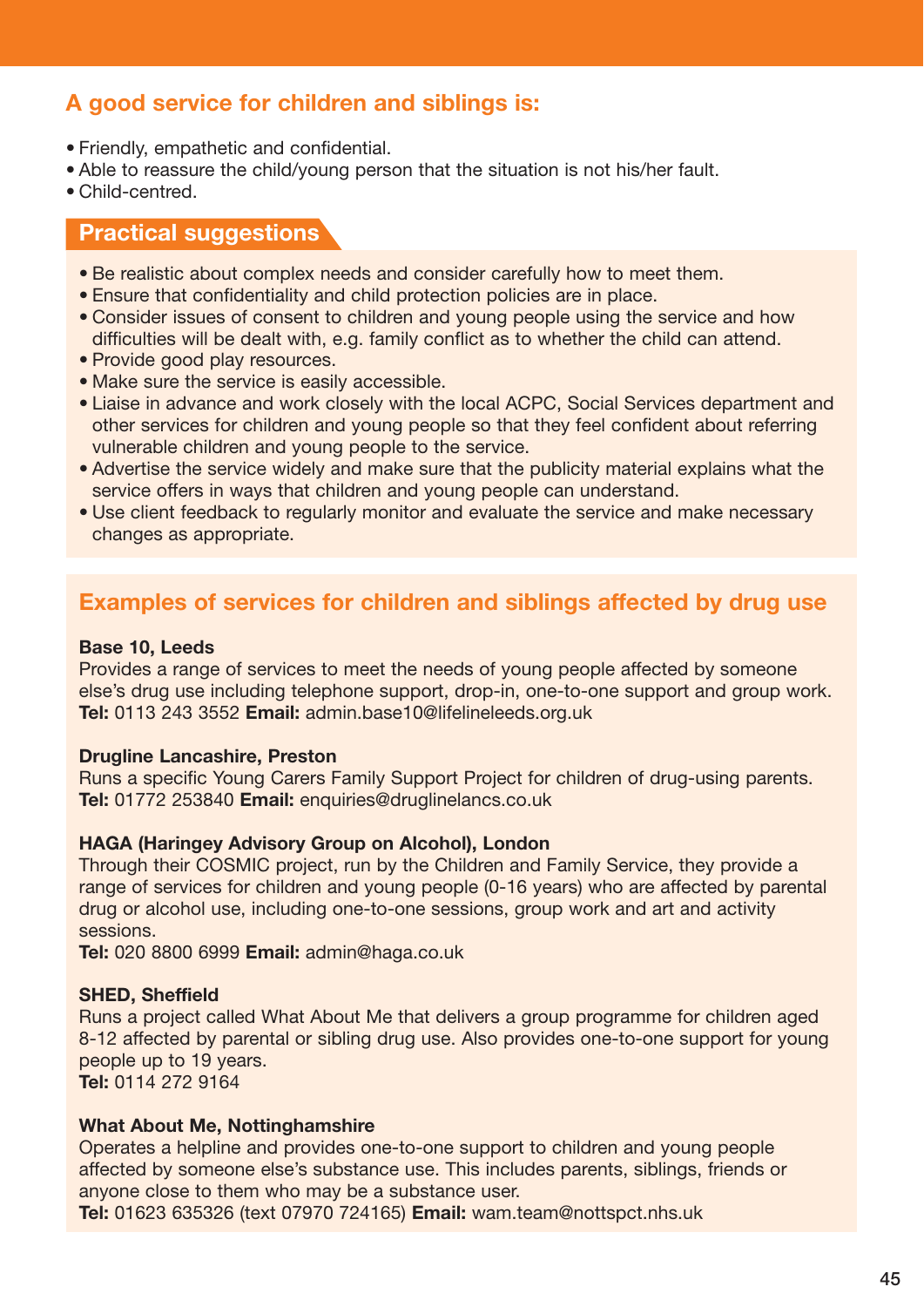## **What makes a good service for lesbian, gay, bisexual and transgender (LGBT) families?**

**Approximately one in seven people identify as LGB or T but remain under-represented in the substance misuse family support sector. There are suggestions (but not conclusive evidence) that drug and alcohol use amongst the LGBT population is higher. However, services' inability to effectively monitor sexual orientation perpetuates the likelihood of LGBT people remaining invisible and their needs not being met. The fear of bullying, homophobia and discrimination get in the way of accessing help. Services need to be easily recognisable as accessible and sensitive to LGBT people, whether they are 'out' or not. An organisation unable to provide a specialist service itself can still be aware of, and liaise with, other services that provide specialist information and support, including services for LGBT young people affected by drug use.**

**In the context of this section, the term 'LGBT families' refers to LGBT drug/alcohol users and their families, as well as LGBT members of a drug/alcohol user's family and friendship network.** 

## **A good service for LGBT families knows about:**

- The increased likelihood of family disengagement amongst LGBT people and the importance of services being welcoming and working with extended families and friends.
- The importance of respecting and understanding LGBT relationships and friendships.
- The need to have a broad definition of family one that is inclusive of same sex couples and parents.
- The need to have an equality and diversity policy with a specific LGBT strand.
- The need to have an anti-bullying and harassment policy and the aptitude to use and apply the policy.
- The importance of having a robust confidentiality policy and confidential spaces for people to be able to 'come out' or talk about their relative's sexual orientation without being judged.
- The importance of not 'outing' a client in front of other colleagues, services users and family members.
- Drugs, drug services, assessment processes and treatment options.
- Where to get LGBT-specific help and advice.
- Signposting to other services, resources and networks.

## **A good service for LGBT families is able to:**

- Create an open environment that enables LGBT disclosure amongst services users, staff and volunteers.
- Establish ground rules which enable homophobic behaviour and language to be challenged.
- Promote LGBT volunteering and job opportunities.
- Explore partnership working with the LGBT sector.
- Offer staff and volunteers regularly updated LGBT diversity training.
- Offer information about drugs and alcohol that is relevant to the LGBT community.
- Provide harm reduction information that covers safer sex practice and wider harms.
- Explore possible links between sexual orientation and the 'coming out' process and drug and alcohol use, suicide, self-harm, mental health and bullying and its impact on families.
- Display LGBT literature, publications and resources.
- Provide workshops with topics of interest to LGBT families.
- Appoint an LGBT champion or someone that takes the lead on these issues.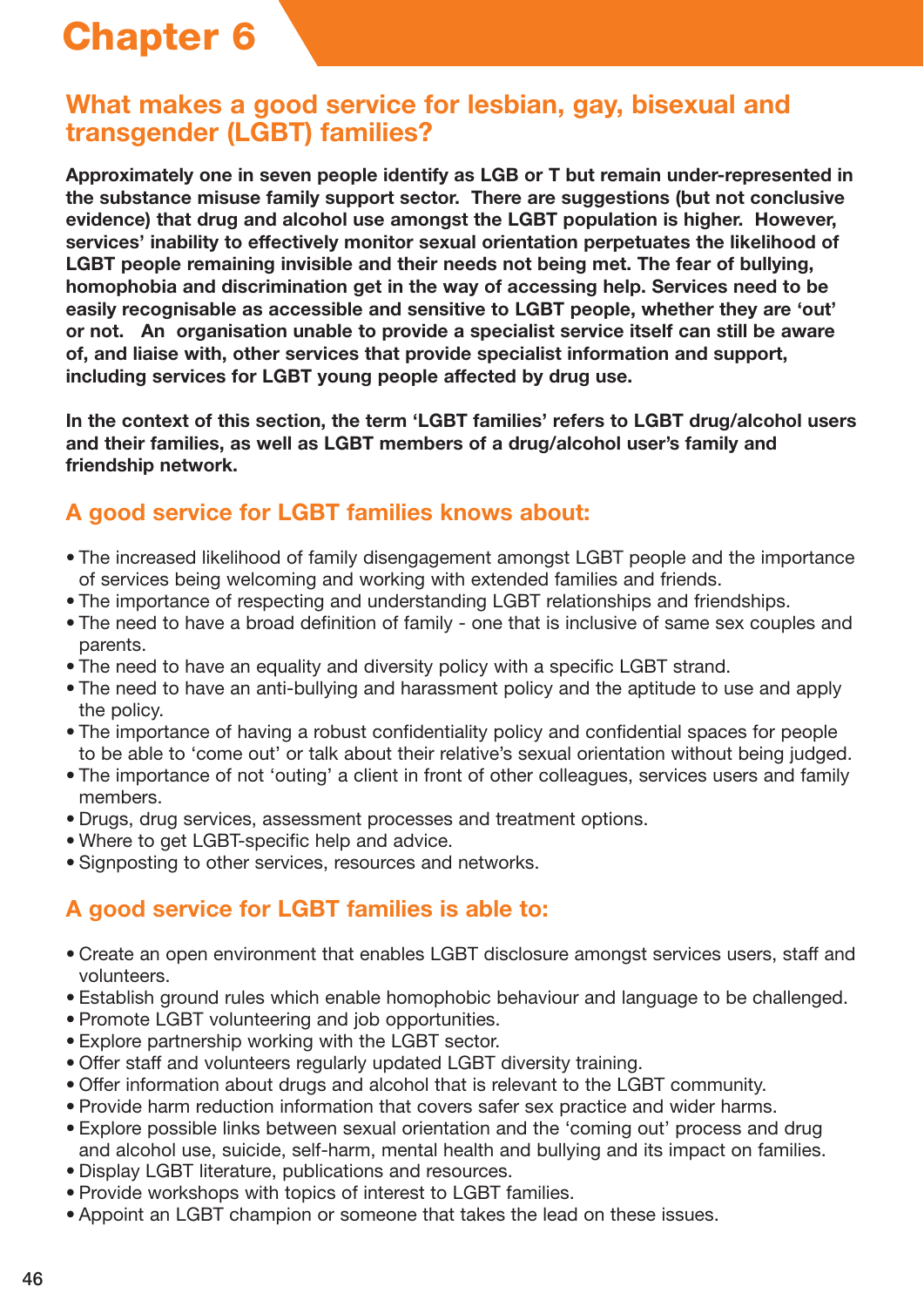- Display clear statements that bullying, harassment and victimisation will not be tolerated and will be challenged.
- Conduct systematic family risk assessments (identify risks of bullying and domestic violence).
- Use language in monitoring and assessment tools, forms and interviews that is inclusive of LGBT relationships and lifestyles.
- Provide a welcoming environment for LGBT people with positive messages and attempts to reflect diversity of the LGBT community.
- Provide, in partnership with LGBT organisations, specific forums and/or workshops with LGBT speakers or topics.
- Clearly state in advertising and promotional literature that its services are inclusive of LGBT people.
- Understand stereotypes and myths regarding LGBT people.
- Ensure that confidentiality and information sharing protocols are cross-referenced, regularly reviewed and informed by good practice.

## **A good service for LGBT families is:**

- Active in providing resources for equality and diversity.
- Aware of the importance of monitoring sexual orientation and gender identity and staff are trained to ask the question appropriately, understand the reasoning behind it and able to react to disclosures.
- Willing to have a nominated LGBT 'lead' or 'champion' to take the inclusive agenda forward.
- Willing to do outreach work in LGBT places.
- Working in partnership with LGBT organisations and services and invites representatives to staff meetings.
- Able to set up a referral procedure with LGBT-specific organisations and keep a referral bank.
- Aware that they should not assume that everyone is heterosexual and ensure that their language is not gender-specific.
- Aware that they cannot 'out' service users to other family members.
- Aware that prison-based services might feel more unsafe for families to talk about sexual orientation and gender identity.
- Able to understand that tokenistic LGBT visibility should be avoided, and staff awareness and knowledge should back up an LGBT-friendly atmosphere.

### **Practical suggestions**

- Invite colleagues from LGBT organisations to come and talk at one of your meetings.
- Encourage cross-training opportunities between your agency and local LGBT organisations.

## **Examples of services for LGBT families**

#### **PACE**

London's leading charity promoting the mental health and emotional wellbeing of the lesbian, gay, bisexual and transgender community. They have a Children and Family service offering counselling, support and advice to all family members. The service is free for LGBT people and their families, helping them to address a range of issues including coming out, parenting and drugs and alcohol. **Tel:** 020 7700 1323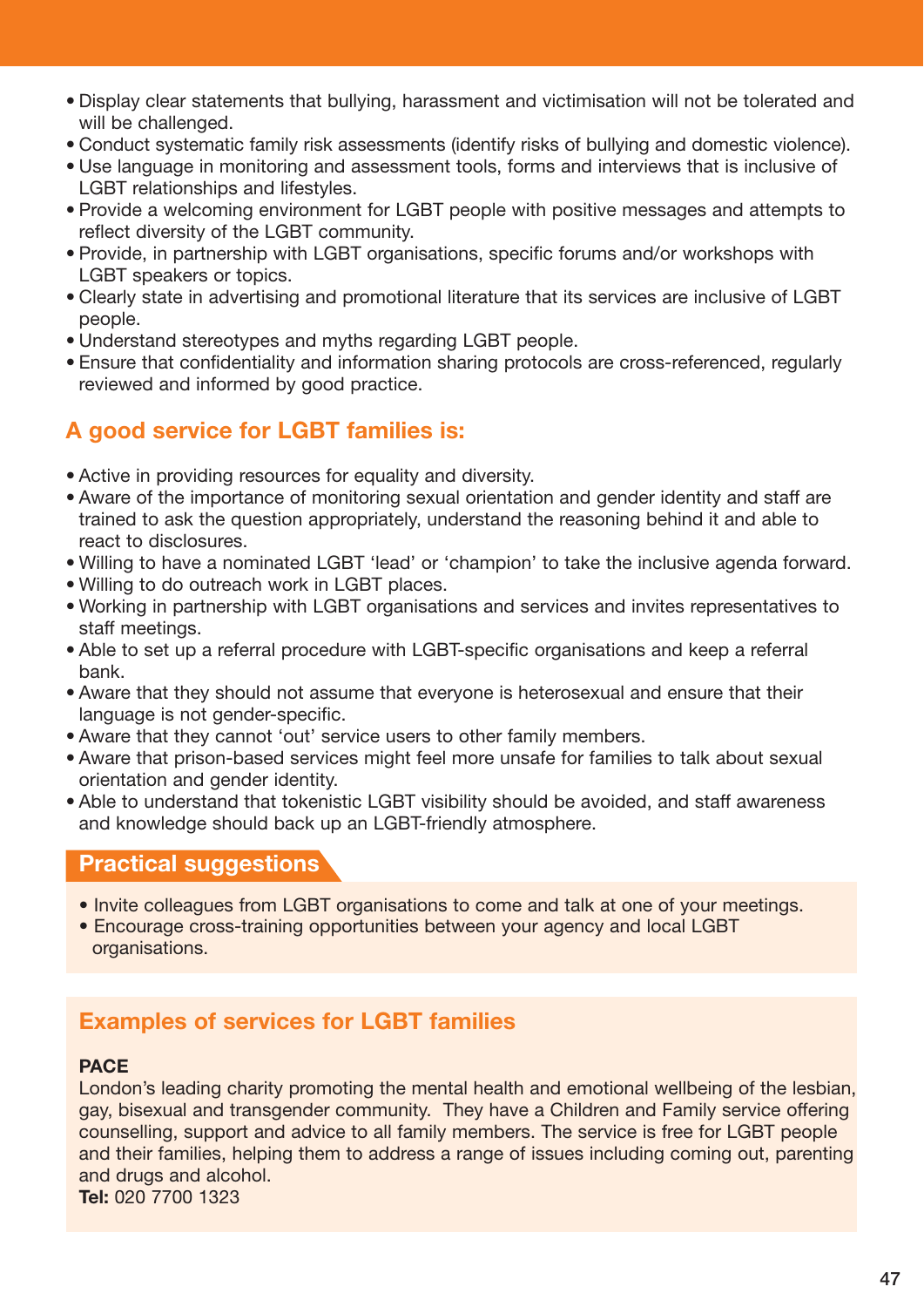## **What makes a good service for men?**

**Drug and alcohol family support and carer services are – for the most part – run by and used by women. It is often the case that men feel less encouraged to seek and access support. However, men – brothers, fathers, sons and partners – can be just as adversely affected by drug and alcohol use in the family as women, but might cope and respond in different ways. Thus, services need to take a proactive approach to engage with men, identify their needs and how to respond to them and take steps to ensure their service is accessible and welcoming to men. Even if the organisation is not able to provide a specialist service for men, it can be aware of, and liaise with, other services that provide information and support, including partnership working with father-specific organisations and other specialist services for men.**

## **A good service for men knows about:**

- What it's like to be a man affected by someone else's drug/alcohol use. They need to know how it feels for them; how they understand, cope and deal with the situation and ideally have an understanding of masculinities and assumptions about men's roles in the family.
- The need for men to fix things and deny any emotions that are not 'masculine'.
- The barriers for men to access support and how to proactively challenge and remove those barriers.
- Legal issues, e.g. child protection, domestic violence, residence orders, specialist solicitors and legal aid.
- The links between drug and alcohol use and domestic violence and common myths.
- Child protection systems, care orders and adoption.
- The importance or working in partnership with social services, domestic violence forums, and safeguarding children boards.
- Local men-friendly childcare provision and how to access it.
- The importance of having robust child protection and domestic violence policies.
- Drugs, drug services, assessment processes, treatment options, relapse prevention and harm minimisation information.
- Where men can get practical help and advice, signposting to other services, resources and networks.

## **A good service for men is able to:**

- See men as an integral part of the family and see them as just as important and central as mothers.
- Remind men that their needs matter. Provide experienced professionals/volunteers to support them, and opportunities to meet other men in the same situation.
- Consult with men about development of services.
- Offer or refer men for a carer's assessment for access of statutory support such as carer's benefit and respite.
- Improve recruitment of male staff both volunteers and paid workers.
- Provide flexible opening hours and service delivered e.g. by post, phone and email as well as face to face.
- Identify and audit provision against men's needs.
- Understand the importance of conducting robust needs and risk assessments.
- Understand issues for men who perpetrate and/or are victims of domestic violence and are able to appropriately refer them to suitable services.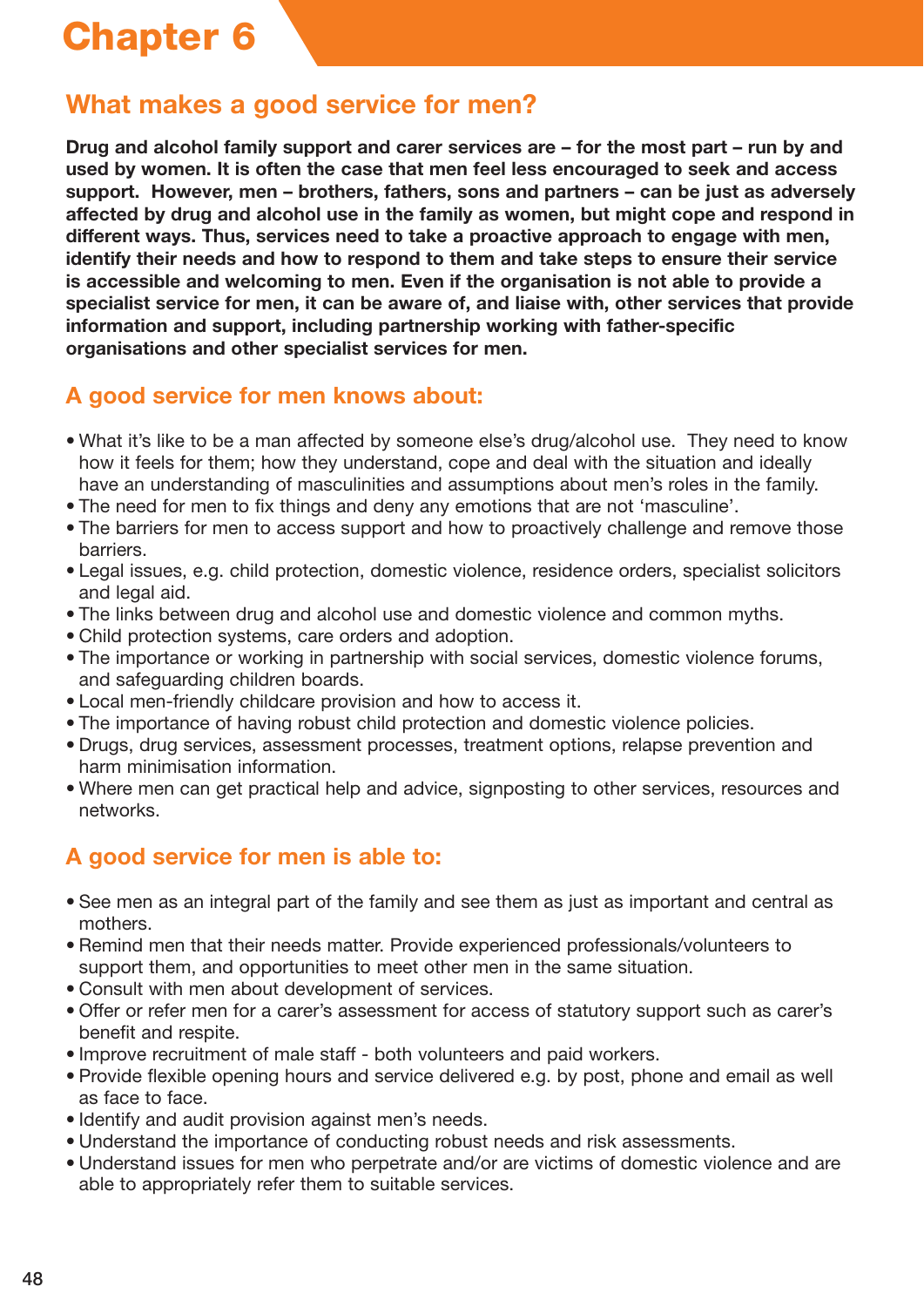- Provide a specialist group for men to:
	- Share experiences and difficulties.
	- Problem solve.
	- Empower men to feel more positive about their situation and peer support others.

#### **Practical suggestions**

- Make sure literature contains male-inclusive language and illustrations.
- Provide a worker that has expertise in domestic violence and child protection issues.
- Deliver workshops or seminars with 'expert' speakers.
- Have posters that provide positive images of men.
- Make it clear and specific that your services are also for men.
- Encourage local agencies to refer men to your services.
- Develop e-resources.

#### **Examples of services for men affected by someone else's drug and/or alcohol use**

#### **RODA (Relatives of Drug Abusers), Sheffield**

#### **NOD (Not Only Dads) - men only group**

This group is for men affected by someone else's substance use. It is held alternate Mondays between 1900 and 2100 in the City Centre.

**Contact:** Eddie Concannon on 0114 2314443.

RODA also run regular activities nights (e.g. tenpin bowling) which take place every six weeks.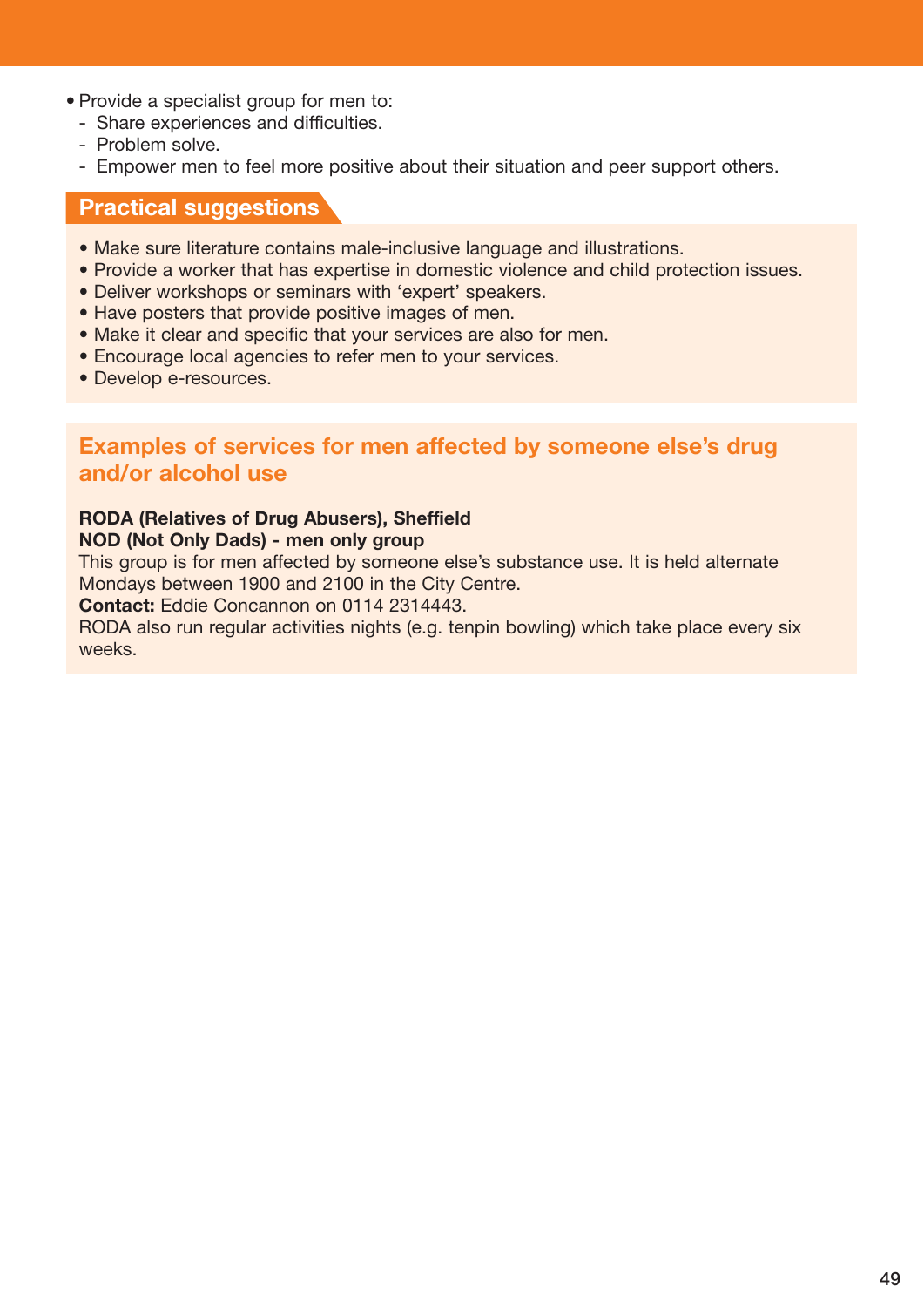## **What makes a good service for people with a family member going through the court system or in prison?**

**When a drug user becomes involved with the criminal justice system, a range of emotional and practical difficulties can arise for other family members. Family support services should be aware of the issues involved and take steps to ensure that the service is accessible to all family members in this situation. Even if the organisation is not able to provide a specialist service itself, it can be aware of, and liaise with, other services that provide information and support.**

### **A good service for people with a family member going through the court system or in prison knows about:**

- How the criminal justice system works, including the rules and regulations of different prisons, in particular relating to prison visits.
- The experiences of family members involved with the criminal justice system and what helps.
- Drug treatment services that are available to the drug user while in prison, e.g. CARAT services.
- The risks to drug users following a period of abstinence or a change in their drug use.

## **A good service for people with a family member going through the court system or in prison is able to:**

- Clearly state in advertising and promotional literature that it provides a service specifically for people with a family member in this situation.
- Explain all stages of the legal process to family members and advise what to expect at each stage.
- Listen to family members' experiences and feelings.
- Support family members to deal with the process, e.g. attending court, visiting prison.
- Provide information about every stage of process.
- Provide access to other family members with similar experience.
- Facilitate communication between the prisoner and their family, and provide help to book and attend prison visits.
- Liaise with services and advocate on the behalf of family members.
- Provide information and support to prepare family members for the release of the drug user from prison, and follow-up family support after release.

## **A good service for people with a family member going through the court system or in prison is:**

- Non-judgemental.
- Aware of the feelings of shame and the stigma associated with involvement with the criminal justice system, and that these may be particularly acute for family members experiencing the impact of multiple stigma, e.g. parents or partners of lesbian and gay drug users.
- Clear that, although the drug user may have committed criminal acts, their family members are not criminals.
- Aware that family members may be extremely concerned about the wellbeing of the drug user in prison.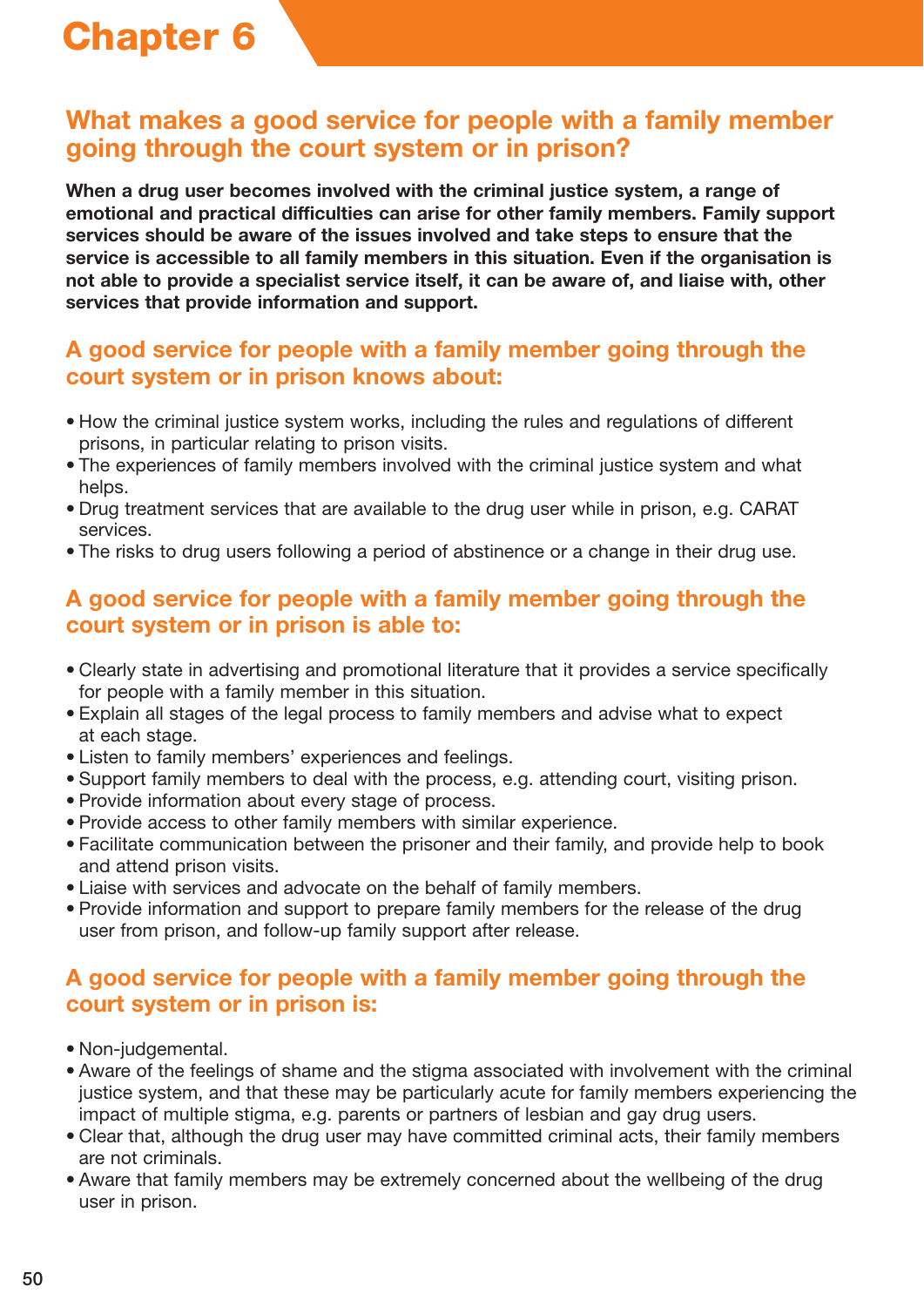### **Practical suggestions**

- Have a staff member who has a specialist court or prison support role.
- Provide a worker or volunteer who will attend court with the family member and provide transport to prison visits.
- Provide information to prepare a family member for their first prison visit, and about what support is available for drug users while in prison.
- Invite prison officers to talk at the family support group.
- Do whatever you can to assist family members to obtain feedback about the wellbeing of the drug user who is in prison.

### **Examples of services for families with a member going through the court system or in prison**

#### **Adfam: (Holloway), London**

Well-established project that provides a range of services including a helpline and one-to-one work with family members affected by drugs or alcohol, where the person involved with drugs or alcohol is in prison. The project also provides workshops and training for professionals working with family members affected by substance use and criminal justice issues.

**Tel:** 020 7979 4841 **Email:** holloway@adfam.org.uk

#### **Hetty's, North Nottinghamshire**

Works in adult prisons delivering structured sessions to prisoners attending Drug Treatment Programmes. Also works in Partnership with WAM (What About Me) in Youth Offending Institutions.

**Tel:** 01623 643476 **Email:** info@hettys.org.uk

#### **SPODA (Supporting Parents of Drug Abusers), Derbyshire**

Provides a specialist support service for prisoners' families through all stages of the criminal justice process, from attending court to prison visits. **Tel:** 01246 210170 **Email:** admin@spoda.co.uk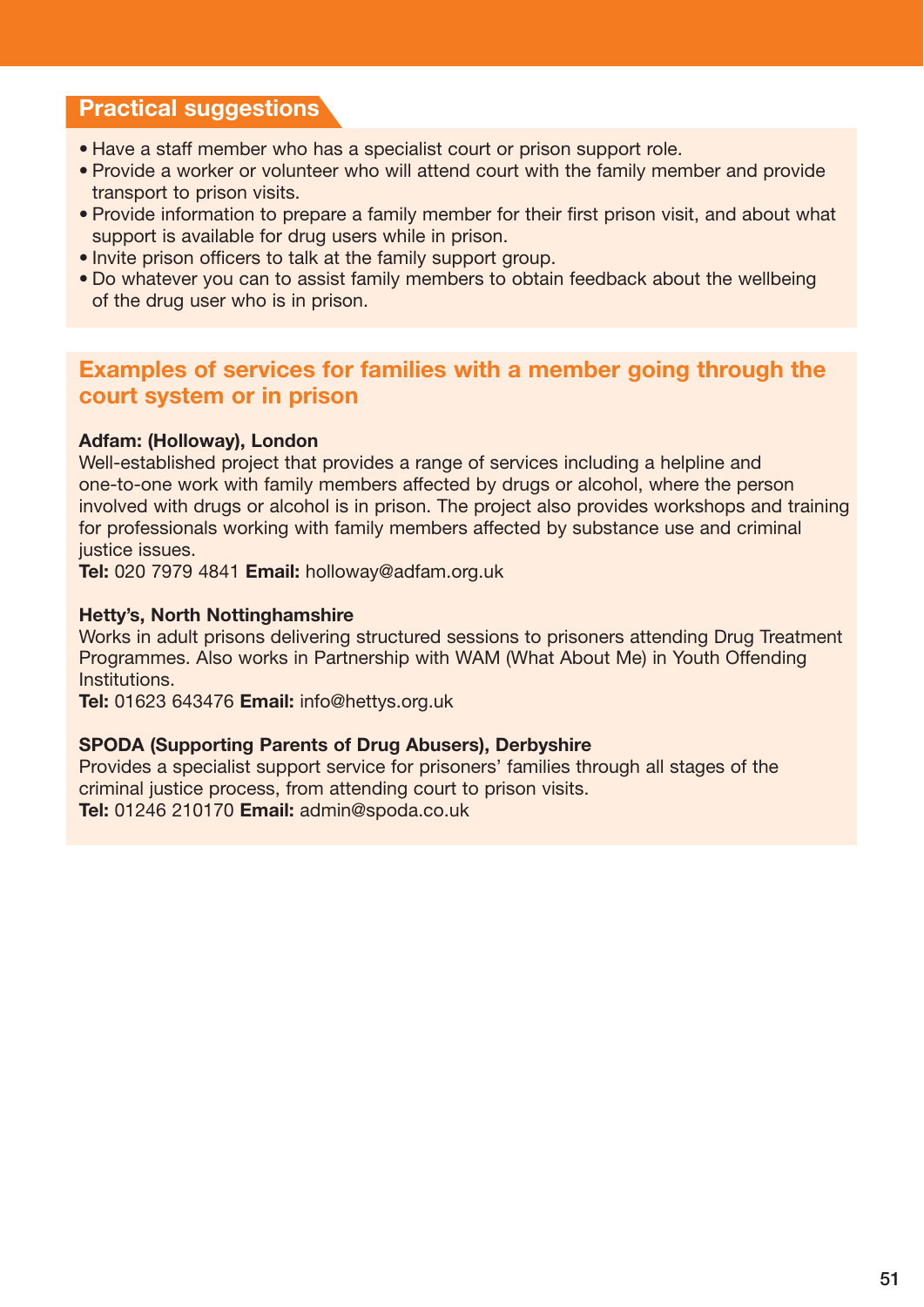## **What makes a good service for family members who are bereaved by drug use?**

**When a person dies as a result of drug use, this can create a range of additional emotional and practical difficulties for bereaved family members. All family support services should be aware of the issues involved and take steps to ensure that the service is accessible to bereaved family members. Even if the organisation is not able to provide a specialist service itself, it can be aware of, and liaise with, other services that provide information and support.**

## **A good service for family members bereaved by drug use knows about:**

- The system and processes for dealing with a sudden death, e.g. police, the coroner, inquests, pathologist's reports.
- The process of grief, bereavement and what helps family members bereaved by drug use.
- Where to get practical help, advice and support, e.g. welfare benefits for funeral costs.

## **A good service for family members bereaved by drug use is able to:**

- Clearly state in advertising and promotional literature that it provides a service specifically for family members bereaved by drug use.
- Support the family member to cope with the dying process of their loved one, e.g. accompanying them to visit the drug user in hospital.
- Support the family member to challenge prejudicial and discriminatory attitudes or practices of health care staff towards the drug user, e.g. that they don't deserve sympathy, support or treatment because their illness was self-inflicted.
- Liaise on behalf of the family member with the agencies involved following a sudden death, e.g. the police, coroner's office and pathologist. Offer to accompany the family member to identify the drug user's body.
- Provide help to understand 'technical' information, e.g. to explain a pathologist's report in everyday language.
- Provide ongoing practical support to the family member, e.g. help with arranging the funeral, cleaning the drug user's home.
- Provide a specialist bereavement group to:
- Provide opportunities to share with others who have had similar experiences.
- Address the particular issues arising from a drug related death, e.g. stigma, death as a consequence of illegal activity.
- Provide access to one-to-one counselling.
- Provide self-help techniques to deal with feelings of loss and grief, including stress management techniques, relationship skills and complementary therapies.

## **A good service for family members bereaved by drug use:**

- Understands that:
	- A family member has lost a loved and dear person, and does not underestimate the impact of the death or devalue the loss and its effect on the family because the person was a drug user.
	- A family member may feel some relief about the drug user's death and that this can add to the guilt that they feel.
	- There are specific issues that the family may be facing following a drug-related death, e.g. suicide, overdose, prison death, violent death (including gangland turf wars) and stigma.
- Is non-judgemental and empathetic.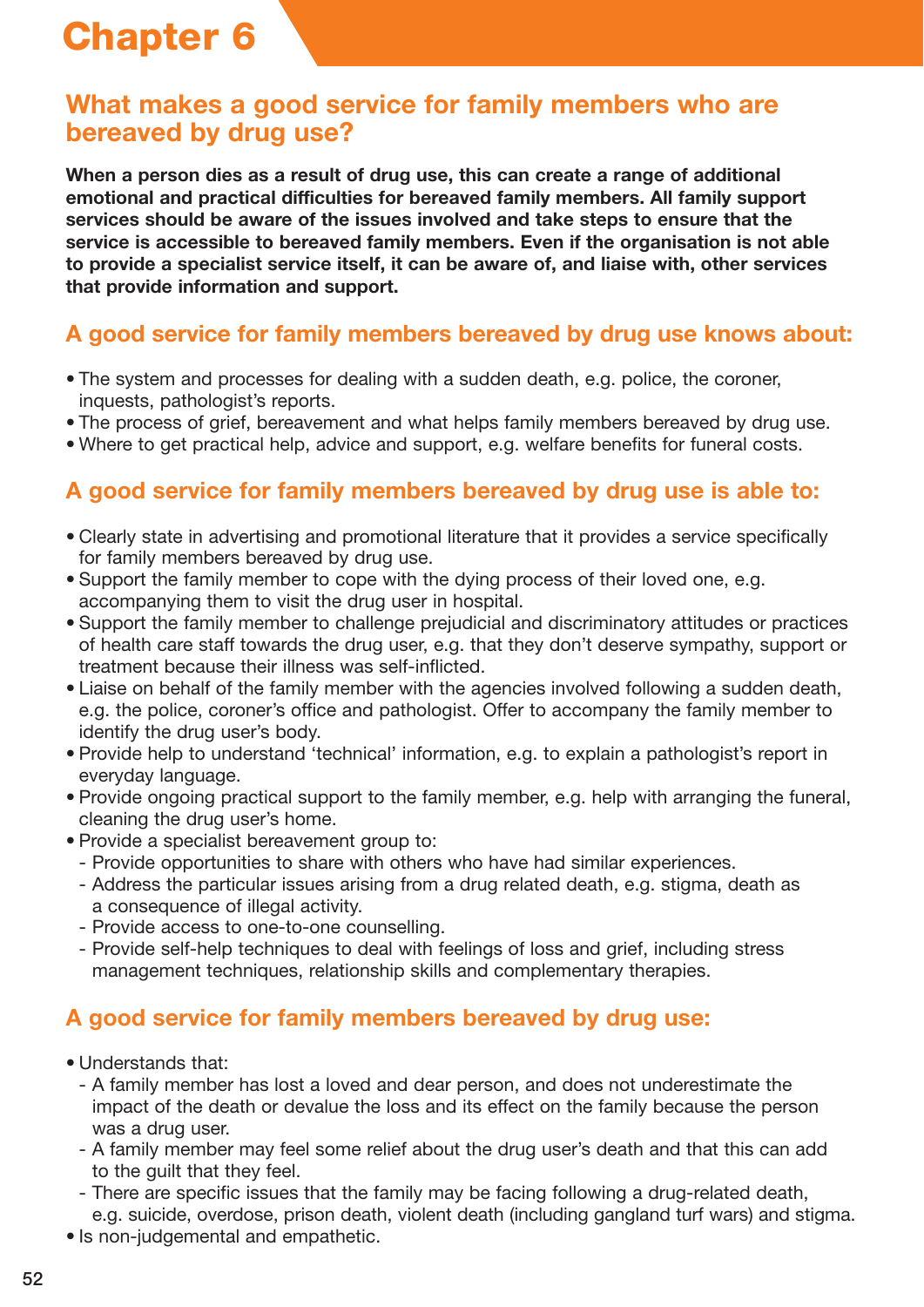### **Examples of services for family members bereaved by drug use**

#### **Emma's Link (with Oasis Project), Lincolnshire**

Support service for parents bereaved by their child misusing drugs. One-to-one support in the Emma's Link Lounge, the parents' home or another agreed venue. Support is offered through the inquest process, making funeral arrangements, accompanying parents on identification and liaising with other organisations on the parent's behalf. **Tel:** 01522 523581 **Email:** oasislincs@hotmail.com

#### **GASPED (Group Awareness & Support for Parents Encountering Drugs), Wakefield**

Provides in-house bereavement counselling. **Tel:** 01924 787 501 **Email:** resoucecentre@gasped.co.uk

#### **RODA (Relatives of Drug Abusers), Sheffield**

Provides a specialist bereavement support group that is facilitated by trained volunteers. Provides practical support, including help to deal with the police and the coroner. **Tel:** 0114 231 4443 **Email:** support\_family@btconnect.com

#### **SPODA (Supporting Parents of Drug Abusers), Derbyshire**

Provides support to bereaved families, including a specialised support group and practical help to deal with the police, the coroner and to make funeral arrangements. **Tel:** 01246 210170 **Email:** admin@spoda.co.uk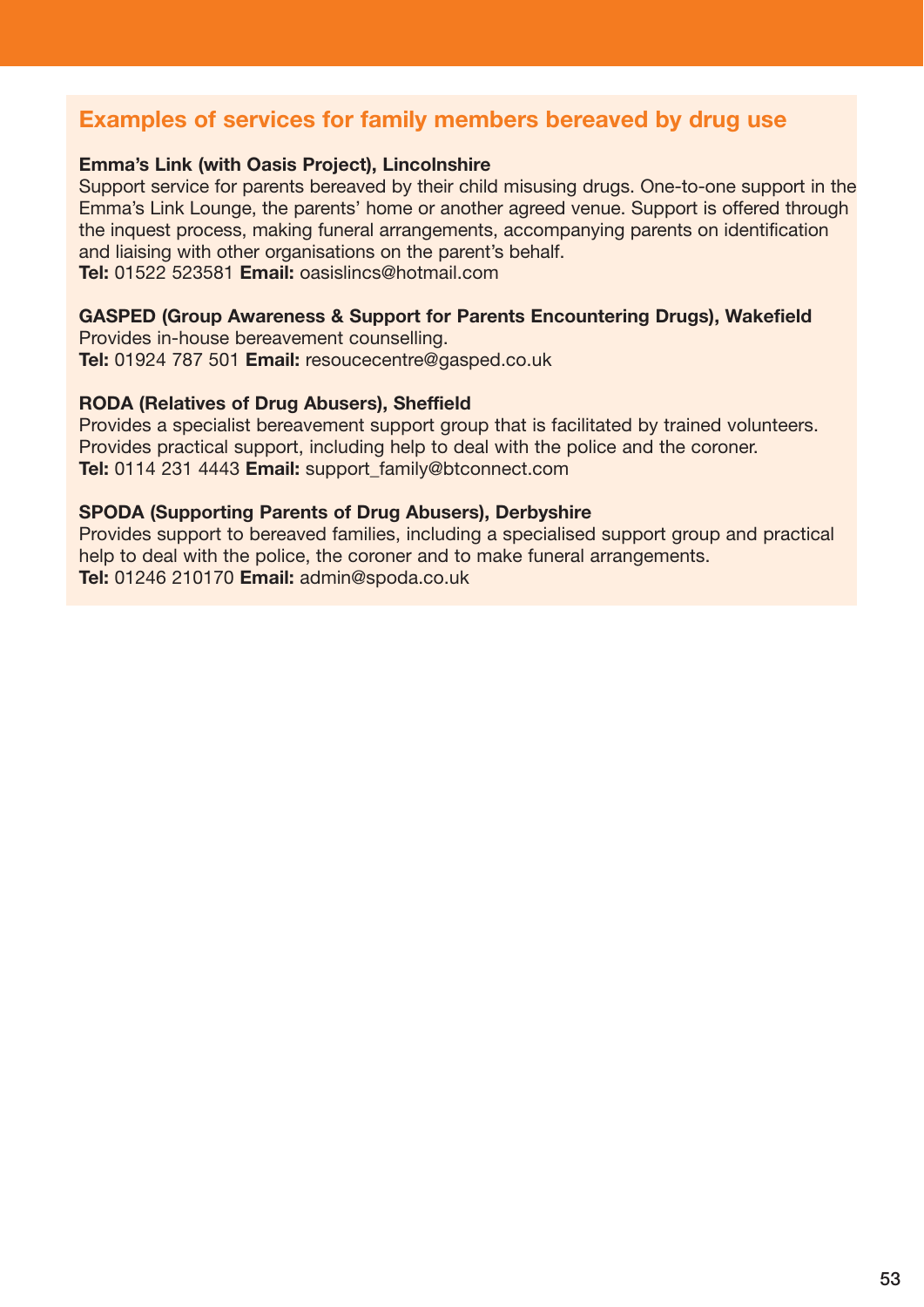## **Useful Resources**

"Any information found targeting relatives [is] valued as a statement of the importance of the family and the difficulties endured by families when dealing with a cared-for user."

*(Information resources for family members who are supporting drug users COI Research Report 2003)*

**This chapter includes information about where commissioners and providers of family support services can obtain advice, information, support and training, as well as other resources to help them ensure that family members receive the very best services. It concentrates mainly on national organisations that are willing and able to provide advice to commissioners, groups and services.**

However, some local services are also included that are willing to share their policies and procedures. Some further reading is also suggested. This is not a comprehensive literature review or bibliography, but may prove useful.

## **Useful organisations**

#### **Adfam**

Provides a range of training, publications and video packs, as well as a searchable database of national family support services run through its website. **Tel:** 020 7553 7640 **Website:** www.adfam.org.uk

#### **Action for Prisoners' Families**

The national voice of organisations supporting families of prisoners. FAQs, policy information and useful links.

**Tel:** 020 8812 3600 **Website:** www.prisonersfamilies.org.uk

#### **Carers UK**

Focuses on policy advice and information about carers' issues. Provides policy briefings, benefits advice, information and research. Also provides a broad range of high-quality training on benefits and community care legislation to people who work with carers. **Tel:** 020 7378 4999 **Website:** www.carersuk.org

#### **Drugscope**

In-depth information on all aspects of drug use. Provides literature, databases of drug services, good practice information, policy briefings, training, consultancy and many other resources.

**Tel:** 020 7520 7550 **Website:** www.drugscope.org.uk

#### **Families Anonymous**

A worldwide fellowship of relatives and friends of people involved in the abuse of mindaltering substances. Website provides self-help advice and forums for family members, lists a range of publications aimed at family members and gives details about how to access Families Anonymous meetings across the UK.

**Tel:** 0845 1200 660 **Website:** www.famanon.org.uk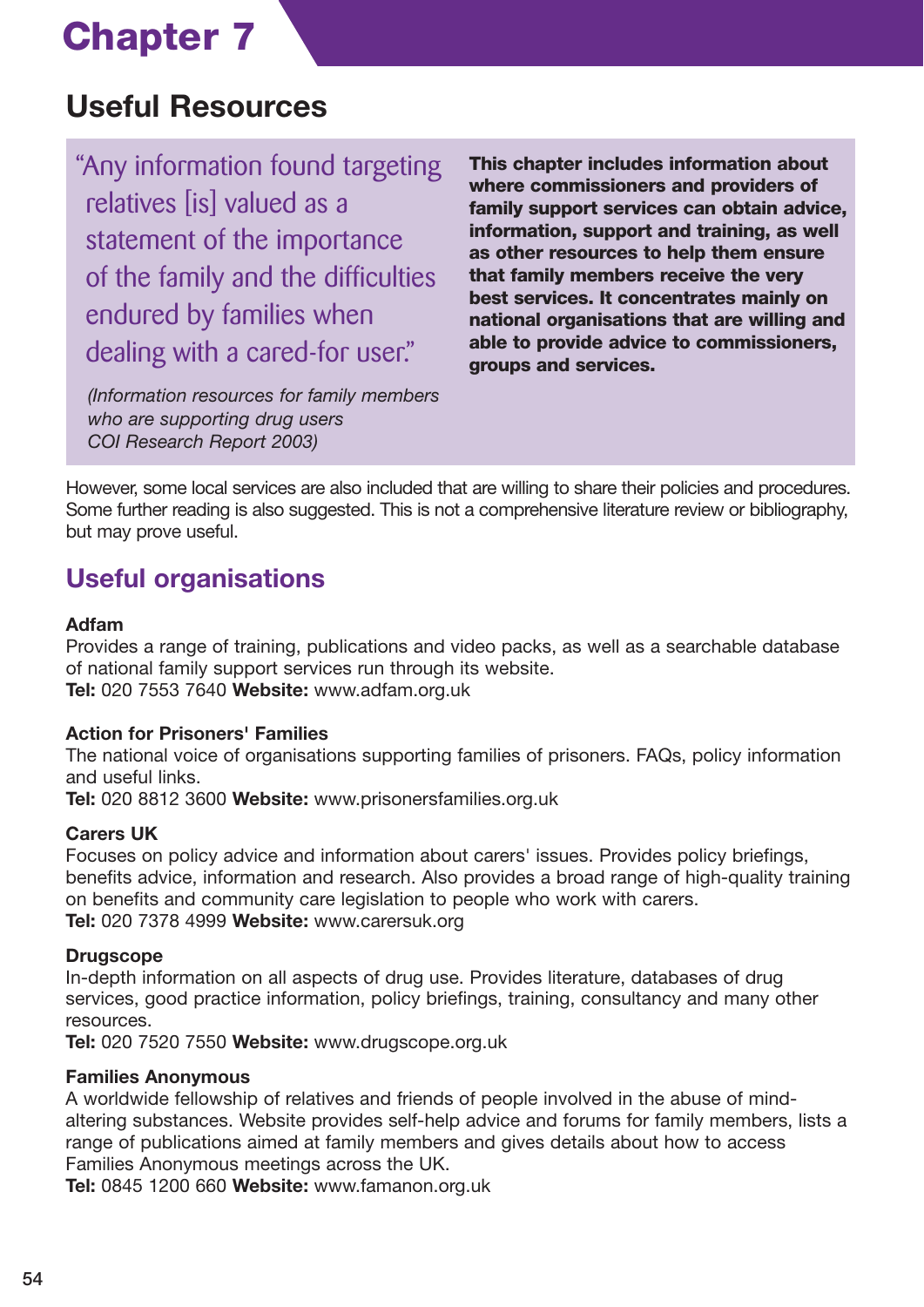#### **Grandparents Association**

Provides support, an advice line and legal advice, fact sheets (including Drug Abuse and the Care of Children) and publications to help grandparents maintain their relationship with their grandchildren, particularly during periods of family crisis and breakdown. **Tel:** 01279 428040 **Website:** www.grandparents-association.org.uk

#### **Home Office Drug Information**

Policy information - strategies, legislation, reports and links. **Website:** www.drugs.gov.uk

#### **Over-Count**

Deals with misuse of over-the-counter medications. **Website:** http://myweb.tiscali.co.uk/overcount **Email:** info@over-count.org.uk

#### **PADA (Parents Against Drug Abuse)**

Provides information about drugs, family support and a database of support services. **Tel**: 08457 023867 **Website:** www.pada.org.uk

#### **Release**

Provides a range of services dedicated to meeting the health, welfare and legal needs of drug users and those who live and work with them. Also runs a support and information service for heroin users and people who care for them.

**Tel:** 020 7749 4044 **Website:** www.release.org.uk

#### **Re-Solv**

Deals solely with solvent abuse. Has a national helpline, factsheets, research and information specifically tailored for parents.

**Tel:** 01785 810762 **Website:** www.re-solv.org

#### **SHARP (Support, Help and Advice for Relatives and friends of Prisoners)**

Provides free help and support for the relatives and friends of those serving sentences, awaiting trial or facing the prospect of legal action. Includes useful FAQs about prison. **Tel:** 01743 246365 **Website:** www.s-h-a-r-p.org.uk

#### **Telephone Helplines Association**

Specialist information about the setting up and running of not-for-profit helplines - advice, consultancy and training on matters relating to the provision of quality services. **Tel:** 0845 120 3767 **Website:** www.tha.org.uk

#### **Turning Point**

Works with individuals and their communities in the areas of drug and alcohol misuse, mental health and learning disability. Has particular expertise in working with people who have complex needs and are facing multiple social challenges. Website gives details of the local services and projects it provides.

**Tel:** 020 7481 7630 **Website:** www.turning-point.co.uk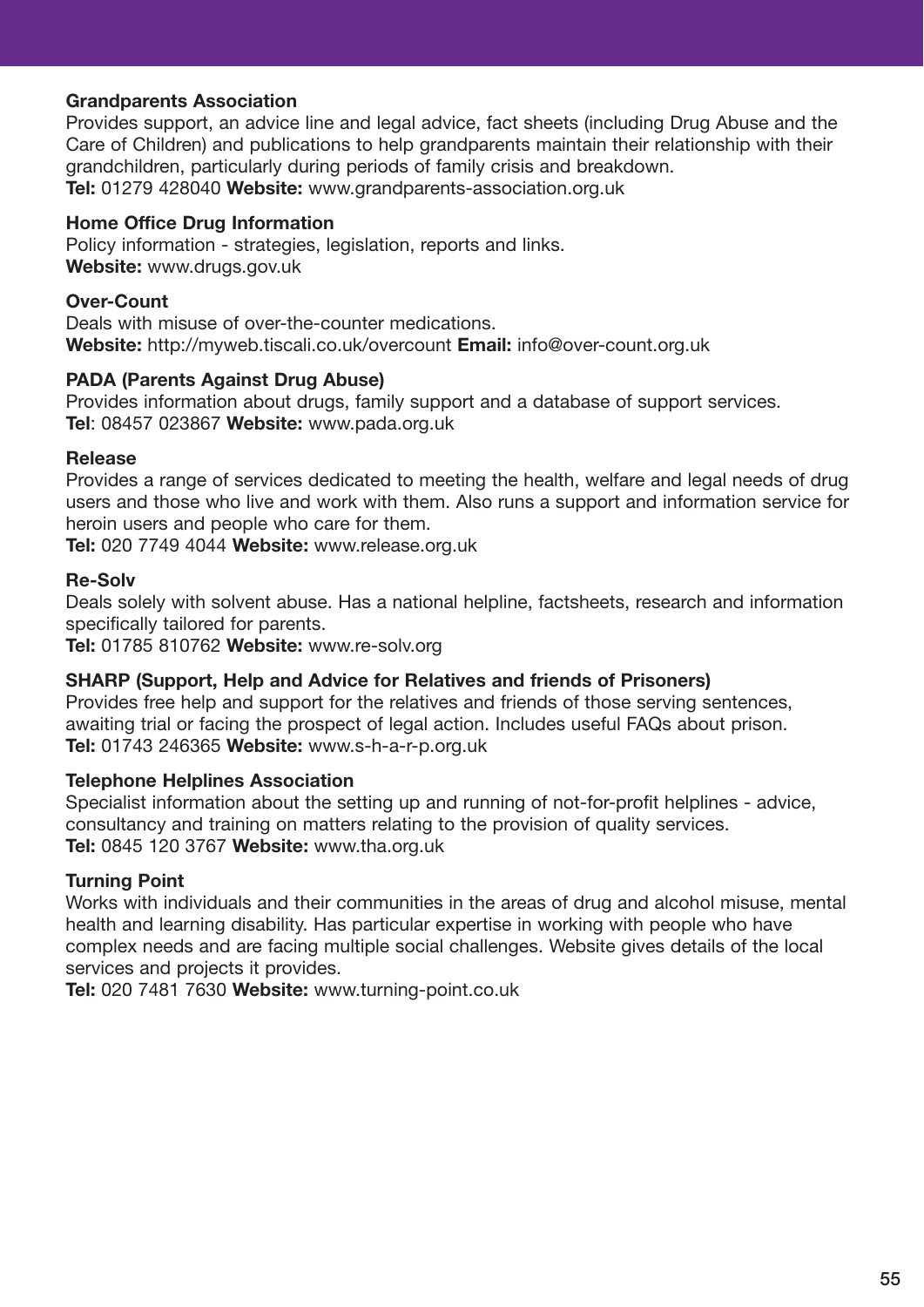## **Lead Partners**

#### **Adfam**

Adfam is a national voluntary organisation working with families affected by drugs and alcohol and is a leading agency in substance related family work. It provides a range of publications and training resources for groups, services and families themselves about substances and criminal justice. Adfam has its own website with an online message board and a searchable database of local support groups that helps families to hear about, and talk to, other people who understand their situation. It also operates direct support services at London prisons for families of prisoners with drug problems.

**Tel:** 020 7553 7640 **Website:** www.adfam.org.uk

#### **PADA (Parents Against Drug Abuse)**

PADA is a national voluntary organisation working with family members affected by substance misuse. It provides a national telephone helpline for family members affected by substance misuse and a website with a database of local support groups and drug treatment services. PADA also provides support and advice to voluntary sector family support groups and projects regarding organisational management and development, including obtaining charitable status and working with volunteers. It offers a number of OCN accredited training courses in these areas. It also operates direct family support services in Cheshire, Wirral and North Wales.

**Tel:** 08457 023867 **Website:** www.pada.org.uk

## **Policies and Procedures**

#### **Disability Discrimination Act (DDA)1995**

Information about Government disability policy, including implementation of the Disability Discrimination Act, can be obtained from www.disability.gov.uk.

#### **Specific Disability Issues**

- For advice about how to check that your service complies with the DDA, contact the Disability Rights Commission Helpline on 08457 622 633 (telephone) or 08457 622 644.
- For information, advice and publications about how the built environment can be made or modified to achieve access for disabled people, contact The Centre for Accessible Environments (CAE) via their website www.cae.org.uk
- For information and advice about how to make your service accessible to deaf and hearing impaired people, contact the RNID Casework Service on 0808 808 0123 (telephone) or 0808 808 9000 (textphone). RNID also produces a useful DDA factsheet for service providers that can be downloaded from www.rnid.org.uk
- For information and advice about how to produce information that is accessible to blind and visually impaired people, contact the RNIB accessible information consultancy service via their website www.rnib.org.uk. RNIB also produces publications that provide practical advice on planning, designing and producing information that can also be obtained via their website.
- For information and advice about how to make your service accessible to people with a learning disability, contact the Mencap Accessibility Unit on 020 7696 5551. Mencap has produced some useful guides on how to make information and services more accessible to people with a learning disability, that can be downloaded from www.mencap.org.uk .

#### **Drug Interventions Programme (DIP)**

(Formerly the Criminal Justice Interventions Programme). For further information on this Programme visit www.drugs.gov.uk

For information relating to Families and the Drug Interventions Programme Contact the Aftercare Team 020 7035 0512.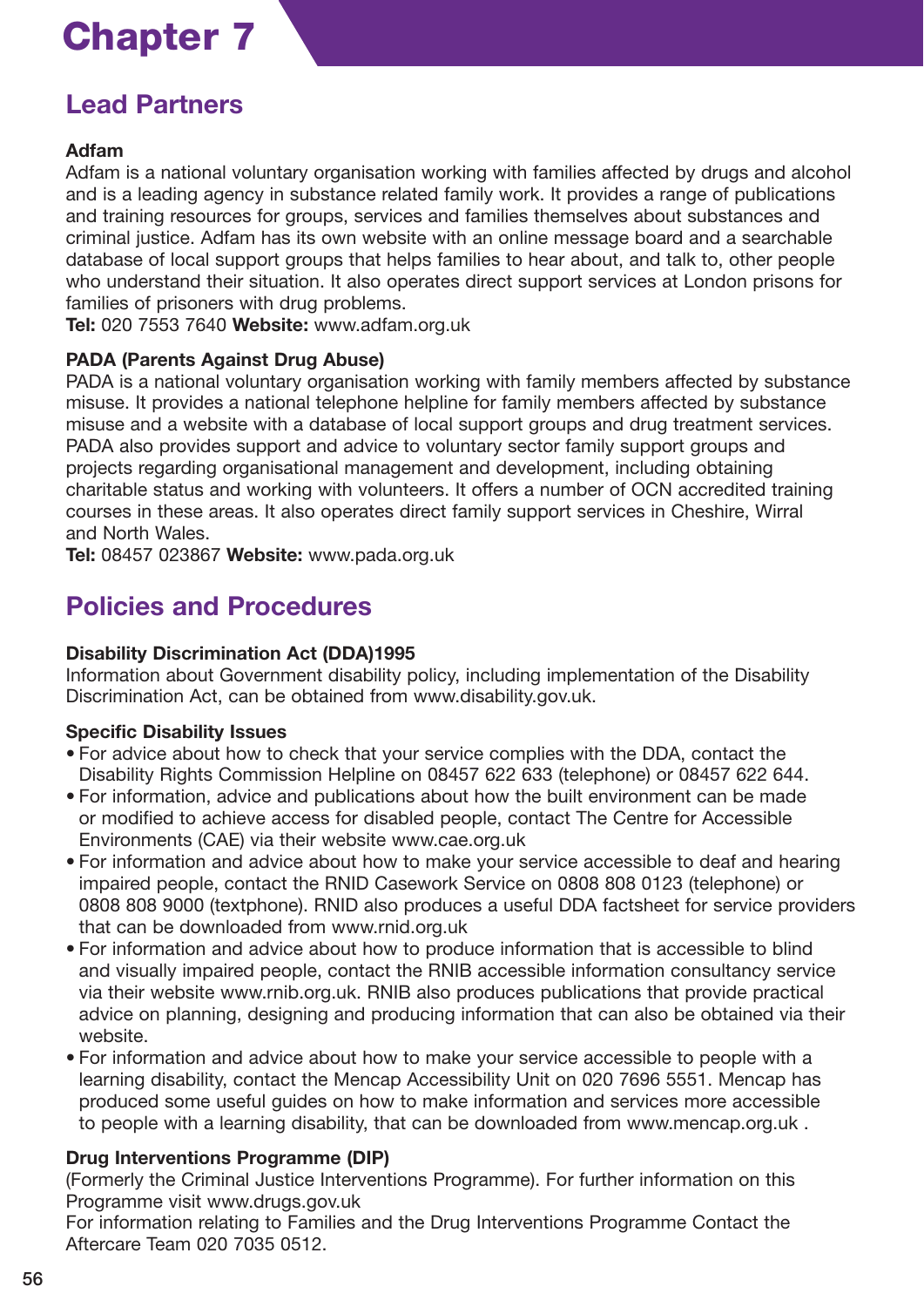## **Local organisations willing to share their policies and procedures**

The following local services are willing to share their policies and procedures with other groups and services, as long as they are acknowledged.

#### **Family Drug Support, Herefordshire**

**Tel:** 01981 251155 **Email:** familydrugsupport@btconnect.com

Provides a family support helpline, website, support group, one-to-one support, outreach and advocacy services. Willing to share policies and procedures with others developing similar services.

#### **Newcastle PROPS**

**Tel:** 0191 2263440 **Email:** office@newcastleprops.org.uk **Website:** www.newcastleprops.org.uk

#### **Parent Support Link, Southampton**

Knowledgeable and experienced staff willing to share and discuss policies, procedures and good practice.

**Tel:** 02380 399764 **Email:** p.s.l@btconnect.com

#### **SPODA (Supporting Parents of Drug Abusers), Derbyshire**

**Tel:** 01246 210170 **Email:** admin@spoda.co.uk

Provides a family support helpline, support groups, one-to-one support, outreach and advocacy services. Willing to share policies and procedures with others developing similar services.

#### **Support Group for Parents and Partners of those with a Drug Problem (Weymouth) Tel:** 01305 770995

**Email:** supportgroupwey@aol.com

A well-established volunteer-run family support group with a simple constitution and terms of reference that it is willing to share with other groups.

## **Relevant Quality and National Occupational Standards**

## **Quality Standards**

#### **National Council for Voluntary Organisations (NCVO)**

**Tel:** 020 7713 6161 **Email:** ncvo@ncvo-vol.org.uk **Website:** www.ncvo-vol.org.uk

#### *Getting Ready for Quality - learning from experience (2004)*

A guide produced jointly by NCVO and the Charities Evaluation Services to help voluntary organisations decide how to implement quality management within the organisation and to make an informed choice about whether to adopt a particular quality system.

#### **Investors in People**

**Tel:** 020 7467 1900 **Email:** information@iipuk.co.uk

**Website:** www.investorsinpeople.co.uk

Investors in People was developed by the National Training Task Force in partnership with leading national business, personnel, professional and employee organisations and is used by a wide range of large and small organisations from all sectors of the UK economy, including the voluntary sector. It provides a framework for improving organisational performance and competitiveness, through a planned approach to setting and communicating organisational objectives and developing people to meet these objectives.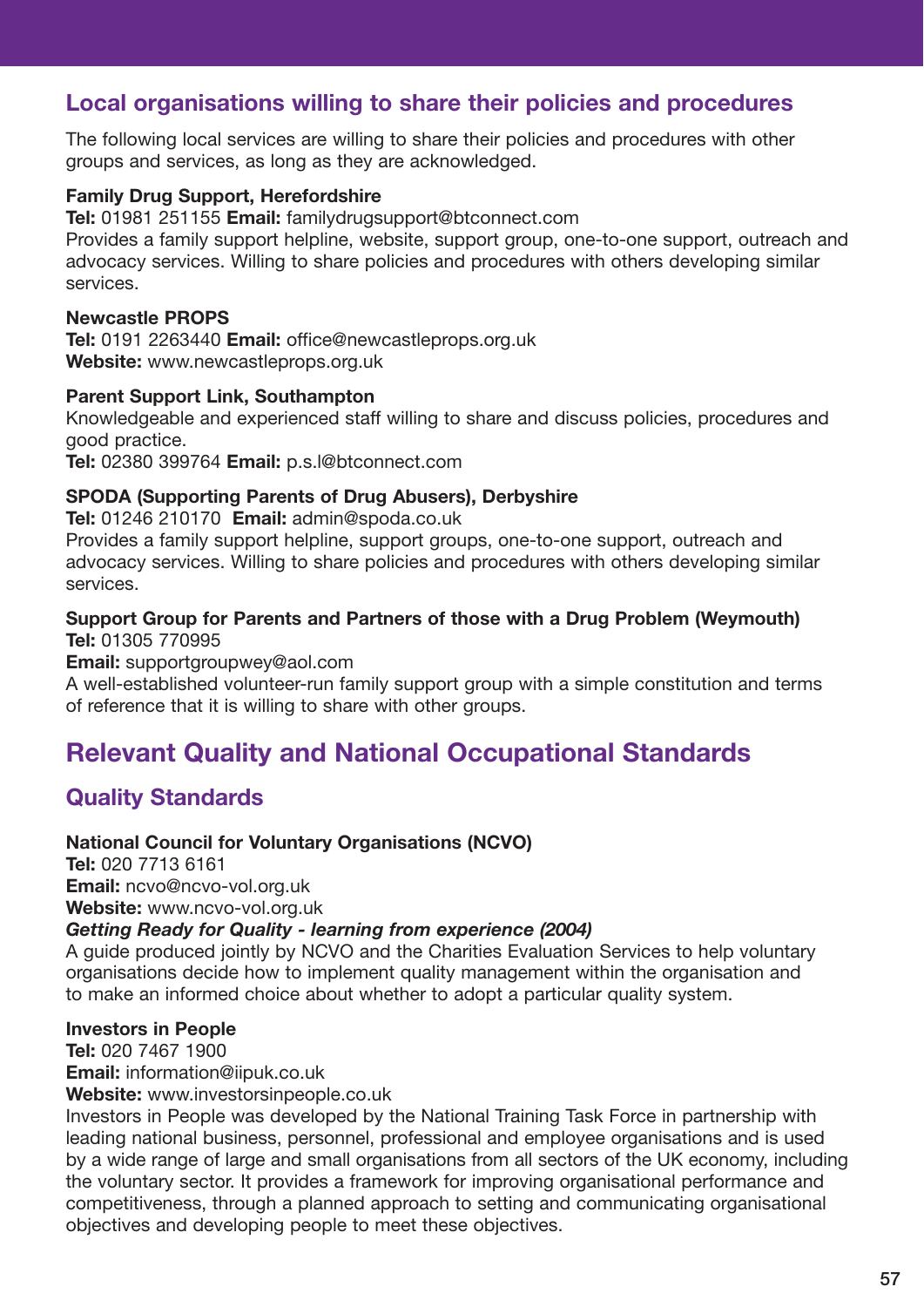The Investors in People Standard provides an opportunity for organisations to measure their organisational practice against four key principles, both to determine areas of strength and areas where further development is required. Organisations can seek external accreditation, which leads to recognition that the organisation has obtained Investor in People status.

#### **PQASSO (Practical Quality Assurance System for Small Organisations) 2nd Edition (2000) Charities Evaluation Services**

**Tel:** 020 7713 5722

**Email:** enquiries@ces-vol.org.uk

#### **Website:** www.ces-vol.org.uk

PQASSO is a quality assurance system specifically designed for use by small voluntary organisations and projects that are part of larger organisations. It is based around 12 quality areas, with three levels of achievement. Each organisation can assess its own stage of development and decide which level to work towards. PQASSO is based on self-assessment, but the resulting portfolio can be externally recognised.

#### **King's Fund**

**Tel:** 020 7307 2400 **Website:** www.kingsfund.org.uk

#### *How Good is Your Service To Carers? (2002)*

A guide to help local carer support services check how well they are meeting the Quality Standards for Local Carer Support Services.

## **National Occupational Standards**

### **National Council for Voluntary Organisations (NCVO)**

**Tel:** 020 7713 6161 **Email:** ncvo@ncvo-vol.org.uk **Website:** www.ncvo-vol.org.uk

*How are you doing? Using National Occupational Standards to enable people to achieve professional and personal goals (2004)* A guide to help voluntary and community organisations understand how they can use National Occupational Standards (NOS) to define good practice in the performance of staff and volunteers in their organisation.

#### **Drugs & Alcohol National Occupational Standards (DANOS)**

These are the National Occupational Standards for substance misuse and describe all the functions and activities involved in improving the quality of life for individuals and communities by minimising harm associated with substance misuse. There are three main areas in DANOS:

- Service Delivery.
- Management of Services.
- Commissioning Services.

Each area has a large number of associated occupational standards but those of particular relevance to work with family members affected by drug use can be found in **Unit AB7 - Provide services to those affected by someone else's substance use.**

This unit has three elements:

AB7.1 Enable those affected by someone else's substance use to explore and select options AB7.2 Support those affected by someone else's substance use to put selected options into practice

AB7.3 Empower those affected by someone else's substance use to review the effectiveness of selected options

The unit, which is part of a group of units about supporting individuals in difficult situations, may be downloaded from the DANOS Sector Skills Council website at www.skillsforhealth.org.uk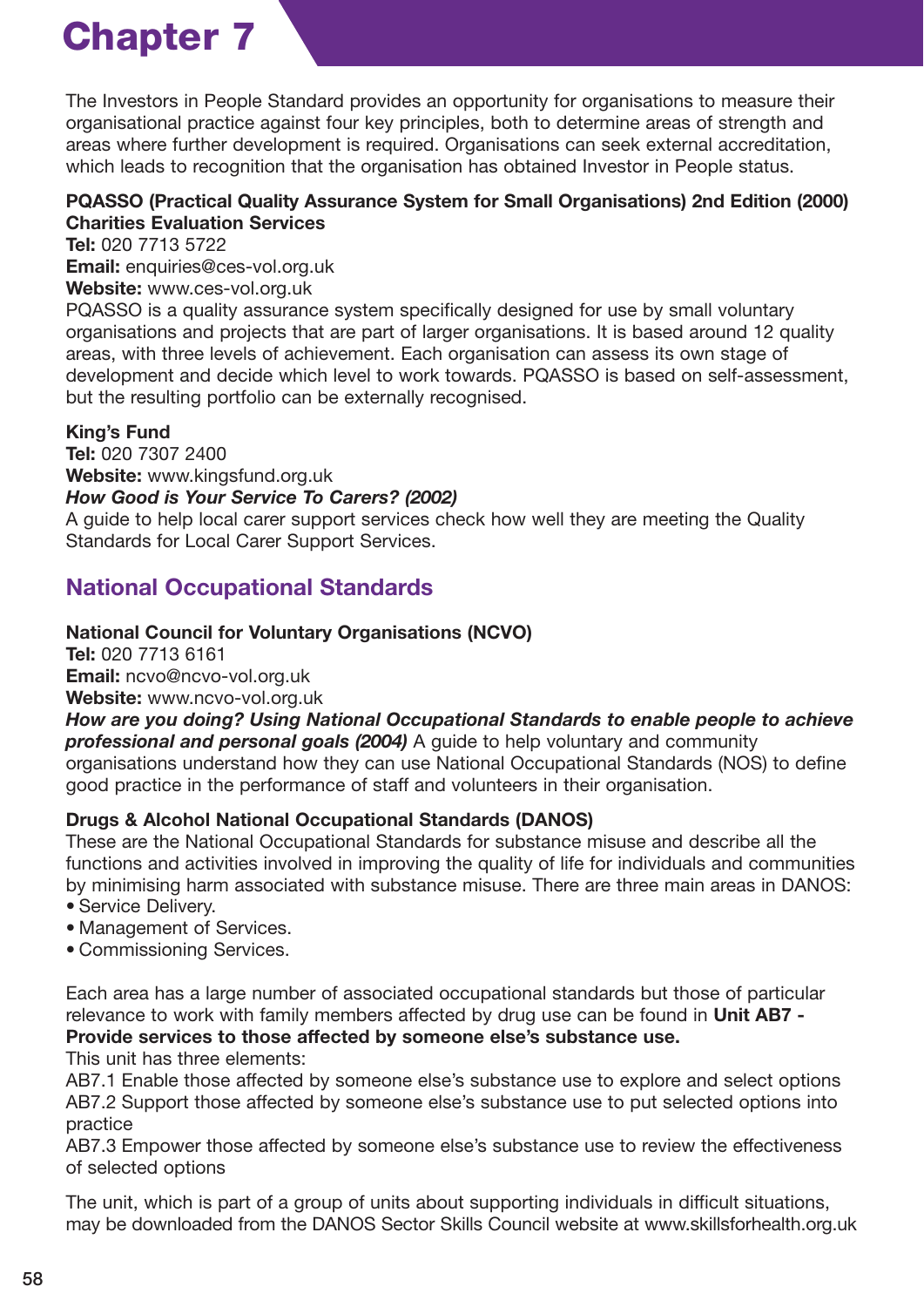## **Training Opportunities**

#### **Adfam**

**Tel:** 020 7553 7640 **Email:** training@adfam.org.uk

Provides customised training and stand-alone training packages both for family members and for the professionals working with them. Training courses cover a wide range of subjects including family dynamics, coping with conflict, working with families, families' influence on treatment and supporting a drug or alcohol user.

#### **DrugScope**

**Tel:** 020 7520 7550 **Email:** info@drugscope.org.uk

**Website:** www.drugscope.org.uk

Has a searchable training database on their website that provides details of organisations throughout the UK that provide drug training.

#### **HIT**

**Tel:** 0844 412 0972 **Email:** stuff@hit.org.uk

**Website:** www.hit.org.uk

HIT is a Liverpool-based organisation with an international reputation for its publications, consultancy and training on all aspects of reducing drug related harm, including working with minority ethnic and lesbian and gay communities. A training catalogue is available.

#### **PADA (Parents Against Drugs)**

**Tel:** 08457 023867

#### **Email:** admin@pada.org.uk

Provides a range of OCN accredited training courses for voluntary sector organisations on topics including: *Supporting families and carers of substance users; Supporting volunteers; Managing and co-ordinating in voluntary organisations; Teaching practice, preparation and assessment; Administration and finance for the voluntary sector and Business planning*.

#### **Parent Support Link, Southampton**

**Tel:** 02380 399764

**Email:** p.s.l@btconnect.com

Provides customised training on a consultancy basis for family members and volunteers who want to set up a support group for family members affected by drug use.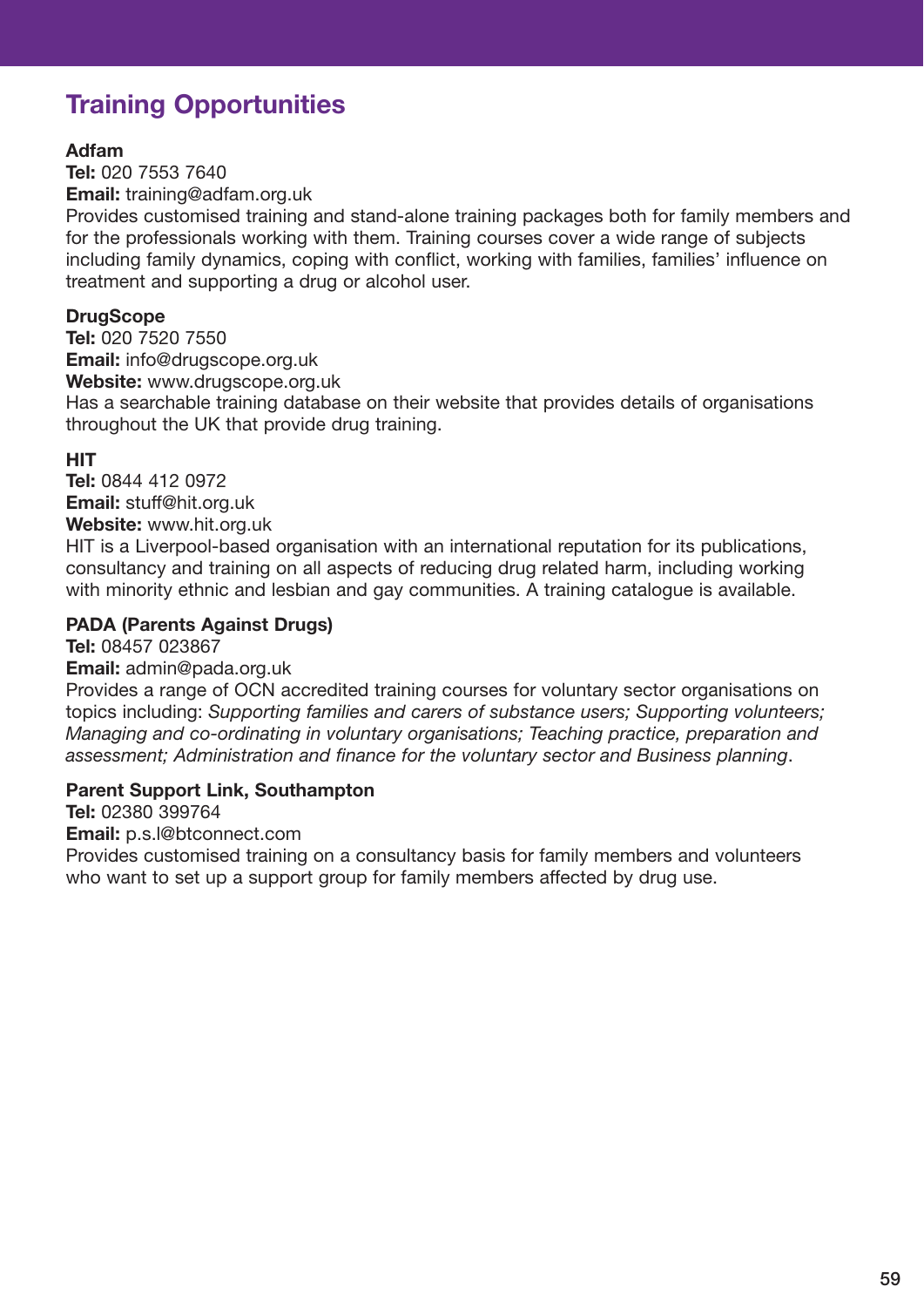## **Useful Reading – A Selected List**

## **Family and Carer Support**

#### **Carers Strategy 2008**

To find out more about the strategy *Carers at the heart of 21st century families and communities: a caring system on your side, a life of your own*, visit www.dh.gov.uk, where it is available in the publications section.

*Supporting families and carers of drug users* Effective Interventions Unit (2002) Scottish Executive

*Supporting and Involving Carers* National Treatment Agency (2008)

*Support for the families of drug users: A review of the literature* Effective Interventions Unit (2002), Scottish Executive

*How Good is Your Service for Carers?* King's Fund (2002)

## **Drug Strategy and Services**

#### *Living Policy: A Complete Guide to Creating and Implementing Policy in Voluntary Organisations (2004)*

Guide to help voluntary sector management boards to understand their policy-making role, make effective policy and see that it is implemented in the organisation. Contains action steps and worked examples of policies.

*Drugs: Protecting Families and Communities*

Home Office (2008)

*Models of care for treatment of adult drug misusers: update (2006). Part 1: Summary for commissioners and managers responsible for implementation* National Treatment Agency for Substance Misuse (2002)

#### *Drug Misuse: Opioid Detoxification*

National Institute for Clinical Excellence (NICE) 2007

*Drug Misuse: Psychosocial Interventions* National Institute for Clinical Excellence (NICE) 2007

## **Diversity Issues**

*We Care Too: a Good Practice Guide for People Working with Black Carers* National Black Carers Workers Network (2002), the Afiya Trust

#### *Black and minority ethnic communities in England: a review of the literature on drug use and related service provision*

NTA and Centre for Ethnicity and Health, University of Central Lancashire (2003)

*Community Engagement Reports 1 and 2 (The Process and The Findings)* Department of Health's Black and Minority Ethnic Drug Misuse Needs Assessment Project (2003), Centre for Ethnicity and Health, University of Central Lancashire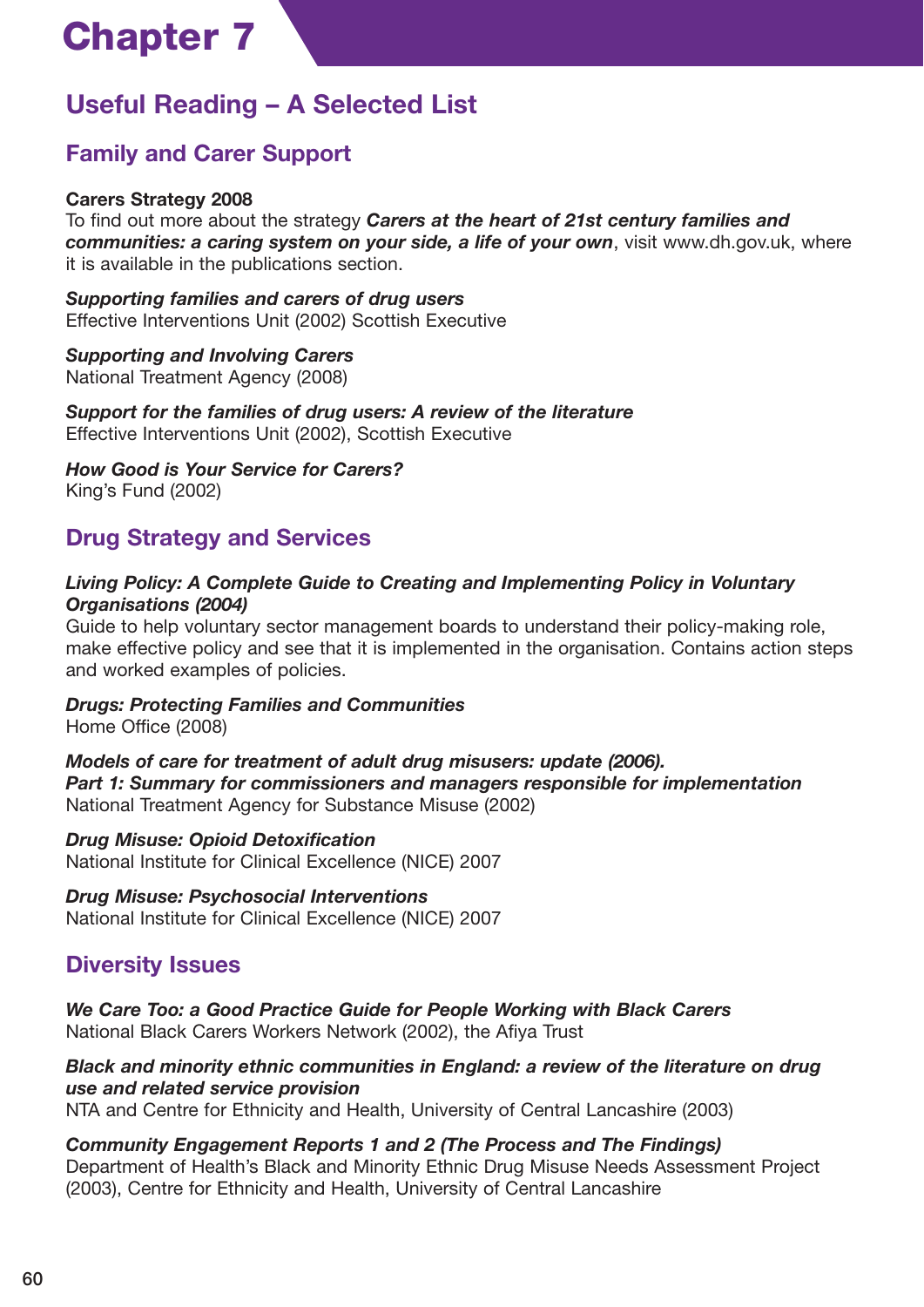#### *Delivering Drug Services to Black and minority ethnic communities*

DPAS paper 16, Home Office. Public Policy Research Unit Goldsmiths College and Ethnicity and Health Unit University of Central Lancashire (2001)

#### *Asian families and drugs: a qualitative research report (draft)*

Turnstone Research and Consultancy Ltd (2004) prepared for COI Communications and the Home Office

## **Children and Young People**

*Hidden Harm: Responding to the needs of children of problem drug users*  Advisory Council on the Misuse of Drugs (2003)

*Hidden Harm Three Years On: Realities, Challenges and Opportunities* Advisory Council on the Misuse of Drugs (2007)

*Every Child Matters: Change for Children* Young People and Drugs, DfES, 2005

*Working Together to Safeguard Children* HM Government, 2006

*Reaching Out: Think Family* Social Exclusion Taskforce (Cabinet Office) 2008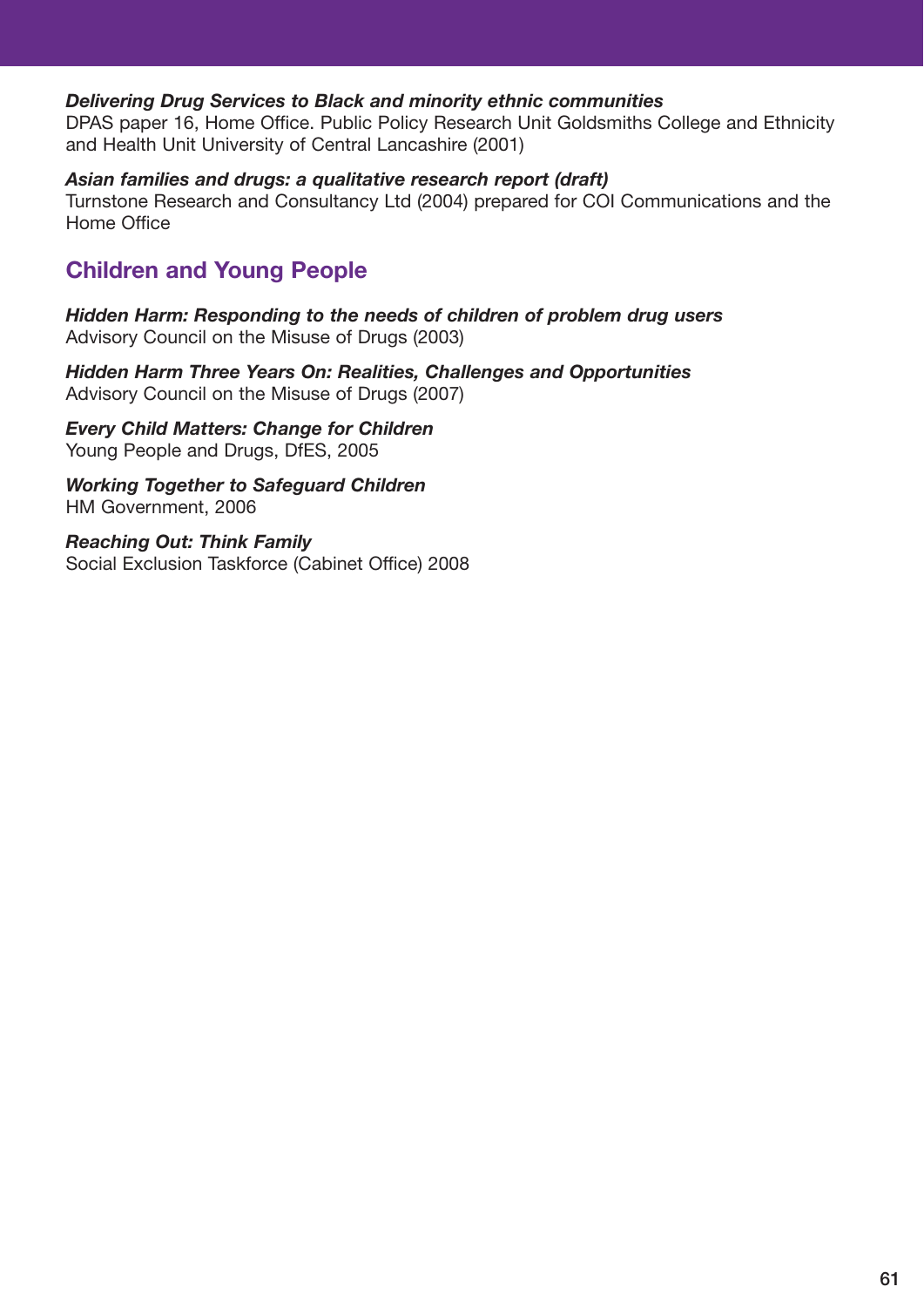## **Glossary**

- **ACPC** Area Child Protection Committee
- **BACP** British Association for Counselling and Psychotherapy
- **BSL** British Sign Language
- **CAD** Communities Against Drugs (Now called the Building Safer Communities Fund)
- **CARAT** Counselling, Assessment, Referral, Advice and Throughcare
- **DANOS** Drug and Alcohol National Occupational Standards
- **DDA** Disability Discrimination Act (1995)
- **DAT/DAAT** Drug Action Team/Drug and Alcohol Action Team
- **DIP** Drug Interventions Programme
- **OCN** Open College Network
- **NOS** National Occupational Standards
- **NTA** National Treatment Agency for Substance Misuse
- **PQASSO** Practical Quality Assurance System for Small Organisations
- **QuADS** Quality in Alcohol and Drugs Services
- **SLA** Service Level Agreement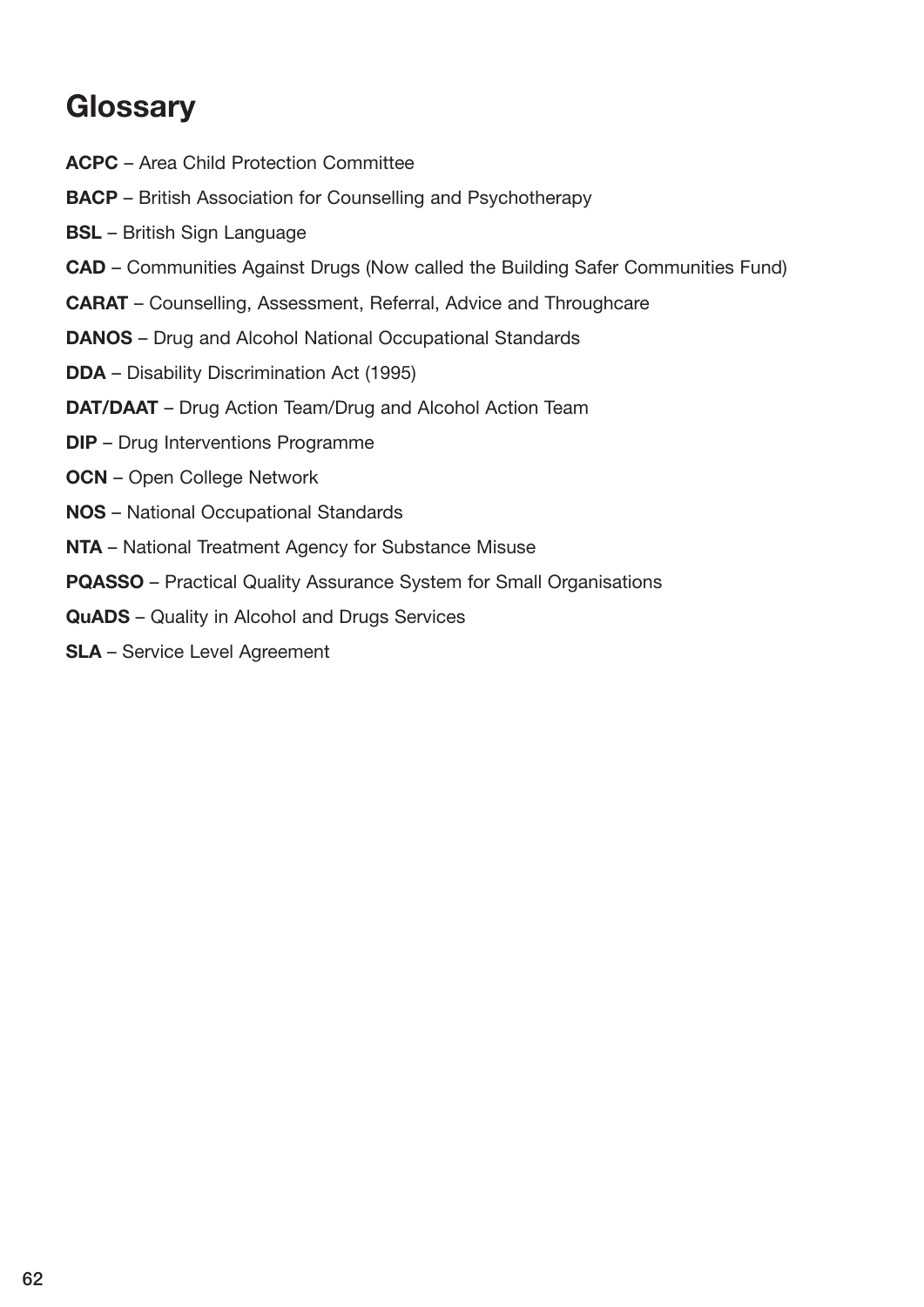## **Definitions**

#### **Blood borne viruses (BBVs)**

Viruses that some people carry in their blood and which may cause severe disease in certain people and few or no symptoms in others. The main BBVs of concern are hepatitis B, hepatitis C, hepatitis D and human immunodeficiency virus (HIV).

#### **Braille**

Braille is a medium that allows a non-sighted person to read text by touch and is also a method for writing tactile text.

#### **BSL interpreter**

British Sign Language (BSL), used by thousands of deaf people in Britain, is a visual language in its own right with its own grammar, syntax and structure. Deaf people who use BSL, and hearing people who cannot sign, rely on BSL interpreters to help them communicate with each other.

#### **CARAT services**

This is the Prison Service's drugs treatment service. CARAT teams are based in every prison in England and Wales.

#### **Carers' (Recognition and Services) Act (1995)**

This Act came into effect on 1st April 1996, and covers:

- Adults who are providing or intend to care.
- Children and young people who provide or intend to provide care for a parent or other member of the family.
- Parents who provide or intend to provide care for a disabled child.

The Act gives the above people the right to request a social services assessment of their ability and willingness to cope with their caring role. Carers do not have to be related to the person for whom they provide care, nor do they have to live in the same household.

#### **Carer's Special Grant**

The Government provides the Carer's Special Grant, sometimes called Carer's Support Grant, to local authorities to help carers to take a break. Each authority (Social Services Department or equivalent) decides how the money can be best used to meet carers' needs, according to local conditions and the priorities set by the Government each year.

#### **Children Act (1989 and 2004)**

This Act gives every child the right to protection from abuse and exploitation and the right to have inquiries made to safeguard their welfare. Its central tenet is that children are usually best looked after within their family, with both parents playing a full role and without having to resort to legal proceedings.

#### **Children and Young People's Partnership**

A committee with representatives from all the main services that work with children and young people in a particular town, city or area. Its job is to plan and co-ordinate the development of services for children and young people in their area, with a particular emphasis on meeting the needs of vulnerable children and young people.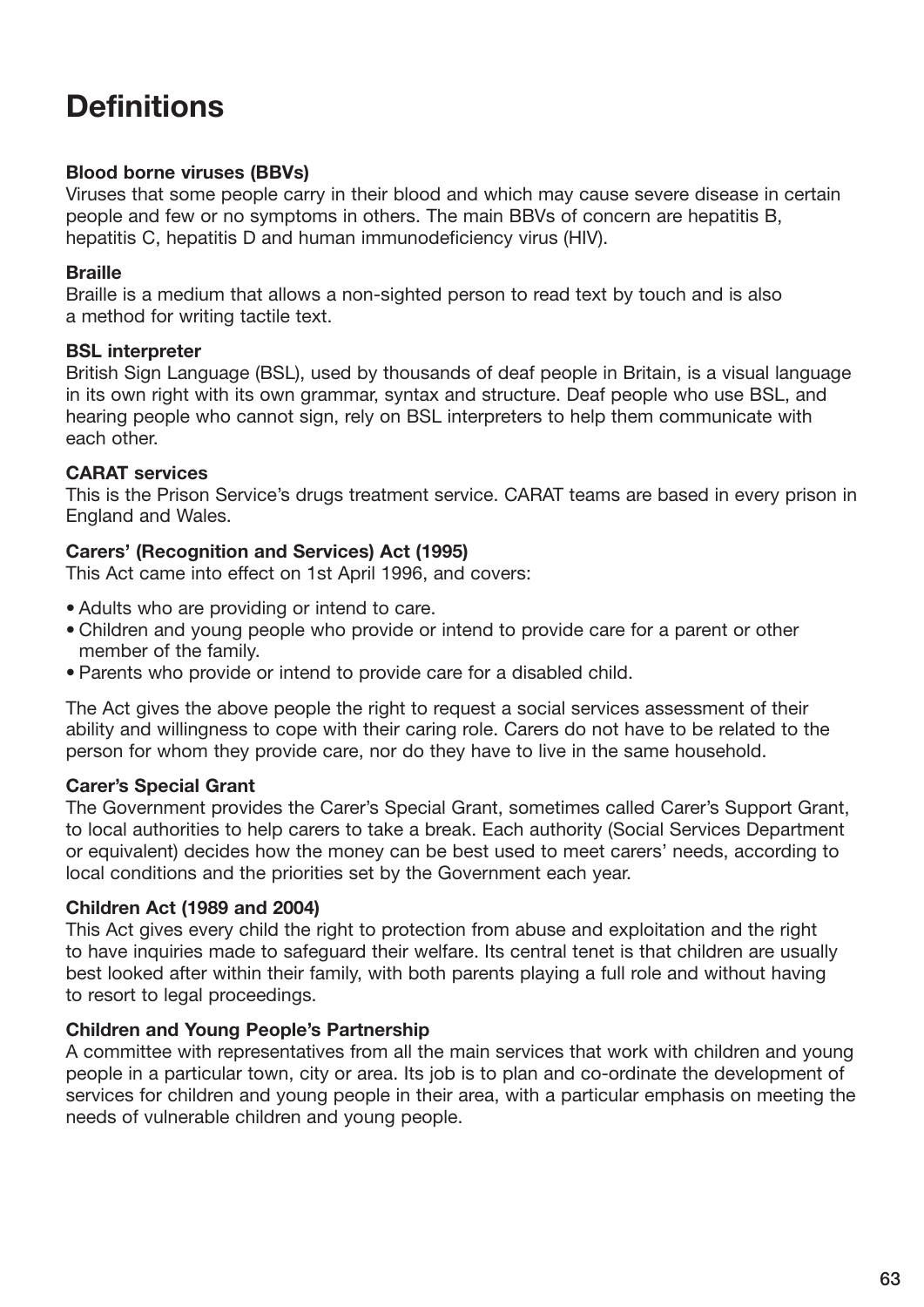#### **Co-dependency**

A term used to describe the common experience of someone whose life is affected by someone else's dependency on drugs or alcohol. The family member is so affected by the person's drug use that his/her life revolves around drugs as much as the user, except that he/she is trying to do everything to stop the user taking drugs, change their behaviour or control their habit. The co-dependent's own needs can become neglected.

#### **Commission for Health Improvement (CHI)**

A national body set up in April 2000 to support and oversee the quality of governance and clinical services; to investigate failing NHS trusts; produce an annual report on the state of the NHS, and publish the NHS 'star rating' performance system.

#### **Commissioners**

Managers in statutory organisations, eg local authorities, Primary Care Trusts etc. who are responsible for planning and meeting the needs of particular groups in their communities, e.g. drug and alcohol users.

#### **Communities Against Drugs (CAD)/Single Pot/Building Safer Communities Fund**

CAD was a pot of funding distributed by the Home Office to all Crime and Disorder Reduction Partnerships from 1999 onwards. This funding had to be spent on achieving targets within the Communities theme of the National Drug Strategy (see below). In 2003, CAD was amalgamated with other Crime and Disorder Reduction Partnerships funding into a source called the Building Safer Communities Fund.

#### **Compulsive helping**

A term used to describe a pattern of behaviour commonly seen in people whose life is affected by someone else's dependency on drugs or alcohol. The family member tries to help the drug user deal with their drug use to such an extent that they end up taking responsibility for the drug user and try to run their life, at the expense of looking after their own needs (See co-dependency above).

#### **Coroner**

The coroner is an independent judicial officer responsible for investigating deaths. They are either an experienced lawyer or an experienced doctor who also has legal training. A coroner investigates deaths that are reported to them and which appear to be due to violence, or are unnatural, sudden and of unknown cause, or which occur in legal custody.

#### **Crime and Disorder Reduction Partnership (CDRP)**

CDRPs are partnerships made up of the responsible authorities specified in the Crime and Disorder Act 1998 (CDA98) and organisations from the public, private and voluntary sectors. These partners work together to tackle crime and disorder. CDRPs undertake an audit of crime and disorder in their area every three years. The lastest round of crime audits was undertaken in 2004. Local crime reduction strategies will be published and implemented from 2005. (Also see Drug Action Team).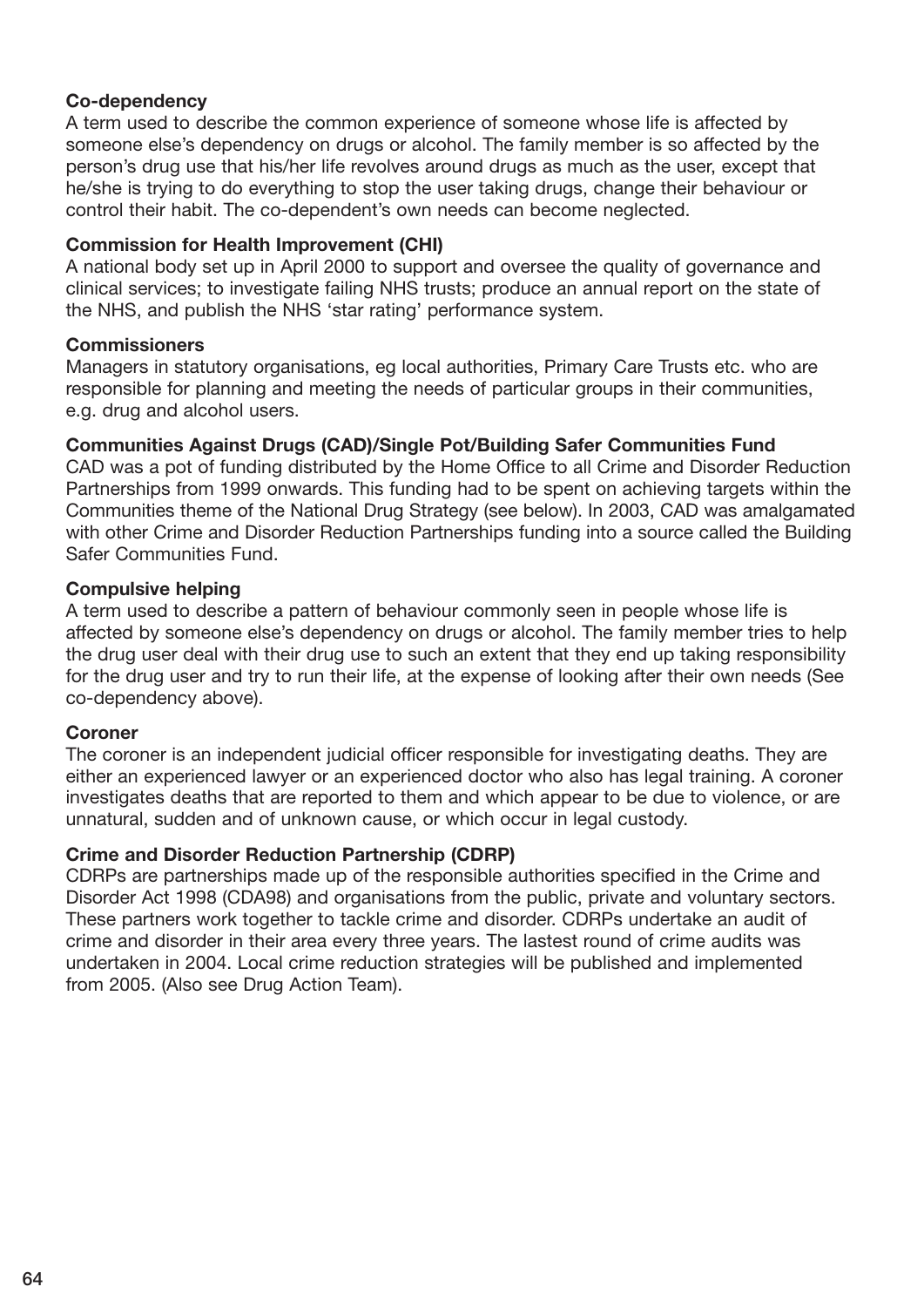#### **Cultural competence**

An ability to meet the different needs of a community. Sangster et al suggest that this rests on the following elements:

- "Cultural ownership and leadership", which means that the service considers race and ethnicity to be important.
- "Symbols" which show Black and minority ethnic people that they are welcome, e.g. community newspapers, images in publicity and on the walls.
- "Familiarity with and ability to meet the distinct needs of each community".
- "Holistic, therapeutic and social help".
- "A range of services".
- "Black and minority ethnic workers".
- Community involvement in the process of developing drug services.

(See Public Policy Research Unit Goldsmiths College and Ethnicity and Health Unit University of Central Lancashire (2001) *Delivering Drug Services to Black and minority ethnic communities*, DPAS paper 16, Home Office)

#### **Cycle of Change**

This model, used by drug and alcohol workers to understand addiction and treatment, describes the four stages that a user goes through when contemplating and undergoing treatment.

- **1.** *Contemplation stage*, which is when the user is thinking about whether to get treatment.
- **2.** *Action stage*, which is the treatment that is agreed with the user after full assessment and any preparation work is carried out.
- **3.** *Maintenance stage*, which is when whatever changes have been made during treatment are maintained.
- **4.** *Relapse stage*, some users will move into becoming totally alcohol or drug independent, but the majority will relapse. From there, when the user is ready, the cycle can start again.

#### **Disability Discrimination Act (1995)**

This Act sets minimum standards that demand that organisations and private companies, providing a public service, make their service accessible to disabled people. It also contains legislation to prevent discrimination against job candidates based on their disability. Recently updated to include educational establishments. The Act defines *discrimination* as "treating disabled people less favourably because of their disability", and *disability* as "a physical or mental impairment which has a substantial and long term adverse effect on [the person's] ability to carry out normal day-to-day activities".

#### **Drug Action Team/Drug and Alcohol Action Team**

Drug Action Teams (DATs) are local partnerships charged with responsibility for delivering the National Drug Strategy at a local level, with representatives from the local authority (education, social services, housing) health, police, probation, the prison service and the voluntary sector. The partnerships are responsible for the strategic planning and joint commissioning of substance misuse services for young people and their families. This is in line with national drug strategy and local priorities identified through the audit of crime and drug misuse carried out under the Crime and Disorder Act 1998, as amended by the Police Reform Act.

The requirements on Local Partnerships are now the same as CDRPs – an audit of need every three years and the development of a three year strategy which should be aligned with the local Children and Young People's Plan. Partnerships are still required to produce annual drug treatment plans in addition to the three year cycle.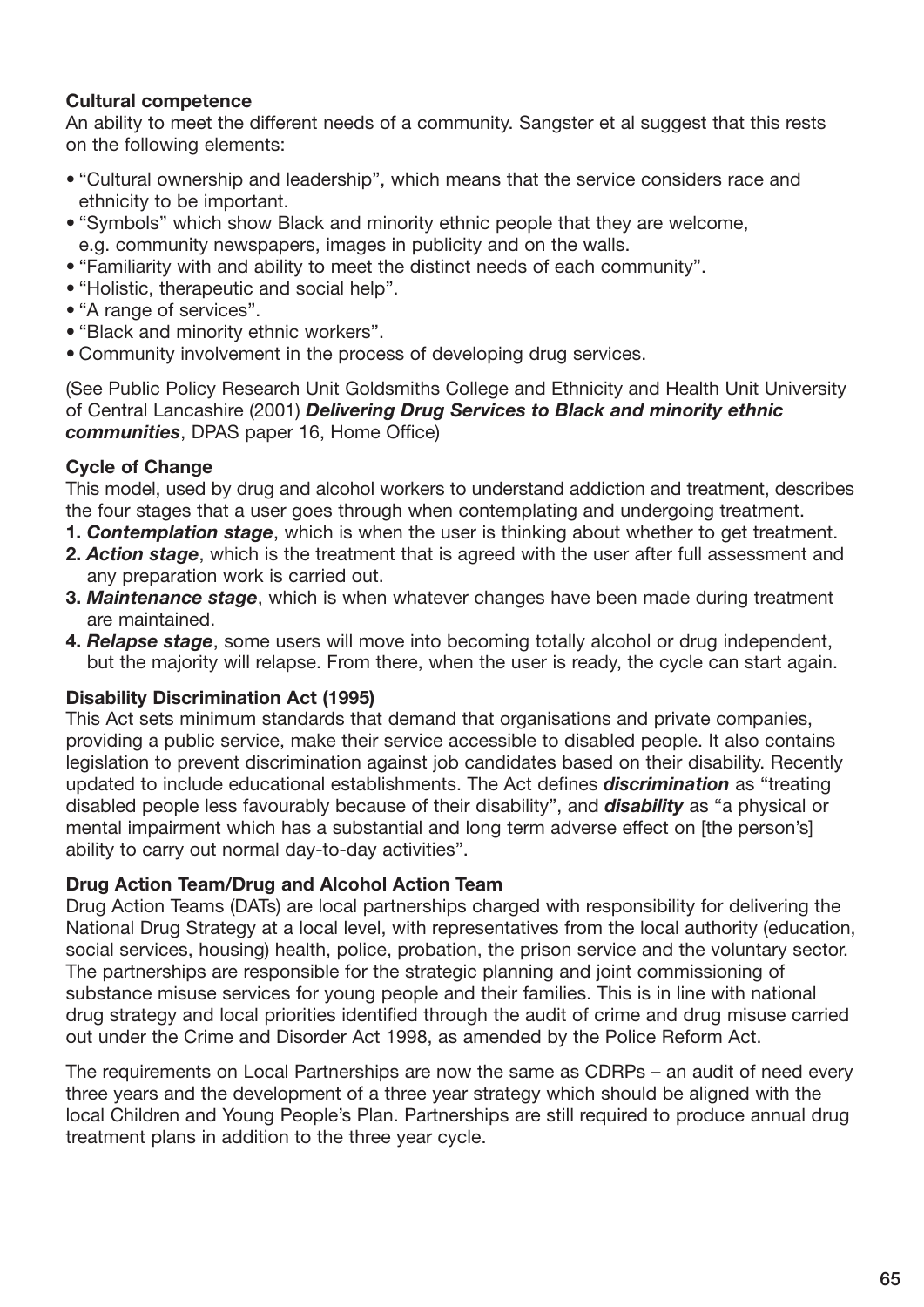#### **Drug Interventions Programme (DIP)**

The Drug Interventions Programme (DIP) – formerly the Criminal Justice Interventions Programme – is a critical part of the Government's strategy for tackling drugs. The aim is to get drug misusers out of crime and into treatment and it involves criminal justice and treatment agencies working together with other services to provide a tailored solution for adults (particularly those who misuse Class A drugs) who commit crime to fund their drug misuse.

Special measures for young people are also being implemented. Throughcare and aftercare are key elements. Delivery at a local level is through Drug Action Teams, using integrated teams with a case management approach to offer access to treatment and support. This begins at an offender's first point of contact with the criminal justice system through custody, court, sentence and beyond into resettlement. From April 2004 the throughcare and aftercare parts of the programme became – like enhanced arrest referral – nationwide elements for phasing in across England and Wales.

#### **Drug paraphernalia**

This refers to any equipment used in the taking of drugs, including needles and syringes, foil and cans, pipes, tubes or spoons. The equipment used by injecting users is also sometimes referred to as 'works'.

#### **Dual diagnosis**

This refers to drug users who also have mental health problems. It is also sometimes referred to as 'co-morbidity' or 'complex needs'.

#### **Family mediation**

Family mediation is a way of working with families that are experiencing conflict that they cannot sort out themselves. The aim of mediation is to help family members find a solution that meets as many of their needs as possible, including those of the children involved, and which everyone feels is fair.

#### **Family therapy**

Family therapy is a way of working with people with problems, and involves engaging with the whole family system as a functioning unit.

#### **Home detox**

Detox is short for detoxification, and refers to the process by which a drug user frees their physical system from the chemical addiction to a drug. Detox from heroin and other opiates only takes a few days. Some users who are homeless or have complications may be detoxed in a hospital unit or ward, which is called 'in-patient detox', but the majority of drug users can undergo detox at home, as long as there is someone there to support them and a nurse visits on a daily basis if they are receiving drugs to help them.

#### **Joint Commissioning Groups (JCGs)**

These are committees of commissioners (see definition above) who lead the process of identifying needs, planning, purchasing and monitoring services. All DATs are required to have JCGs for drug services, many of which also cover alcohol services.

#### **Models of Care**

This is the National Service Framework for drug treatment services, i.e. the national guidance for how treatment services should be organised and the range of different services they should offer to drug users. 'Models of Care' was written by the National Treatment Agency (see below) and all DATs are required to make sure that they commission and provide treatment services in line with its guidance.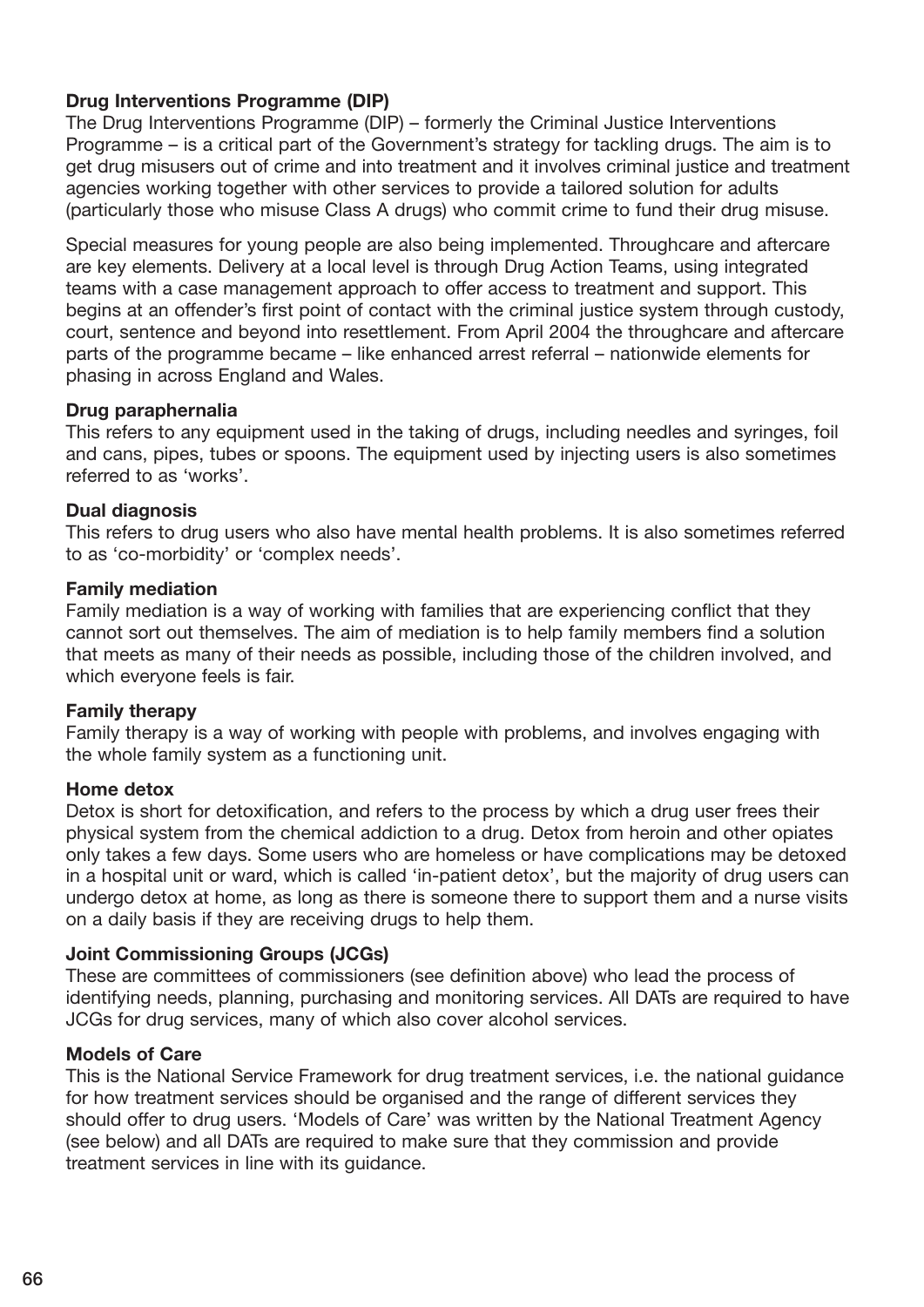#### **National Occupational Standards (NOS)**

National Occupational Standards were first developed in the 1980's to describe work performance, i.e. what people were expected to do at work. The majority of occupations in Britain are now covered by relevant national occupational standards and they formed the basis for the development of National Vocational Qualifications (NVQs). As NOS reflect good practice, i.e. what needs to happen in the workplace, rather than what staff are actually doing in a particular workplace, they can be seen as quality standards for people.

#### **National Drug Strategy**

The first national drug strategy came out in 1995. A new national strategy came out in 1998 and this was updated in 2002. The strategy covers four key themes: Young People, Reducing Supply, Communities and Treatment. Each theme has a set of targets which the government and DATs have to work towards achieving.

#### **National Strategy for Carers**

The first national strategy for carers came out in 1999, and was followed by Carers at the heart of 21st century families and communities: a caring system on your side, a life of your own in 2008. A carer is described as someone who provides support for a relative, partner, or friend who is ill, frail, disabled or has mental health or substance misuse problems.

#### **National Treatment Agency for Substance Misuse (NTA)**

The National Treatment Agency for Substance Misuse is a special health authority, established by Government in 2001 to improve the availability, capacity and effectiveness of treatment for drug misuse in England.

#### **Outreach service**

Activities designed to make contact with individuals or groups from particular target populations who are not effectively contacted or reached by existing services.

#### **Over-the-counter medicines**

Medicines that can be purchased at a pharmacy without a prescription.

#### **Pathologist**

A specially trained doctor who carries out a medical examination (called a post mortem or autopsy) after someone has died to try to find out more about the cause of their death.

#### **Pooled Treatment Budget**

Each DAT/DAAT receives an amount of money each year from the Government to spend on commissioning effective drug treatment services. This is called the Pooled Treatment Budget, because it is made up from contributions from a number of government departments, mainly the Home Office and the Department of Health.

#### **Prescribed medicines**

Medicines that may be sold or supplied only in accordance with the prescription of an appropriate practitioner (usually a doctor), and may be administered only by or in accordance with the directions of such a practitioner.

#### **Primary Care Trust (PCT)**

PCTs are free-standing statutory bodies that provide primary and community health services and commission secondary (hospital and specialist) care on behalf of their local population.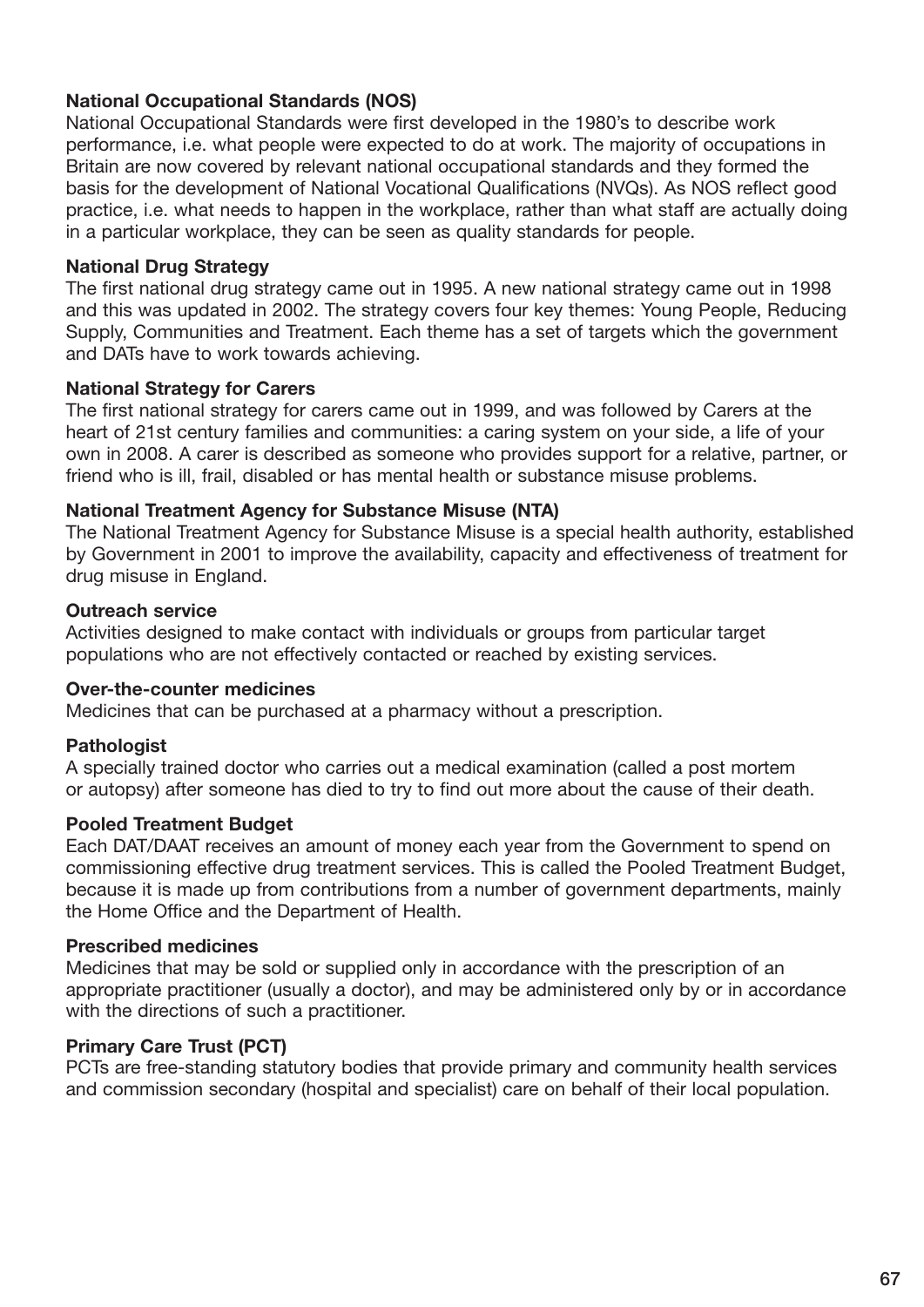#### **Rehab**

This is short for Rehabilitation and refers to programmes of treatment and support for drug and alcohol users which help them to overcome their drug use by developing new lifestyles and addressing the underlying reasons why they became addicted. **Residential Rehabilitation** services provide somewhere away from the home environment where users can live for a period of some months. **Structured Day Care** rehabilitation allows users to live at home while attending programmes during the day to help with their recovery.

#### **Respite**

A period of time from a few hours to several days and nights that provides a break, without usual routines, for the cared-for person and the carer.

#### **Service Level Agreements (SLAs)**

Written to reflect 'Models of Care' (see above), these are contracts between commissioners and providers of services. They describe what services are being provided, how much money is being spent on these, targets they have to achieve, e.g. the number of clients they will offer services to in a year, and outcomes they are aiming to achieve, e.g. the number of clients who will reduce their illegal drug use, the number who will become stable etc.

#### **Social Services Carer's Assessment**

The process by which a local social services department decides if it can provide help for an individual carer.

#### **Textphone**

Those who are deaf or have problems with their speech can use a textphone instead of a voice telephone. Unlike a standard telephone, a textphone has a keyboard and a display screen. Instead of speaking into a telephone mouthpiece, the person types what they want to say using the keyboard.

#### **Tier 2**

This is the second tier of services described in 'Models of Care' (see above) and relates to harm reduction and open access drug treatment services, including needle exchanges, advice and information by drug workers, and screening and immunisations against blood borne viruses (see above).

#### **Tier 3**

This is the third tier of services described in 'Models of Care' (see above) and relates to structured drug treatment services, including counselling, substitute prescribing (e.g. methadone), and home detox (see above).

#### **Typetalk**

Typetalk is a nationally available free service, run by RNID and funded by BT. Typetalk relays conversations between people who use textphones and people who use voice telephones. Once callers are connected, they can choose to type or speak to each other via an RNID Typetalk operator who will convert spoken words into text and typed words into speech.

#### **Volatile substances**

Volatile Substances are mainly products that contain solvents (chemicals that keep products in a liquid form or liquefy solids) and propellants (pressurised liquid gases used to propel a product from a can), for example deodorant sprays and glues. Drug users who misuse volatile substances usually inhale the vapour from a bag, a container or from a rag, or spray the substance straight into the mouth